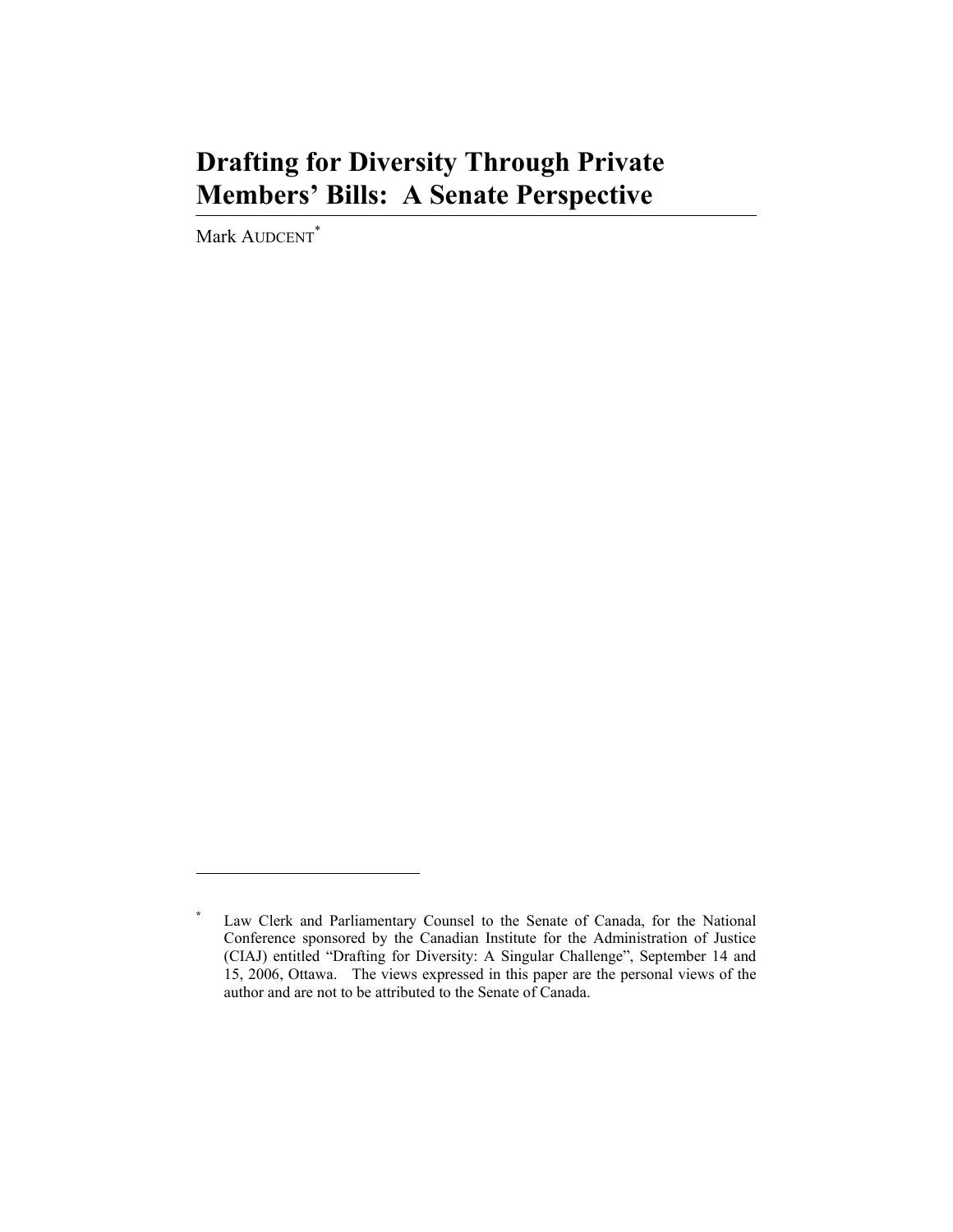#### **Table of Contents**

- 1. Introduction: The Law is Not Engraved on Stone Tablets
- 2. Types of Legislation in Parliament
- 3. Government Bills
- 4. Private Members' Bills:
	- a. Private Members' Public Bills
	- b. Private Members' Private Bills
- 5. Conclusion
- 6. Appendices:
	- Table 1: Statistics of Senators' Private Members' Public Bills
	- Table 2: Senators' Private Members' Public Bills Passed by the Senate
	- Table 3: Senators' Private Members' Public Bills Enacted by Parliament
	- Table 4: Senators' Private Members' Private Bills Enacted by Parliament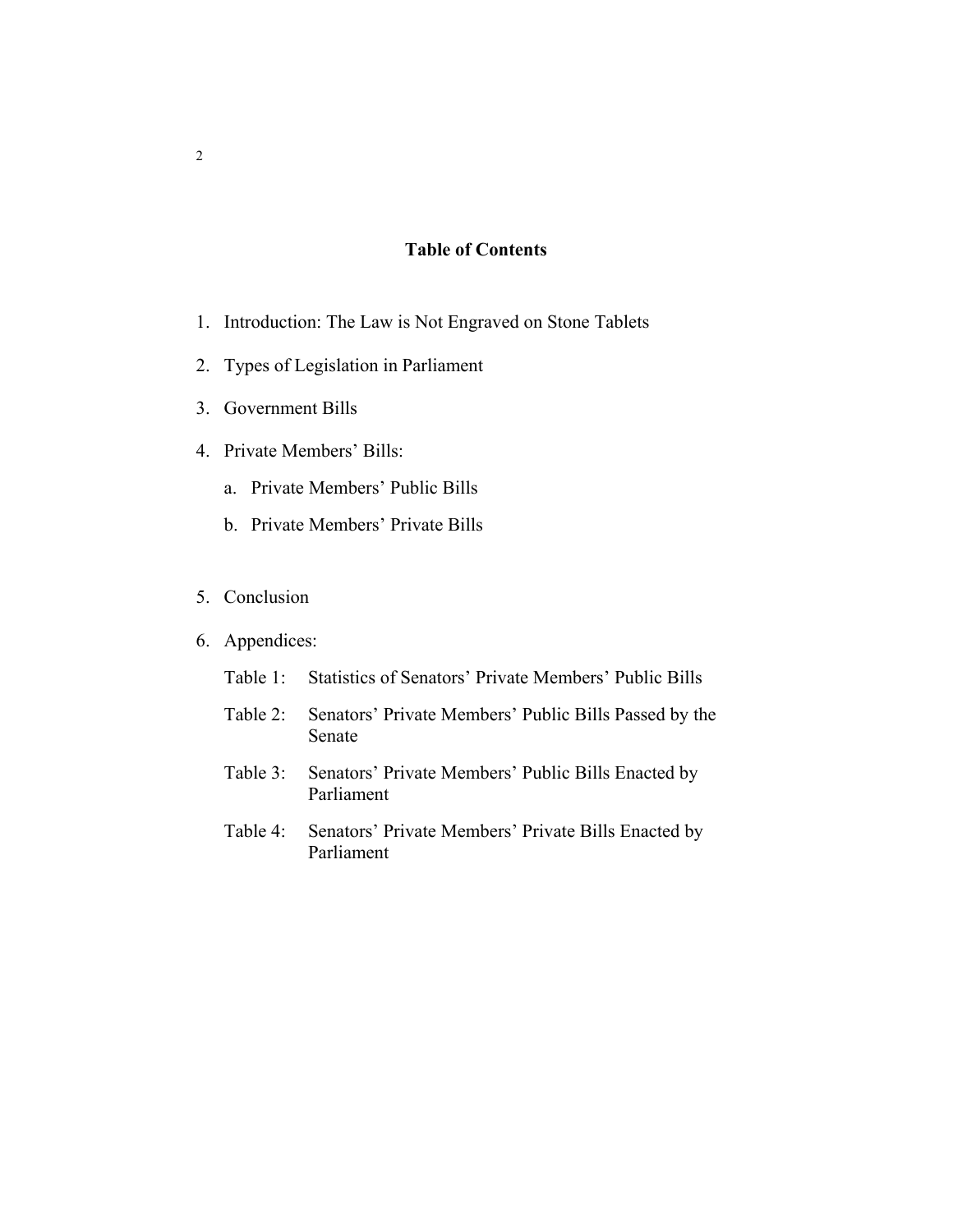#### **1. Introduction: The Law is Not Engraved on Stone Tablets**

 Long, long ago at Mount Sinai, we are told that God gave Moses twin tablets of stone on which were engraved His laws for His people: the Ten Commandments. Sometimes the legal profession today seems to treat the statute law in much the same way: it is permanent and immutable, received from on high, and to be accepted as such. It is graven in the internet. Lawyers work in the interests of their clients by finding and interpreting the law, but not by seeking to write or re-write it.

 One reason for this attitude on the part of lawyers can be traced back to boot camp. How many lawyers in this room today remember receiving substantial training on the law-making process in law school? Very few, I would venture to say.

 The benign neglect accorded by the distinguished officers of the court who are the members of the legal profession to the legislatures and the legislative process carries forward from law school: you will look in vain for a subgroup of the Canadian Bar Association dedicated to the study of parliamentary law. The law of Parliament is an old and distinguished branch of law but what little interest lawyers have in parliamentary law must find its expression in subgroups dedicated to the study of public law, constitutional law and administrative law.

To be fair, the attitude is to some extent reciprocal. While the Houses of Parliament and their committees do of course call upon counsel when in need, and while each House has a Law Clerk and Parliamentary Counsel, yet for the most part witnesses before parliamentary committees appear without counsel and the practice of appearing with counsel, while allowed, is not encouraged.

 Lawyers are no exception to the rule that we are all most comfortable in our own work culture. For lawyers, the parliamentary world is much less comfortable a forum than the judicial world; it works in different ways and on different premises. In canvassing solutions to their client's problems, lawyers instinctively look in their own back yard, and hence for judicial rather than parliamentary solutions.

 The case must not be overstated. A large industry exists to lobby government, and lawyers have a good part of that business, both as lobbyists themselves and as counsel to the lobbyists. Even so, I perceive a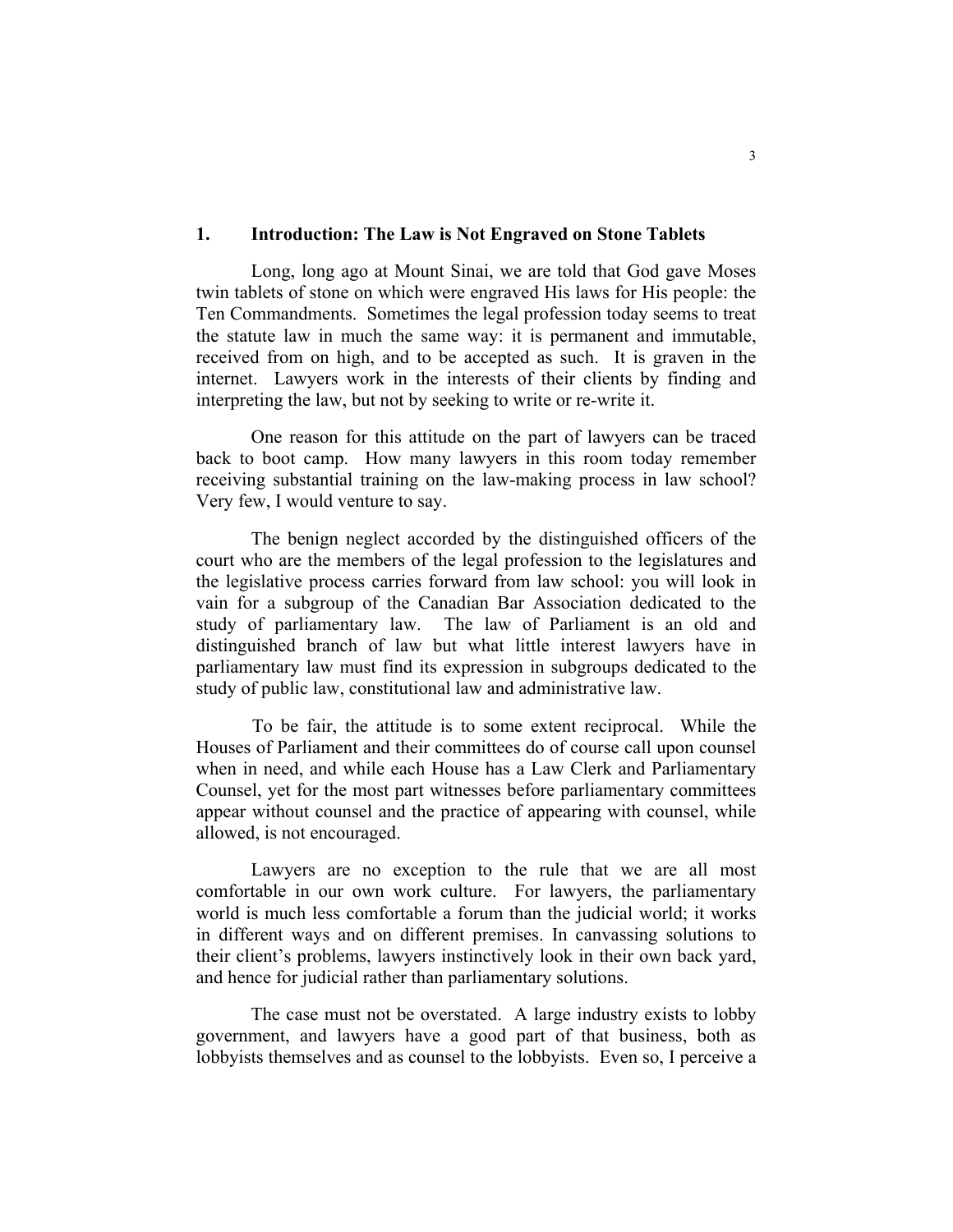weakness in that industry's services. While lobbyists do excellent work at networking and at advancing a case for change, they seem to be less proactive when it comes to proffering the needed solutions, leaving those to government to work out. Parliamentarians, on the other hand, prefer to see the proposed solutions while evaluating a case for change.

 When it was pointed out to a national law firm that they had no legislative drafters on staff, the good-humoured response was that the firm had a can-do philosophy. Well, there is a reason why legislative drafting used to be offered as a full-year post-graduate program for lawyers. I know that I speak to a sympathetic audience when I note that no amount of energy and good will can turn an otherwise excellent lawyer or legallytrained professional into a competent legislative drafter overnight. It cannot be done, and when a poorly drafted legislative initiative is politely dropped, the case for change may suffer too.

 The law is not static; it is dynamic and alive. This paper canvasses the legislative process in the Parliament of Canada from a Senate perspective.<sup>1</sup> The paper's title is "Drafting for Diversity Through Private Members' Bills". I use the word "diversity" in this context to refer to the diverse legislative objectives that private members bring to the table, unfettered by the political agenda of the Government and the policy objectives of the federal bureaucracy.

#### **2. Types of Legislation in Parliament**

 Legislation can be categorized in different ways. While there is general agreement on the nature of the divisions, their variety and the variety in their precise expression can give rise to disagreements.

 A basic division between types of bills is between public and private bills. According to Sir Fortunatus Dwarris:

<sup>1</sup> The author acknowledges his general indebtedness for quotations and cases to a paper by Jean C. Dixon, entitled "The History, Nature and Construction of Private Legislation", 1981, written to satisfy the course requirements of CML 7314, "Legislation and the Legislative Process", University of Ottawa.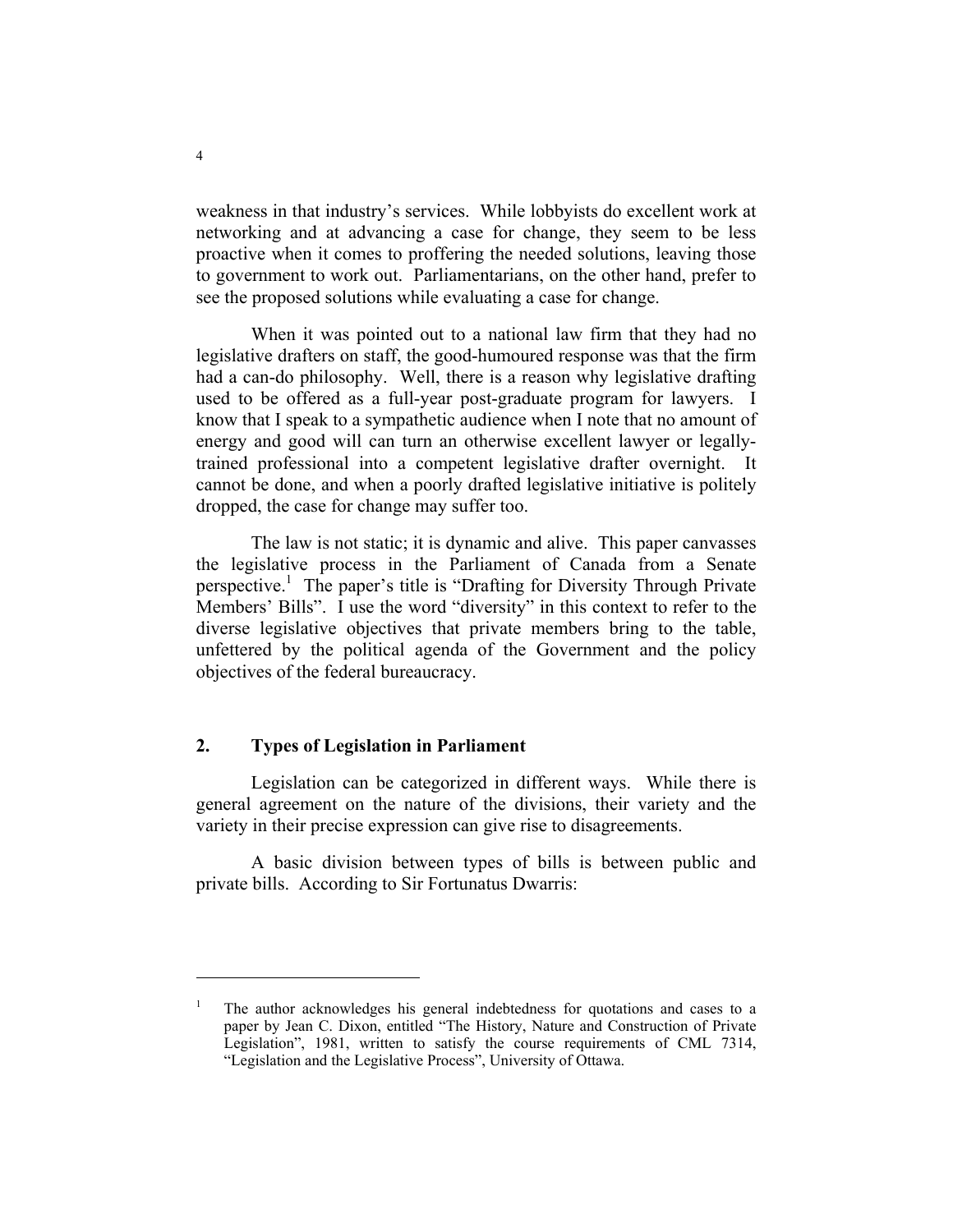A general or public act, then, regards the whole community; special or private acts relate only to particular persons, or to private concerns.2

 Maxwell expresses the division somewhat differently. In his words:

Modern statutes are either public or private, a public Act (which may be either general, or local or personal, according to the extent of its application) being one which relates to some matter of public policy, while a private Act relates to the affairs of some individual or body in a matter which is not of public concern. $3$ 

 Elmer Driedger expands the categorization into three categories. He says:

> Bills are either public, private, or local, although the distinction is not always clear. Loosely defined, a public bill is one that relates to matters of general application; a private bill is intended to confer special powers or privileges on a particular person or group of persons; a local bill relates to a particular area rather than the whole community. Local bills are usually private bills and the two are grouped together as "local and private bills".<sup>4</sup>

 From a parliamentary perspective, a modern system of categorization today would be based upon procedural considerations, and would divide all bills in two different ways. Firstly, building on the distinctions explored by Dwarris, Maxwell and Driedger, bills would be divided into three categories:

1. Government Bills;

<sup>2</sup> Sir Fortunatus Dwarris, *A General Treatise on Statutes*, Platt Potter, ed. (Albany: Gould, 1873) at 35.

<sup>3</sup> P. St. J. Langan, ed., *Maxwell on the Interpretation of Statutes*,  $12<sup>th</sup>$  ed. (London: Sweet & Maxwell, 1969) at 2.

<sup>4</sup> E.A Driedger, "The Preparation of Legislation" (1953) 31 Canadian Bar Review at 33.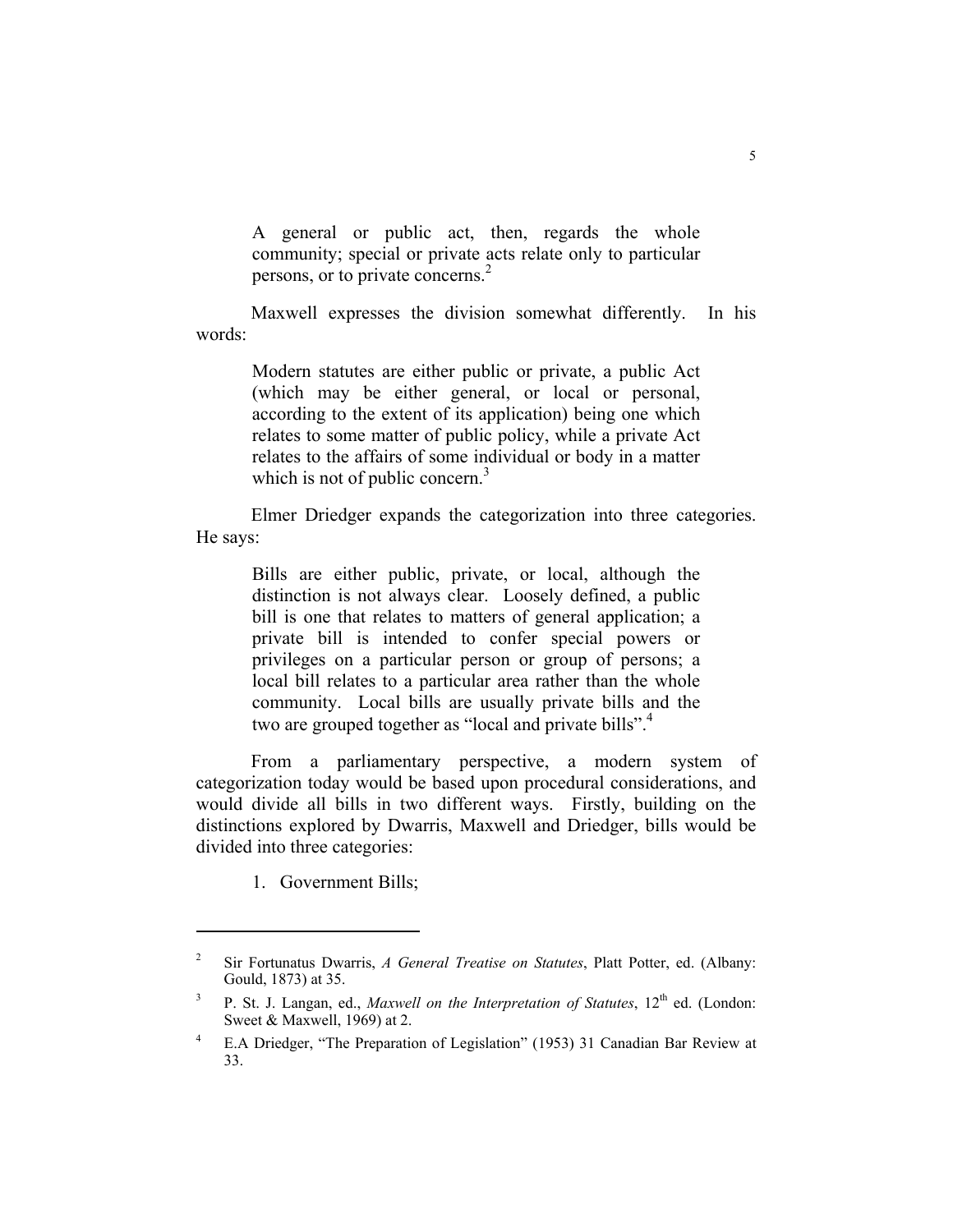- 2. Private Members' Public Bills ("Private Members' Bills"); and
- 3. Private Members' Private Bills ("Private Bills").

In this system of categorization, public bills occupy the first two categories, with a distinction being drawn between public bills being sponsored by the Government and those being sponsored by private members. Private bills, which can only be sponsored by private members, occupy the last category.

 In "Parliament in Action: The Law-Making Process" by Raymond L. du Plessis (Senate Law Clerk and Parliamentary Counsel,  $1976-1996$ <sup>5</sup>, we read:

There are two kinds of public bills. Those introduced by the Government are called "government bills" and those introduced by private members are called "private members' bills". It is the government bills that take up the greatest amount of parliamentary time. Time limitation and complicated procedures are two reasons why few private members' public bills, in proportion to the number introduced, are ever enacted into law.

 It is worth noting that Senators are less constrained than members of the House of Commons when it comes to time limitations and complicated procedures.

 Secondly, a different kind of division of bills from all three categories would divide them into the following two categories:

- 1. Senate bills ("S-bills"); and
- 2. House of Commons bills ("C-bills").

A recent change in Senate practice has resulted in both Houses using a similar nomenclature. As of this session (that is, the  $2<sup>nd</sup>$  session of the  $39<sup>th</sup>$  Parliament), the Senate reserves bill numbers S-2 to S-200 for its Government bills, S-201 to S-1000 for its private members' bills, and S-1001 and on for its private bills. Similarly, the House of Commons

<sup>5</sup> Office of the Law Clerk and Parliamentary Counsel, Senate of Canada, May, 1978, revised October, 1991 at 2.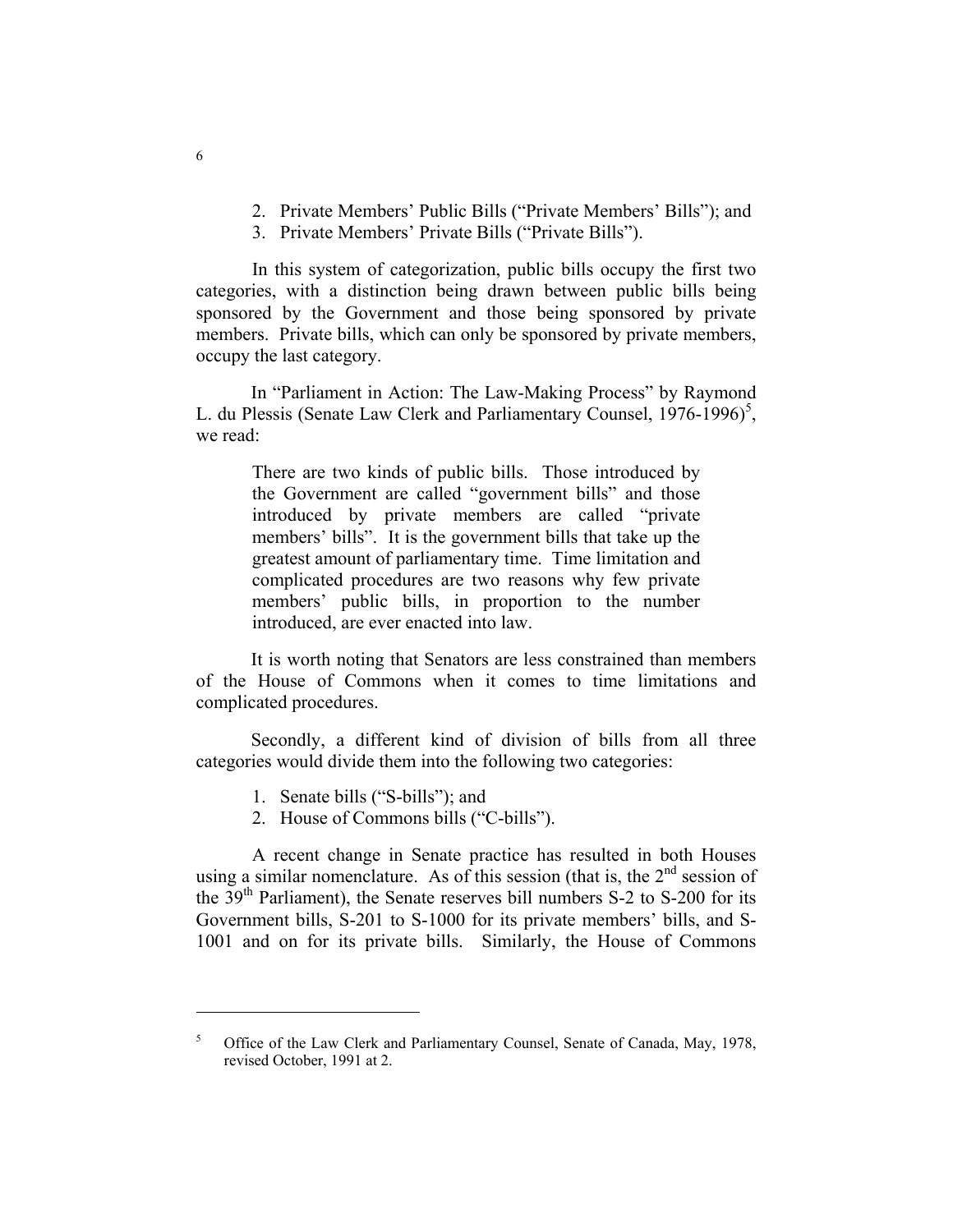reserves bill numbers C-2 to C-200 for its Government bills, C-201 to C-1000 for its private members' bills, and C-1001 and on for its private bills.

#### **3. Government Bills**

 Government bills deserve their own category for several reasons. One is a pure question of volume. While the statistics can vary depending upon the database used, Government bills in the Parliament of Canada generally make up about 90% of the legislation that is presented for royal assent.

 A second justification concerns their origins. In essence, all Government bills have the same client, which is the Government of the day. Furthermore, Government bills are drafted in a different place than private members' bills. In the  $19<sup>th</sup>$  century, bills were drafted in Parliament but around the beginning of the  $20<sup>th</sup>$  century, departments of Government slowly took over the responsibility for preparing their own draft bills. Eventually the Government centralized its legislative drafting services where it now is, in the Legislation Section of the Department of Justice.

 A third justification for a separate category for Government bills is that, once introduced into a House of Parliament, parliamentary practice treats them separately from other public bills and gives them procedural priority.

 Although all bills must be passed by both Houses in identical form before they can be presented for royal assent, there are constraints on introducing Government bills in the Senate as S-bills. One is a constitutional requirement that all money bills (that is, bills that appropriate public funds or impose taxation) must originate in the House of Commons.<sup>6</sup> Another constraint is the political reality that, since Ministers sit in the House of Commons, they prefer to introduce their bills in that House. Even so, all Governments introduce bills in the Senate from time to time in order to better balance the timing of Parliament's

<sup>6</sup> *Constitution Act, 1867*, s. 53.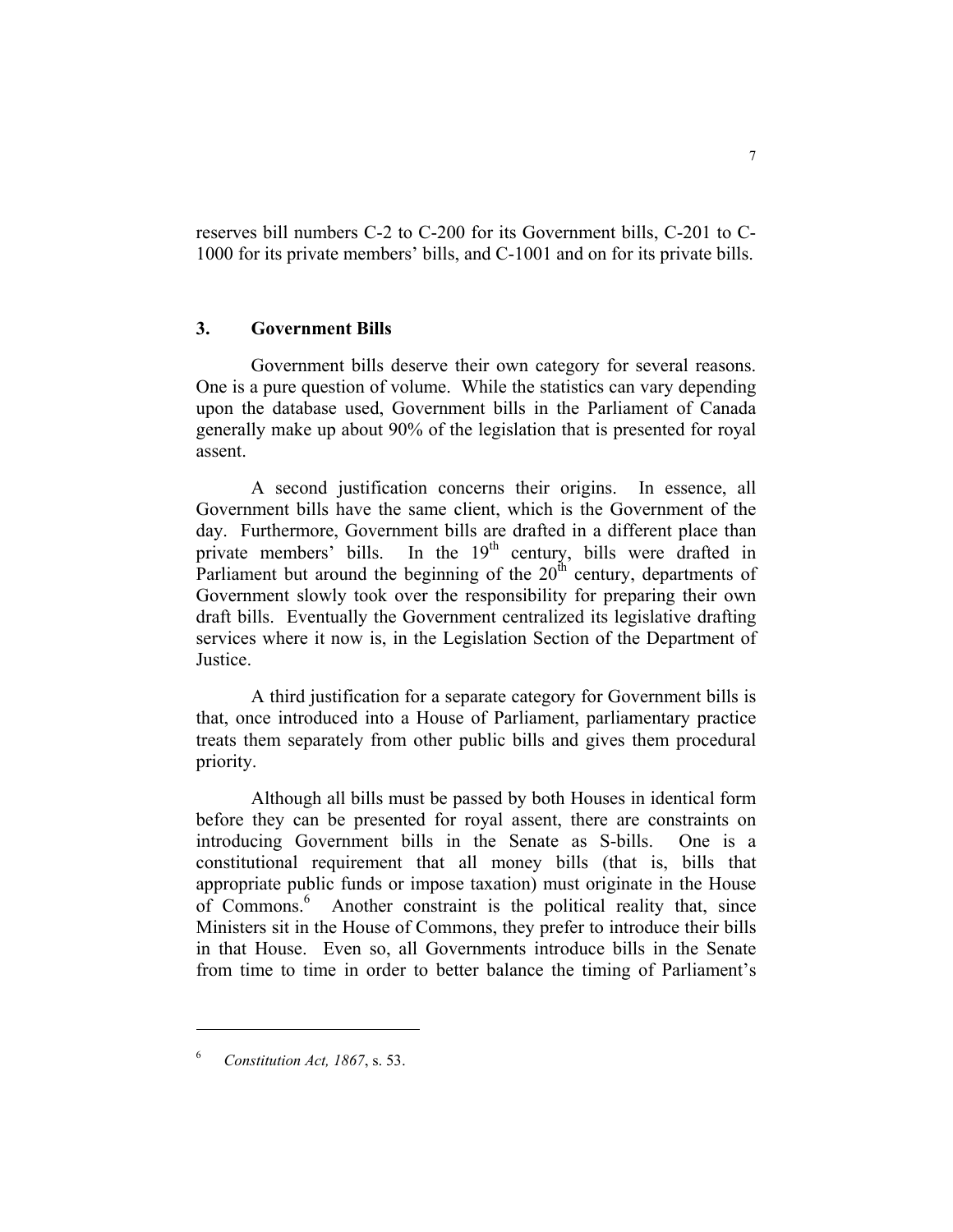workload on its behalf. In the present session to date, the Government has introduced bills C-2 to C-23 in the House of Commons and bills S-2 to S-4 in the Senate.<sup>7</sup>

 While today there is a general consensus among parliamentarians of all stripes that Government business should be given priority, it should be remembered that the priority given to Government business is not a right of the Government, but lies exclusively in the discretion of the relevant House. Under parliamentary law, each House is master of its own procedure and can augment, reduce or even eliminate the priority given to Government business at any time as it sees fit. The introduction of Bill S-1, a *pro forma* bill, at the beginning of every session is a ritual affirmation of the Senate's right and power to control its own agenda.

 But this paper is not about Government bills; it is about the remaining 10% that receive royal assent: private members' bills.

#### **4. Private Members' Bills**

 As noted above, private members' bills come in two types: (1) private members' public bills, commonly referred to as "private members' bills", and (2) private members' private bills, commonly referred to as "private bills". The distinction is important to both parliamentary procedure during the enactment process and judicial interpretation following enactment.

 Senate private members' bills serve a function similar to the whistle on a kettle. If the kettle boils, the whistle blows. Private members' bills, whether public or private, can blow the whistle and point to problems that are left unaddressed. The right of backbench parliamentarians to sponsor private members' bills is the remaining exception to what is otherwise the monopoly of the Government over Parliament's legislative agenda.

<sup>7</sup> Bill S-2, *An Act to amend the Hazardous Materials Information Act*; Bill S-3, *An Act to amend the National Defence Act, the Criminal Code, the Sex Offenders Information Records Act*; and Bill S-4, *An Act to amend the Constitution Act, 1867* (Senate Tenure).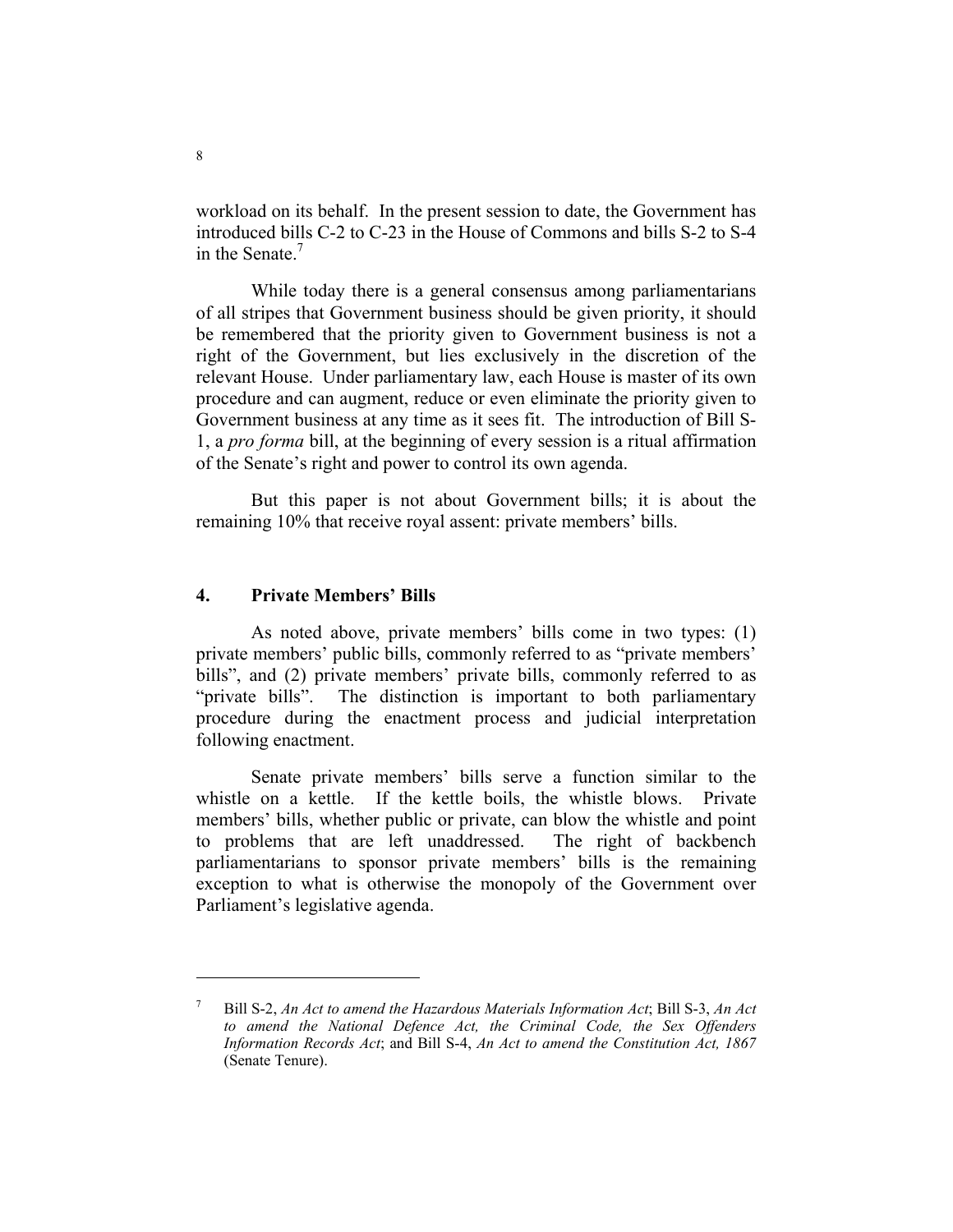Not being Government bills, private members' bills are not drafted in the Legislation Section of the Department of Justice. While there is no express requirement that Senate private members' bills be drafted in Parliament by the Office of the Law Clerk and Parliamentary Counsel, in practice they are. This is particularly important in the case of private members' private bills because, in addition to issues of quality control, it ensures that the petitioner does not have a hidden agenda that is unbeknownst to the sponsoring Senator.

 Since a private member's bill is in theory intended to become an enactment of the House, every private member's bill, public or private, should comply with the constitutional limitations placed on that House. In particular, the bill should:

- be within the legislative authority of Parliament;
- comply with the *Canadian Bill of Rights*;
- comply with the *Canadian Charter of Rights and Freedoms*;
- not be a money bill;
- observe federal legislative drafting conventions; and
- comply with parliamentary procedural requirements.

That said, it is important to remember that a bill in Parliament is a political initiative. Some assemblies in other jurisdictions require an opinion of the legal officer of the institution that a bill is constitutional or otherwise compliant. This is not the case in the Senate, where the tradition is that a Senator is entitled to propose any initiative to which he or she cares to put their name.

A bill is the responsibility of the sponsoring Senator, and it is the right of a sponsoring Senator to refuse advice, seek other advice or to act on their own advice with respect to constitutionality and drafting. While it has been a rare occurrence, a Senator is entitled to micro-manage the drafting of a bill, sometimes with deleterious effect. A Senator who is convinced that a bill will never be enacted may still decide to prepare and introduce it on the grounds that there is value in triggering a political debate.

Of course there is a great sense of institutional satisfaction when a Senator's private member's bill is enacted, but this should not discount the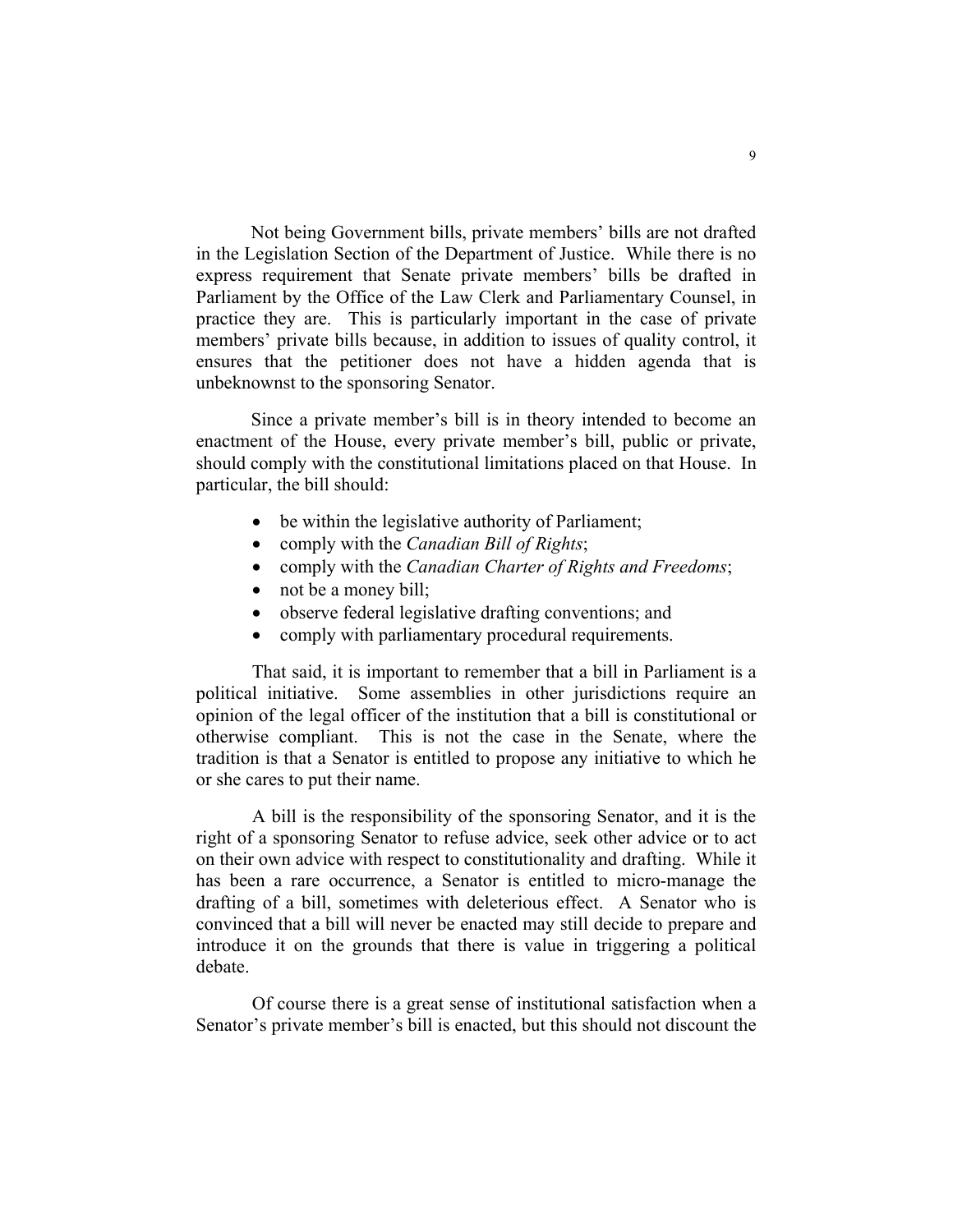political value of bills that are drafted and used for negotiations but never introduced, or bills that are introduced but never enacted.

#### **a. Private Members' Public Bills**

 The legislative drafter of a Government bill approaches his or her file with the support of the full resources of the Government of Canada. Does the drafter need elaboration on the policy to be legislated? Policy advisors from the relevant department, together with counsel working within the legal services unit of the department, are ready and willing to provide full support. Does the drafter need specialized constitutional advice? The relevant division within the Department of Justice is available to provide advice.

 Things are different in the Senate. Most Senators work with one researcher, one administrative assistant and access to the Library of Parliament. With these resources, Senators interact with others to develop policy and identify needs and access resources within the institution, their party and community. Politicians are always in search of a good idea to advance the interests of Canada and Canadians and usually open to hearing and addressing if possible the grievances of their fellow citizens.

 Instructions for a private member's bill are often minimal and may amount to little less than a request for a bill on a certain subject-matter to accomplish a certain objective. Counsel will often be the most qualified person on the project and, where that is the case, counsel may by default have to manage the policy, drafting and procedural aspects of the file from beginning to end.

 Counsel will often begin by drafting for the Senator's signature a request to the Library of Parliament for a background paper to frame the problem and identify the concerns to be addressed.

 The legislative drafting is done in-house by a team composed of three parliamentary counsel and two paralegals. All drafts are subject to the direction and control of the instructing Senator. The sponsoring Senator, or the Law Clerk's Office in the Law Clerk's discretion, may retain outside counsel to advise on the constitutionality of the bill or its adequacy to achieve its legislative purpose. These opinions may or may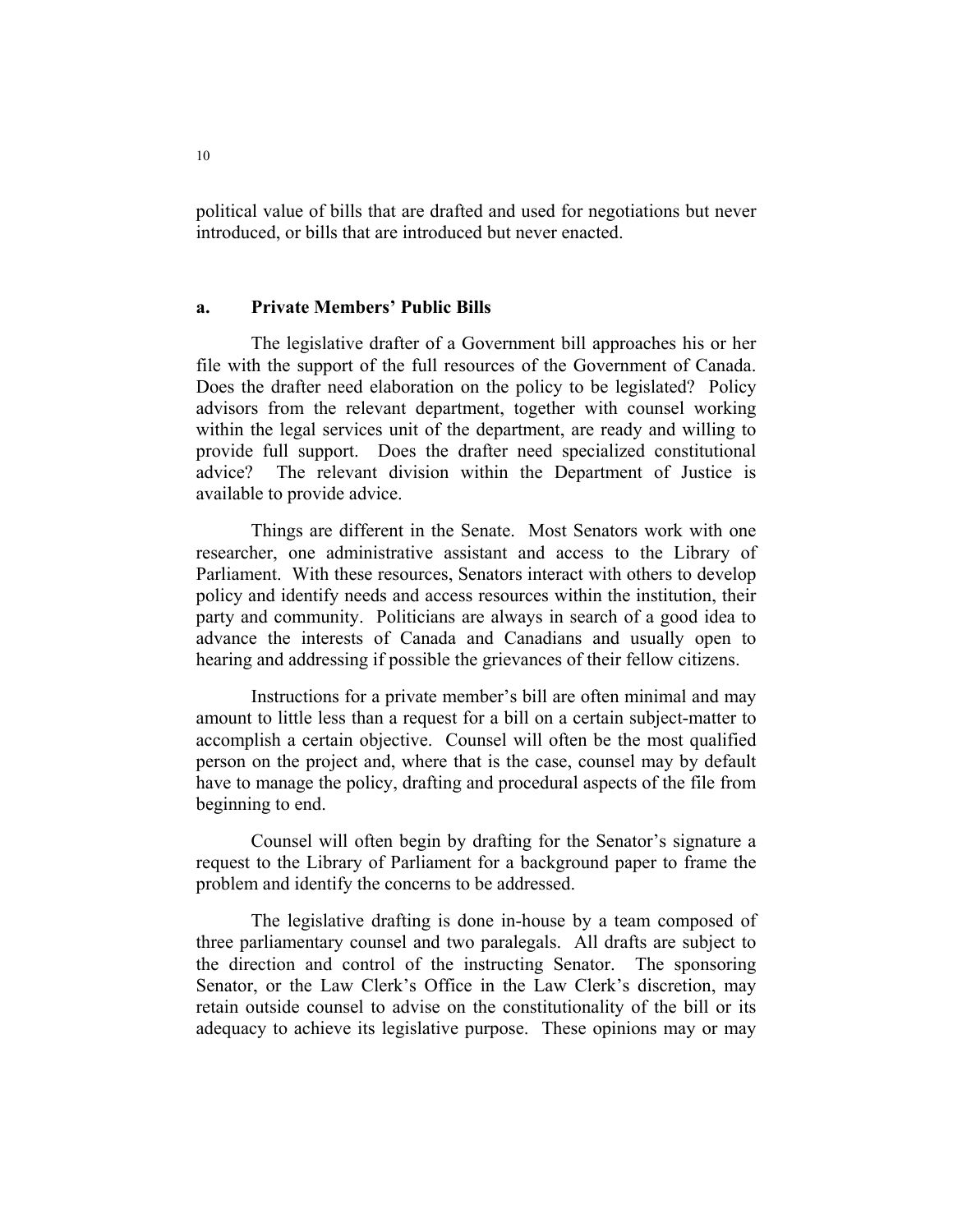not be shared with others or made public at some point during the political and parliamentary process.

 Especially where a Senator is sponsoring a bill for the first time, counsel will offer to spend time with the Senator to discuss the nonpartisan political work to be done on the file. Of course every bill is different, but here are some examples of matters discussed:

- 1. Would public support be useful, and how can it be created and demonstrated?
- 2. Who will be the witnesses on the bill? Are witnesses available to defend the basic legal and policy considerations of the bills? Are the witnesses in full support of the draft bill without reservations? Have the witnesses committed in writing?
- 3. Who might oppose the bill and how can they be neutralized?
- 4. What position will the Government take, and how can it be persuaded to support the bill?
- 5. What parliamentary allies are needed? What parliamentary allies are available? Should support for the bill be multipartisan? Are there specialty caucuses with a particular interest?
- 6. Is a communications plan needed? What is the timing and what are its elements? Who will manage the media? Are both official language communities being served?
- 7. Are resources needed to promote the bill and are the resources available?
- 8. Who in Parliament needs to be notified and when?
- 9. To which committee should the bill be referred?
- 10. Who will manage the bill in the other House?

 Recent times have seen a growth in both the number and complexity of private members' public bills. Consider the information in the tables appended to this paper. Table 1 provides statistics for Senate private members' public bills covering the  $32<sup>nd</sup>$  to the 39<sup>th</sup> Parliaments, the period from April 14, 1980, to the present. Table 2 lists the names of the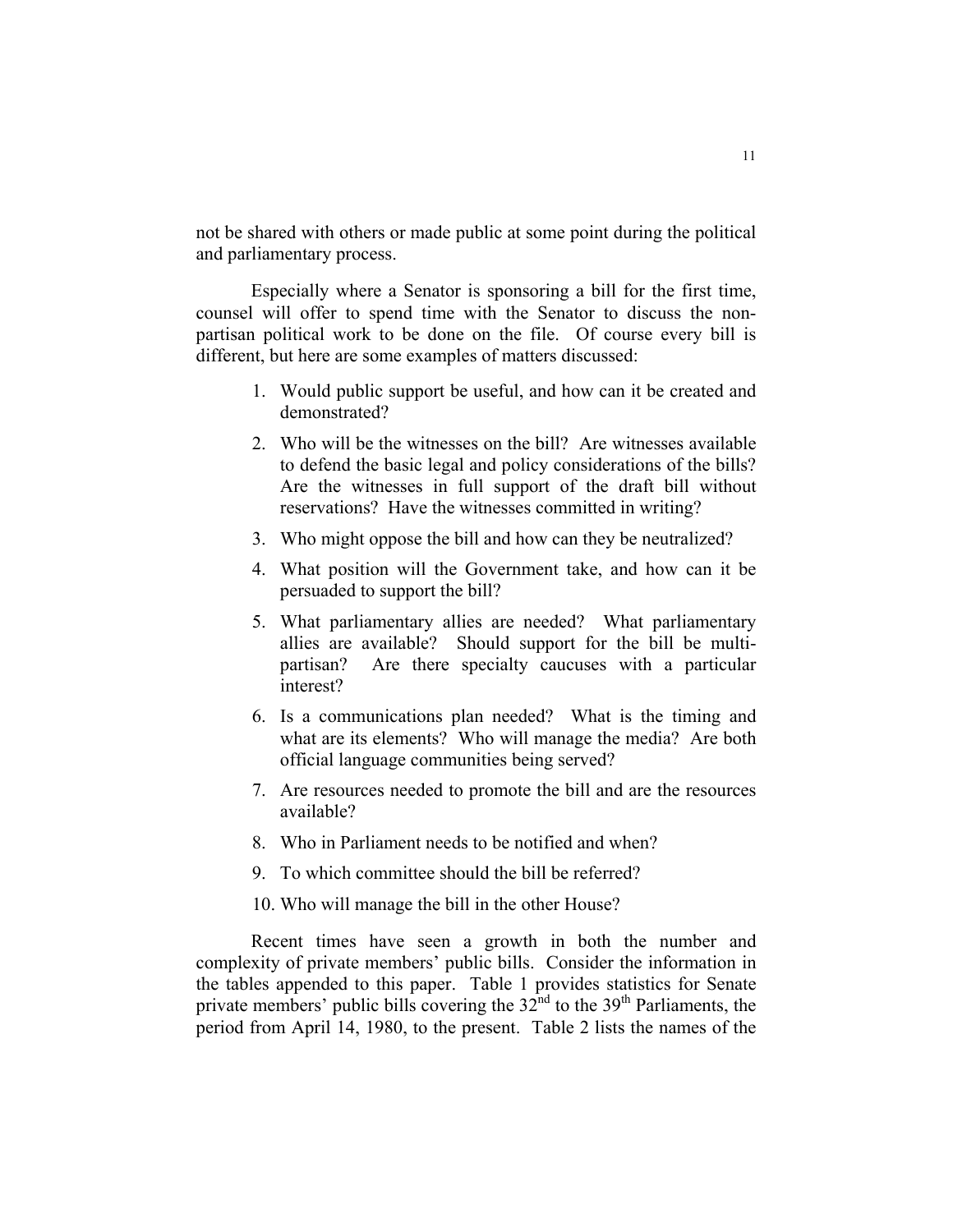Senate private members' public bills passed by the Senate and Table 3 lists those enacted by Parliament.

 The Senate has had considerable success with Senators' private members' public bills. The five examples that follow illustrate the different ways in which a Senate private members' public bill may achieve success. While enactment is the ultimate achievement, a bill that affects Government policy is often in substance equally effective. In the following five success stories, three bills were enacted, two as private members' bills and one as a Government bill, and two brought about significant but non-legislative changes in Government policy.

#### **Youth and Tobacco**

 For three successive sessions, the Honourable Colin Kenny, a member of the Government caucus at all relevant times, introduced bills designed to require the Canadian tobacco industry to take action to reduce the use of tobacco products by Canadian youth.

Bill S-13,  $(36<sup>th</sup>, 1<sup>st</sup>)$ , the *Tobacco Industry Responsibility Act*, introduced in the Senate in February 1998, would have established a \$120 million dollar per year Canadian Anti-Smoking Youth Foundation, funded by a 50 cent per carton levy on every carton of cigarettes sold. The drafting problem was the constitutional prohibition against private members' bills that impose taxes, and the attempted solution was to play on the recognized distinction between a tax and a levy. Bill S-13, after being ruled procedurally in order by the Speaker of the Senate and being passed unanimously by the Senate, died in the House of Commons after being ruled procedurally out of order in December 1998, following first reading in that House.

In April 2000, Senator Kenny followed up with Bill S-20  $(36<sup>th</sup>$ , 2<sup>nd</sup>), the *Tobacco Youth Protection Act*, a new and improved revision of Bill S-13. Bill S-20 also passed the Senate on October 5, 2000, but Parliament was dissolved on October 22, 2000, before the House of Commons could deal with the Bill.

 In February 2001, Senator Kenny reintroduced the *Tobacco Youth Protection Act*, now Bill S-15  $(37<sup>th</sup>, 1<sup>st</sup>)$ , which was passed by the Senate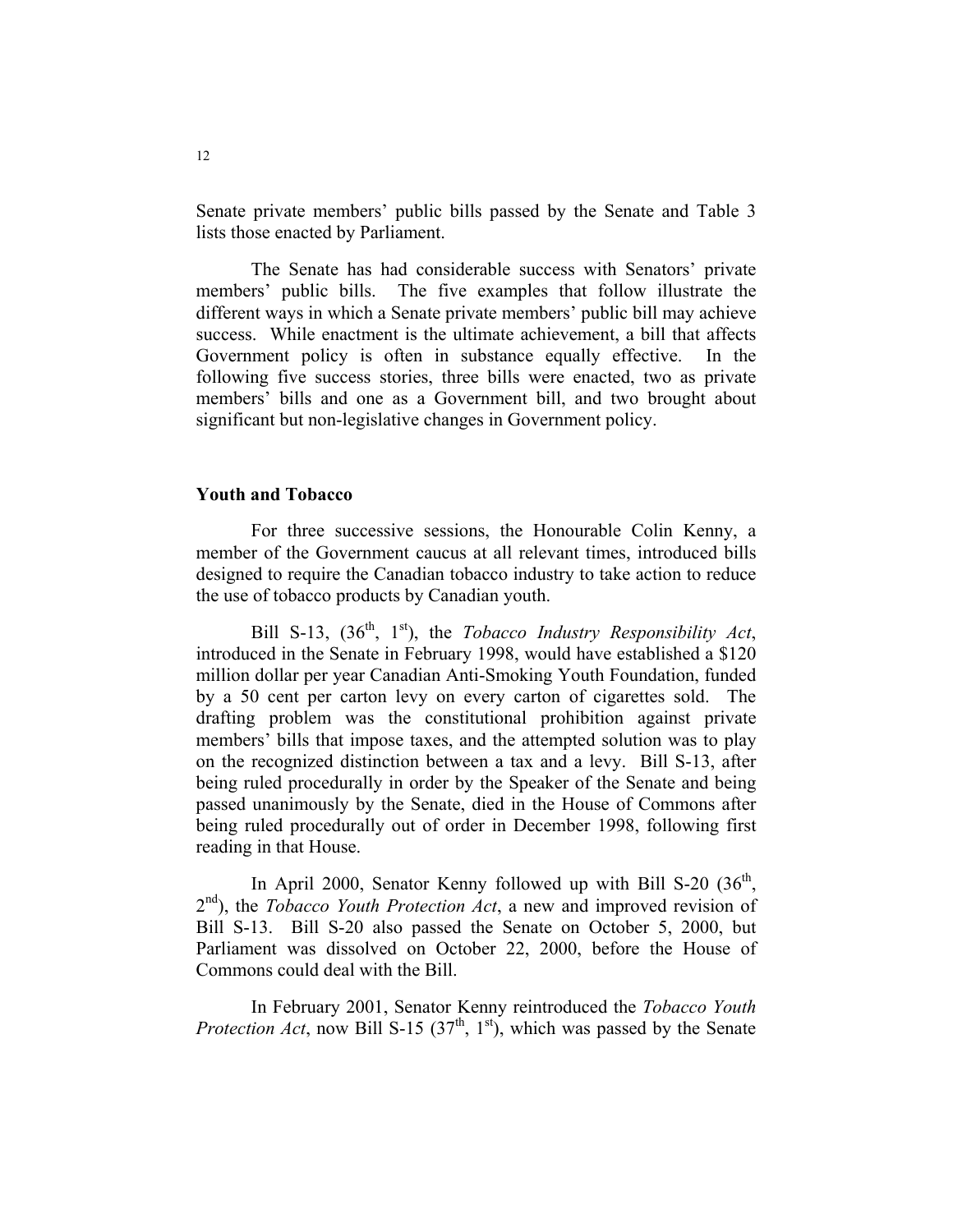on May 15 of that year. Sent to the House of Commons, the Bill was withdrawn as a result of an adverse Speaker's ruling on June 12, 2001.

 To the outside observer, this private member's initiative may appear to have failed. However, within Parliament its fate was reputed to have created enormous divisions within the national Government caucus, and many persons credit it with having forced the Government of the time to introduce its own anti-youth smoking initiative. On April 5, 2001, the Government announced that it was committing over \$480 million to tobacco control activities over the next five years.

#### **Whistleblowing**

 In a similar vein and at about the same time, the Honourable Noel Kinsella, then Deputy Leader of the Opposition in the Senate, sponsored Bill S-6 (37<sup>th</sup>, 1<sup>st</sup>), the *Whistleblowers Protection Act*. It was introduced in the Senate on January 31, 2001.

 Like the *Tobacco Youth Protection Act*, the *Whistleblowers Protection Act* never reached enactment, but is credited with influencing Government policy and forcing the Government to act on the same initiative.

In June 2001, the Government of the day announced the *Policy on the Internal Disclosure of Information Concerning Wrongdoing in the Workplace* ("Internal Disclosure Policy"), which dealt largely with whistleblowing. The policy, which came into effect on November 30, 2001 allows public servants to bring forward information concerning wrongdoing in their workplace. The policy also creates the position of the Public Service Integrity Officer<sup>8</sup> to act as an external neutral third-party to review and investigate disclosures from employees who believe that their issues cannot be disclosed within their own department, or raised their disclosure issues in good faith through the departmental mechanisms but believe that the disclosure was not appropriately addressed.

<sup>8</sup> In November 2001, former McGill University professor, founding president of the Canadian Bioethics Society, and author, Dr. Edward Keyserlingk, was appointed by Order in Council as the first Public Service Integrity Officer,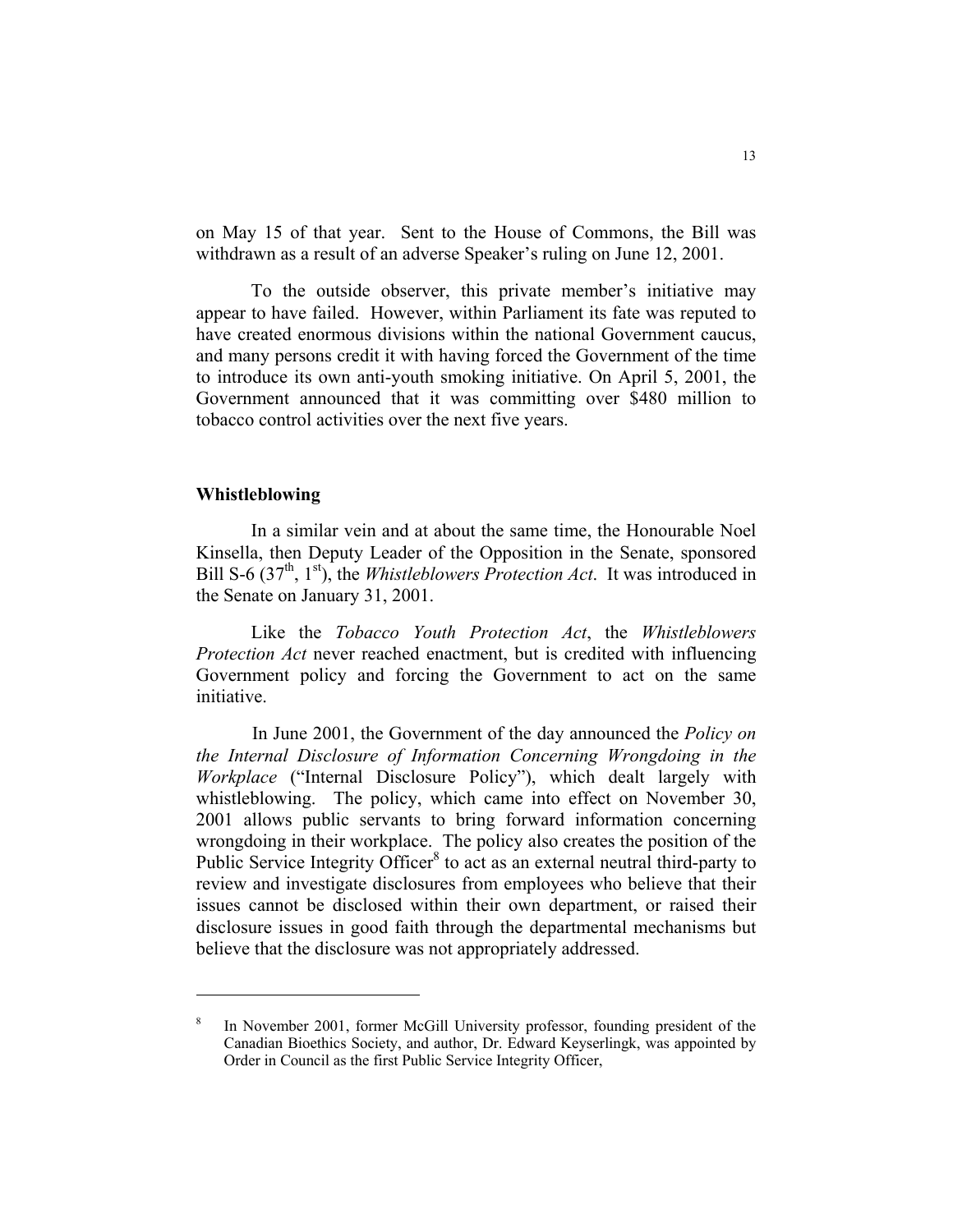In September 2003, the *Values and Ethics Code for the Public Service*, previously announced by the Government, came into effect and became a condition of employment in the federal public service. A breach of the Code was added as one of the grounds for disclosure of wrongdoing in the Internal Disclosure Policy. That same month, the first Annual Report (2002-2003) of the Public Service Integrity Officer recommended a legislative regime for the disclosure of wrongdoing in the entire federal public sector, including Crown corporations.

On October 8, 2004, the Government of the day introduced Bill C-11 (38th, 1st), the *Public Servants Disclosure Protection Act*, in the House of Commons. The Bill was introduced in the Senate on October 18, 2005, and received royal assent on November 25, 2005.

#### **Census Statistics**

 On December 16, 1999, the Honourable Lorna Milne of the Government caucus, introduced Bill S-15 ( $36<sup>th</sup>$ ,  $2<sup>nd</sup>$ ), a bill designed to expressly authorize the transfer of all census records from Statistics Canada to the National Archives of Canada for permanent safekeeping. The Bill would permit access to the records to genealogists and other researchers ninety-two years after the census, subject to a privacy right that would allow individuals to object to the disclosure of personal information in the census records.

Bill S-15 died on the order paper after first reading. Senator Milne reintroduced the Bill on February 7, 2001 as Bill S-12  $(37<sup>th</sup>, 1<sup>st</sup>)$ , where it again died on the order paper after second reading.

 By the next session of Parliament, the Government of Canada had adopted the policy advocated by the Bill, and the Honourable Sharon Carstairs, acting as Leader of the Government in the Senate, sponsored the initiative as Bill S-13 ( $37<sup>th</sup>$ ,  $2<sup>nd</sup>$ ). However, once again the Bill died on the order paper when Parliament was prorogued in late 2003. The Bill, reintroduced once again as Bill S-18  $(38<sup>th</sup>, 1<sup>st</sup>)$  on November 2, 2004 was passed by the Senate on April 20, 2005 and enacted on June 29, 2005. Although the Bill that was eventually passed by both Houses and enacted into law was an initiative of the Government, it was a culmination of several previous legislative attempts, including those private members' bills introduced by Senator Milne.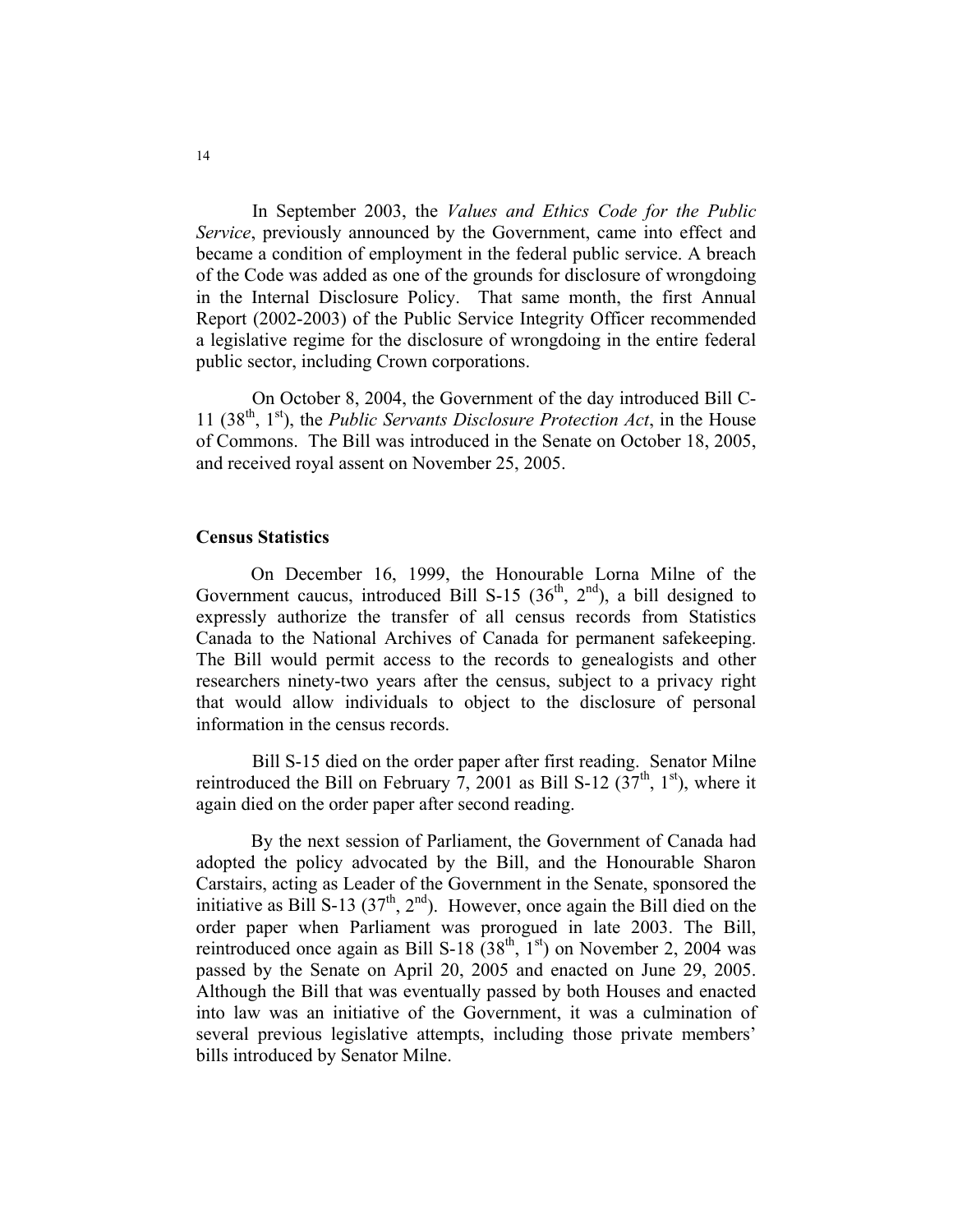#### **Citizenship**

On May 5, 2005, royal assent was given to Bill S-2  $(38<sup>th</sup>, 1<sup>st</sup>)$ , *An Act to amend the Citizenship Act*. Sponsored by the Honourable Noel Kinsella, Leader of the Opposition in the Senate at the time and now Speaker of the Senate, the Act enables persons who lost their citizenship as children as a result of their parents' actions to re-acquire Canadian citizenship by not requiring such persons to reside in Canada for a year as permanent residents before applying for citizenship.

#### **Official Languages**

On November 25, 2005, royal assent was given to Bill S-3  $(38<sup>th</sup>,$ 1st), *An Act to amend the Official Languages Act (promotion of English and French)*, a bill that was the swan song of the Honourable Jean-Robert Gauthier, a franco-Ontarian and well-known advocate of minority language rights.

The Bill enhanced the enforceability of the Government of Canada's obligations under Part VII of the Act. This Part states the federal government's commitment to enhance the vitality of the English and French linguistic minority communities in Canada, and to support their development and foster the full recognition and use of both English and French in Canadian society. Among the modifications to the Act, the Bill adds to the Government's commitment to promote Canada's official languages by adding, in section 41(2), the obligation of federal institutions to take positive measures to implement this commitment. It also amends subsection 77(1) to provide a remedy for any person who has made a complaint to the Commissioner in respect of a right or duty under sections 4 to 7, sections 10 to 13 or Part IV, V or VII, or in respect of section 91 of the Act.

#### **b. Private Members' Private Bills**

 The final subject of this paper is that of private members' private bills, or "private bills". Approximately 3% of bills considered by the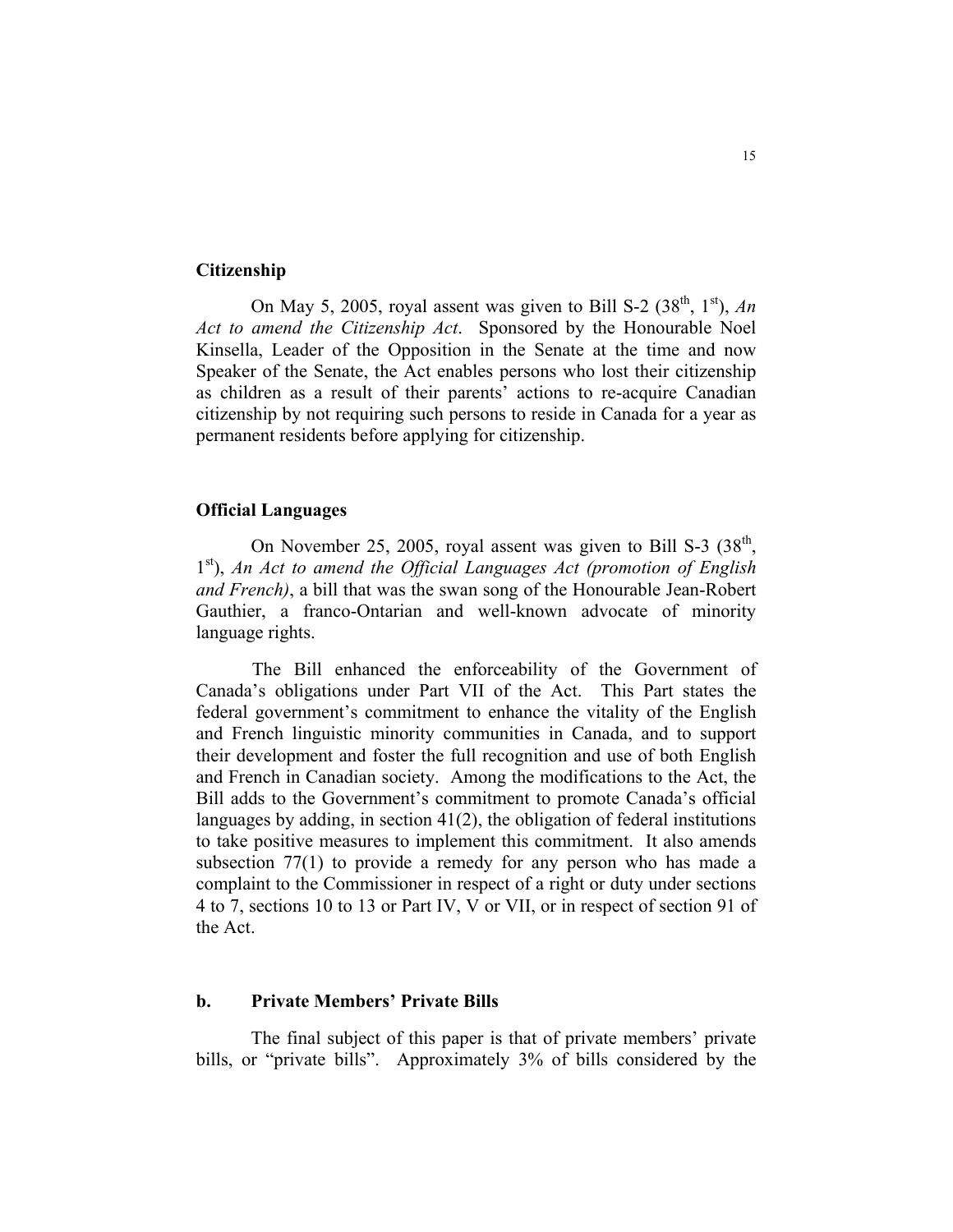Senate are private bills and by parliamentary practice the Senate has a special role to play in their preparation and enactment.

While private bills are traditionally distinguished from public bills by referring to their content, the need to distinguish them rarely gives rise to difficulties.

 All Government bills are considered to be public bills. Regardless of whether the content of a bill is general, local or even personal, the bill reflects public policy and is a public bill by virtue of the very fact that it is sponsored by the Government. For example, *An Act to incorporate the Jules and Paul-Émile Leger Foundation* (S.C. 1980-81-82-83, c. 85), a philanthropic foundation, was sponsored as a Government bill. Equally, Bill C-42, (35th, 2nd), *An Act to amend the Judges Act and to make consequential amendments to another Act*, was specifically designed to accommodate the career of Madame Justice Louise Arbour on the international stage. The Bill exempted Justice Arbour from section 56 of the *Judges Act*<sup>9</sup> , which prohibits extra-judicial employment, to allow her to take leave from her judicial duties to serve as Prosecutor of the International Tribunal for the Prosecution of Persons Responsible for Serious Violations of International Humanitarian Law Committed in the Territory of the Former Yugoslavia and of the International Tribunal for Rwanda.

 Private members on the other hand are still faced with the challenge of correctly categorizing their legislative initiative as a private member's public bill or as a private bill. While they must do so in order to meet the requirements of parliamentary procedure, the decision can have legal consequences if the bill is enacted in its later application and interpretation by the courts. Fortunately, difficult cases are few and far between.

 Let us revisit the relevant portion of Driedger's definition, set out above:

[A] private bill is intended to confer special powers or privileges on a particular person or group of persons; a local bill relates to a particular area rather than the whole

<sup>9</sup> R.S., 1985, c. J-1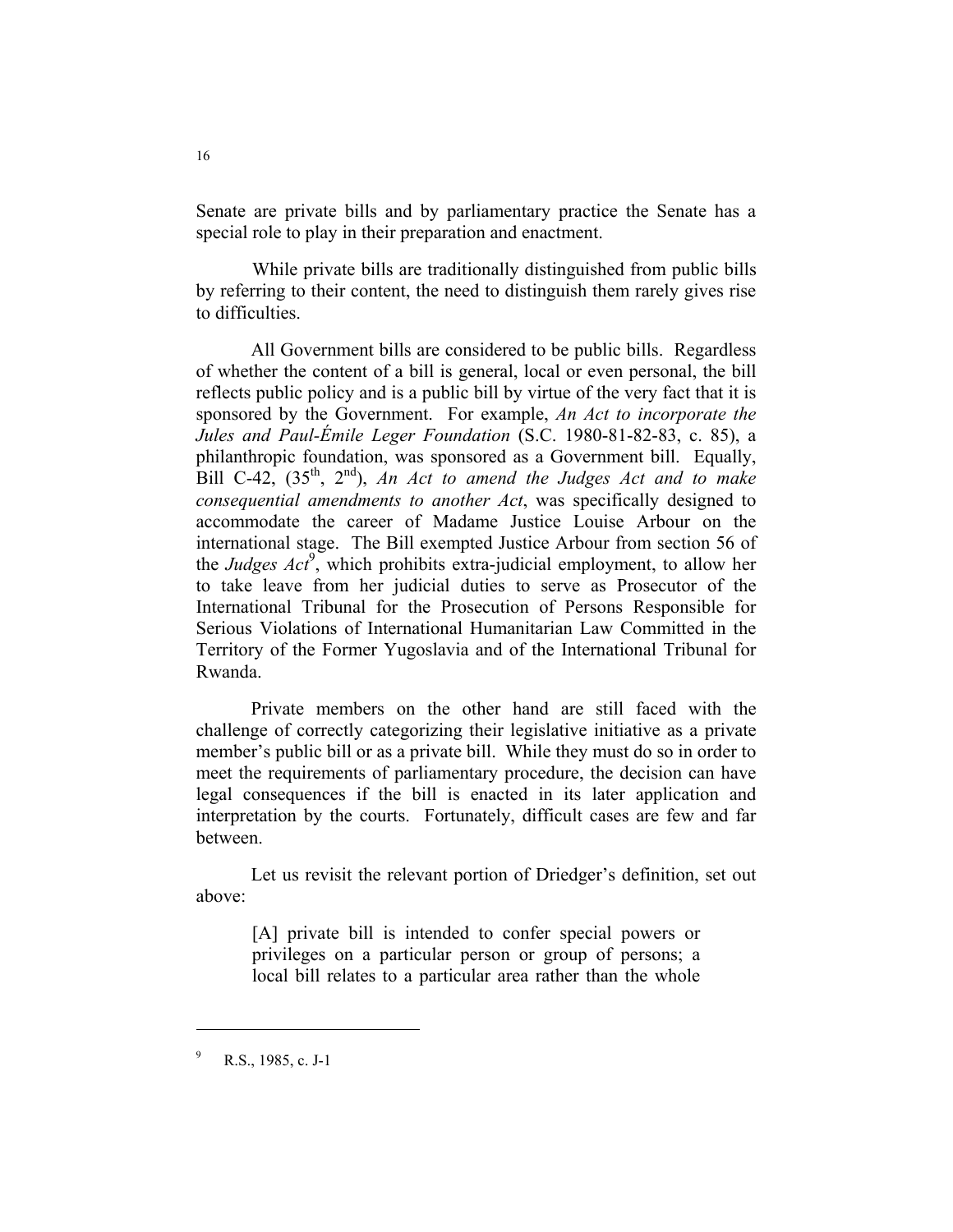community. Local bills are usually private bills and the two are grouped together as "local and private bills".<sup>10</sup>

From a procedural point of view, the fundamental distinction between a private bill and a private member's public bill is that the former is the initiative of a private person, while the latter is that of a parliamentarian. In the case of private bills, the parliamentarian who sponsors one is acting more as facilitator and gatekeeper than as a promoter.

 From a legal point of view, there are substantial differences that affect the application and interpretation of private Acts. Section 9 of the *Interpretation Act<sup>11</sup>* provides:

9. No provision in a private Act affects the rights of any person, except as therein mentioned or referred to.

R.S., c. I-23, s. 9.

The common law requires that private acts be specially pleaded, and this remains the rule unless the Act itself or another Act provides otherwise. However, the *Canada Evidence Act*<sup>12</sup> provides as follows:

> 18. Judicial notice shall be taken of all Acts of Parliament, public or private, without being specially pleaded. R.S., c. E-10, s. 18.

Another distinction is that the courts will apply the rule of strict construction (the *contra preferentem* rule) in their interpretation of private Acts. In the words of Scrutton, J.:

So far as persons not concerned in the Act are concerned, the Act is read strictly against the promoters; so far as the promoters themselves are concerned it is read as a contract between them and is to be construed accordingly.<sup>13</sup>

<sup>10</sup> *Supra* note 4.

<sup>11</sup> *Interpretation Act*, R.S.C. 1985, c. I-23.

<sup>&</sup>lt;sup>12</sup> R.S.C. 1985, C-5.

<sup>13</sup> *Harper* v. *Hedges* (1924), 93 L.J.K.B. 116 at 117.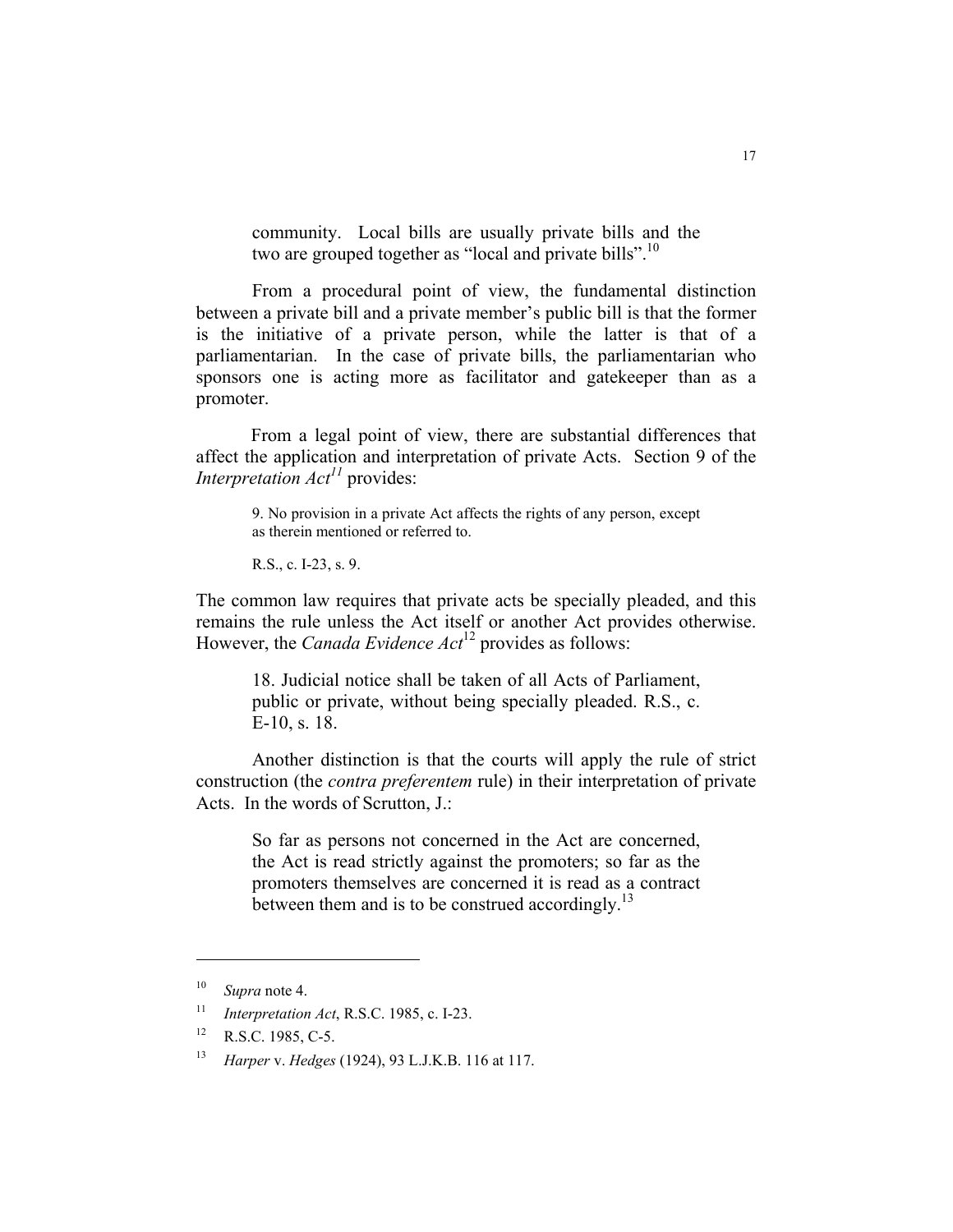A quotation such as the preceding one betrays the tendency of the subject-matter of the private bill it is interpreting. For example, it is doubtful that a court would interpret strictly an Act allowing persons to marry if the legitimacy of the issue of the couple or the right of their issue to inherit were put in issue.

 Historically, there has been a decline in the volume of private legislation since Confederation. One reason for this is that the enactment of statutes of general application obviated to a large extent the need for private bills. For example, the *Canada Corporations Act* and the *Canada Business Corporations Act* obviate to a large extent the need for new incorporations by private Act. The *Divorce Act* obviates the need for individual divorces by private Act.

 This decrease in the importance of private legislation coupled with an increase in the time allocated by the House of Commons to Government business had the effect of transferring the primary responsibility for dealing with private bills from the House of Commons to the Senate. This transfer was further encouraged in 1932 when the parliamentary fee for a private bill was raised to \$500 in the House of Commons, but remained at \$200 in the Senate.

 However, as late as 1968, E. Russell Hopkins, the Law Clerk of the Senate, was able to comment:

Occasionally, a private bill is still introduced in the Commons where political opposition is expected: this enables the sponsors to take advantage of the extra hours allotted for the consideration of private members' business in the Commons in the early part of each session. $^{14}$ 

In "Parliament in Action: The Law-Making Process", we read:

Private bills may originate in either House. However, since most public bills are introduced in the House of Commons, the practice over the years has been to encourage the introduction of private bills in the Senate as a means of balancing the workload of the two Houses. Petitioners are

<sup>14</sup> E. Russell Hopkins, *Confederation at the Crossroads: The Canadian Constitution* (Toronto: McClelland, 1968) at 319.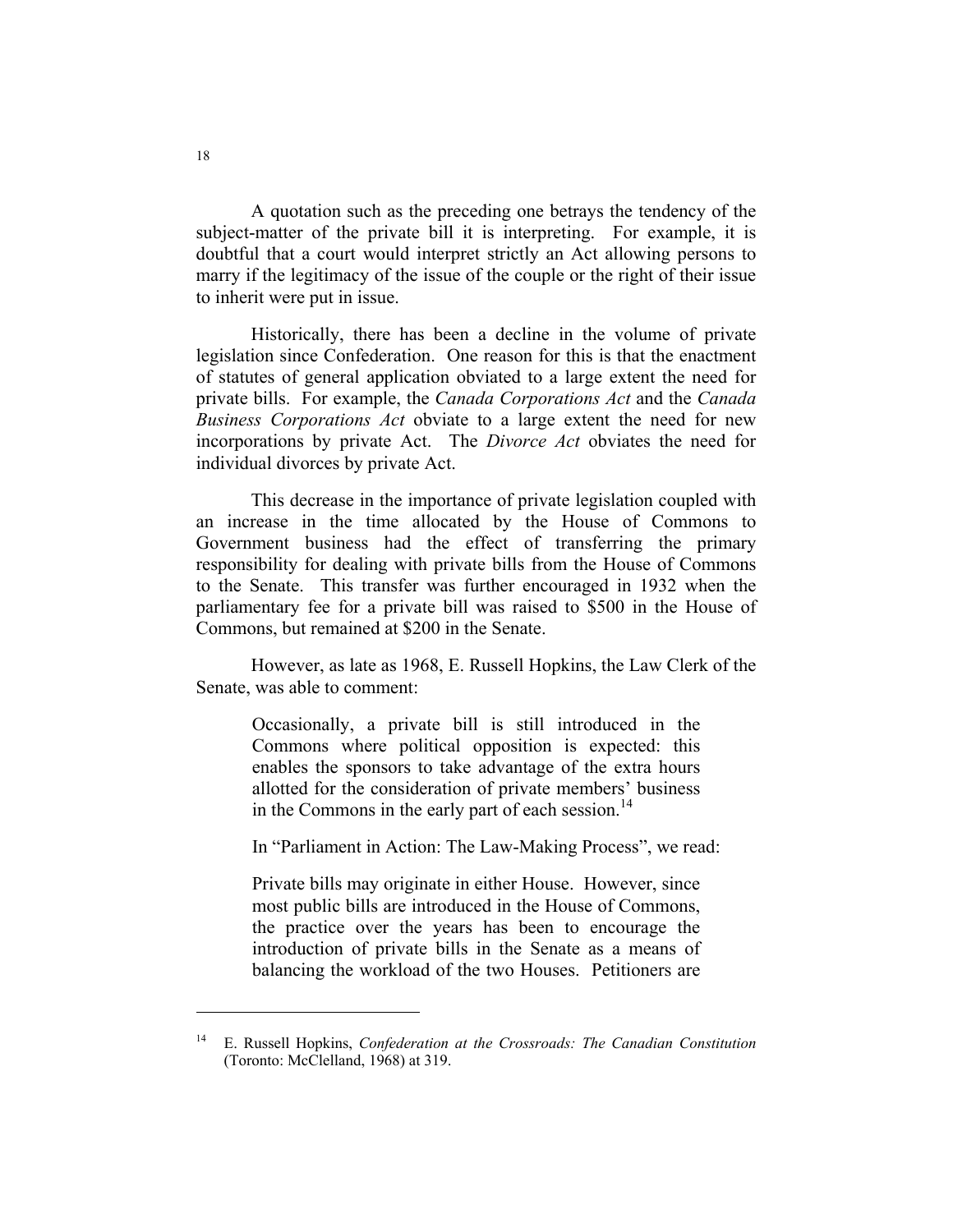encouraged in this regard by financial and other incentives that are provided for in the rules of procedure for both Houses.<sup>15</sup>

 Today, the unwavering parliamentary practice is for private bills to originate in the Senate, and officials of the House of Commons now refer potential petitioners to the Office of the Senate Law Clerk and Parliamentary Counsel.<sup>16</sup>

 The petitioner must select a sponsoring Senator, and eventually a sponsor in the other House as well. It is not uncommon to select sponsors from different parties in order to point to the non-partisan nature of the bill.

 In theory, and sometimes in practice, the selection of sponsors is made right from the beginning, with parliamentary counsel then assisting the sponsoring Senator in preparing the bill. More frequently however, the petitioner or the petitioner's counsel first approaches parliamentary counsel for assistance, and the selection of the sponsoring Senator will normally be made when the drafting has been completed. In this regard, parliamentary counsel will agree to assist a petitioner as long as and insofar as counsel believes that the bill being drafted is appropriate in all regards. If counsel concludes at any time that the bill would not be acceptable to Senators, the petitioner will be required to identify the sponsoring Senator, to whom counsel will direct his or her advice.

 A critical test for considering whether a private bill is appropriate in the circumstances is whether the bill is necessary. To protect the time of Senators and of the Houses and to limit exceptions to the general law, it is the practice to discourage all petitions for private bills that are not necessary.

 Historically, private bills have been used to incorporate religious bodies, educational institutions, non-profit organizations and business

<sup>&</sup>lt;sup>15</sup> Office of the Law Clerk and Parliamentary Counsel, Senate of Canada, May, 1978, revised October, 1991 at 2.

<sup>&</sup>lt;sup>16</sup> Office of the Law Clerk and Parliamentary Counsel, Senate of Canada,  $1310 - 40$ Elgin Street, Ottawa, ON, K1A 0A4; tel. (613) 992-2416; fax (613) 992-2125; email: senlex@sen.parl.gc.ca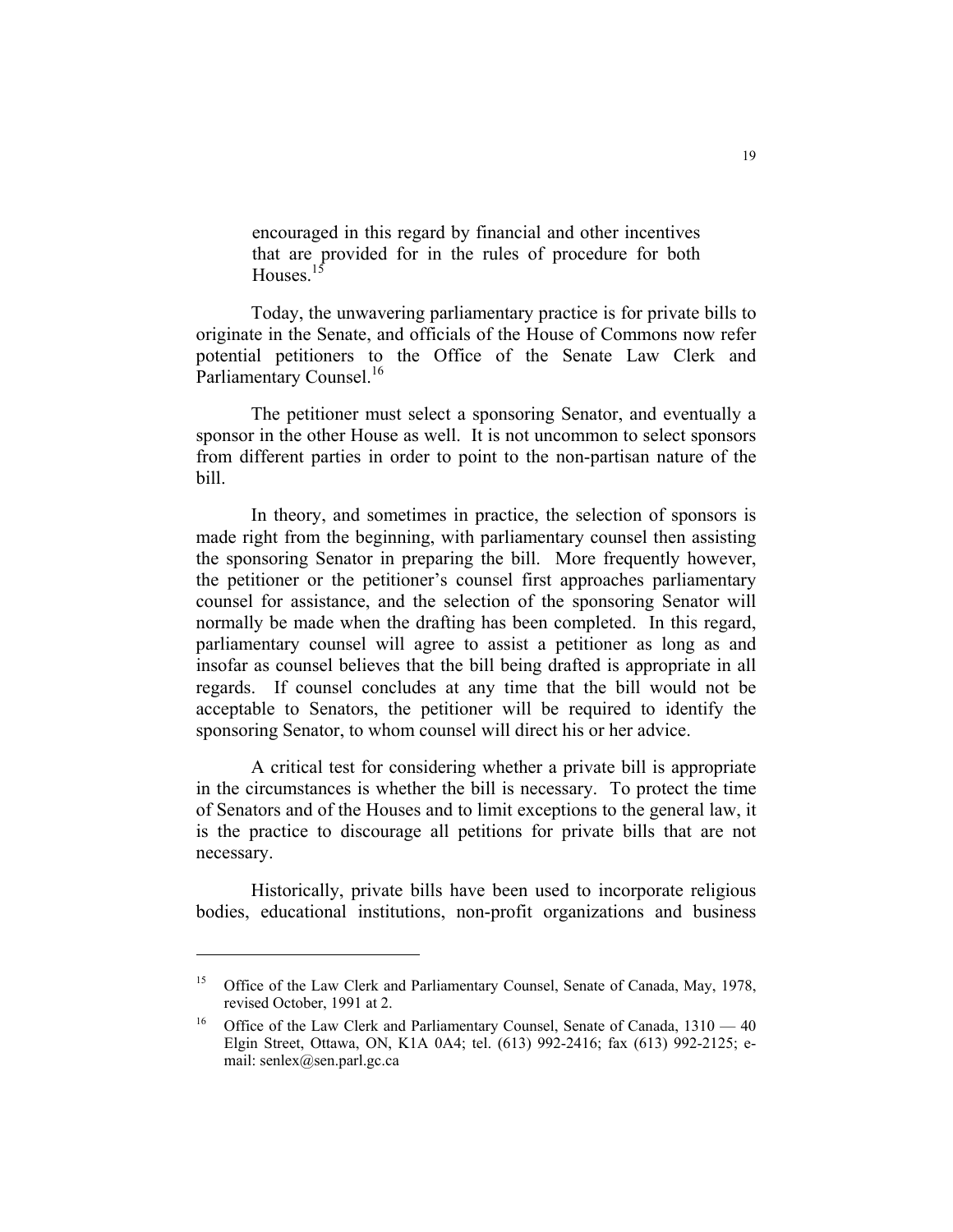companies with federal objects, and to declare works to be for the general advantage of Canada. More recently, private bills have been used to revive some companies and to export others between jurisdictions.

The Department of Justice publishes a *Table of Private Acts* passed by Parliament.<sup>17</sup> The following headings taken from that table are helpful in understanding the potential scope of private Acts: banks, boards of trade, bridges, harbours, insurance, patents, pipelines, railway bridges and tunnels, railways, religious and charitable organizations, trust and loan companies and miscellaneous. Today, companies with private Acts will often prefer to maintain that status and resort to private legislation when amending their Acts of incorporation.

Individuals have approached Parliament with applications for private Acts to allow then to marry by way of exception to the general law on marriage and, for the first hundred years of Confederation, individuals from some provinces had to come to Parliament for their divorces. Individuals have also approached Parliament with such diverse issues as name changes and immigration and citizenship matters.

A list of Senators' private members' private bills enacted by Parliament since 1980 is annexed to this paper as Table 4.

 Most private bills are drafted in the Senate by parliamentary counsel, and all bills must be reviewed by them. Counsel prefer drafting a bill to reviewing one. This is particularly true where the petitioner has commercial interests, deep pockets and expert lawyers at its service. Where a petitioner arrives with a draft bill that does not meet federal drafting standards, the draft can be used as policy instructions. Counsel will assist the petitioner not only with the drafting, but also with navigating the parliamentary process.

 The most significant difference between drafting a private bill as opposed to a public one is that the private bill must contain a preamble. The preamble sets out the representations that the petitioner is making to Parliament to justify the bill. It will identify the petitioner and contain a recital of facts that justify the need for the bill. In private bills, as in all

<sup>&</sup>lt;sup>17</sup> Department of Justice, Table of Private Acts: http://laws.justice.gc.ca/en/privlaw/index.html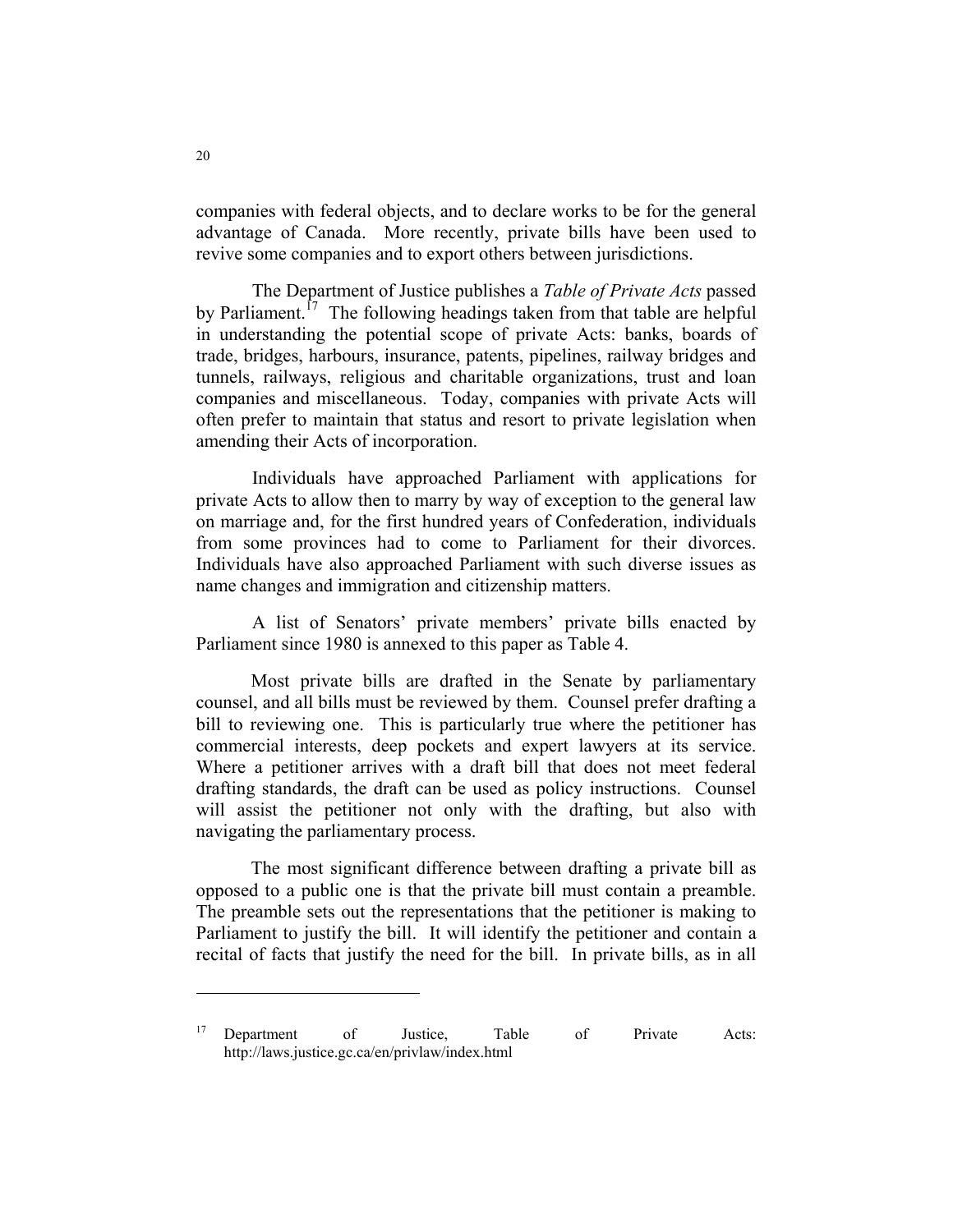bills, the preambles should contain only facts, and should not contain political posturing, conclusions of law or expressions of opinion.

Since a private bill is the initiative of the petitioner and for his, her or its benefit, there are fees to be paid. The fee in the Senate is \$200, plus the cost of translating and printing the bill and, in theory, the cost of printing the Act in the *Statutes of Canada*.<sup>18</sup> Cheques are to be made payable to the Receiver General for Canada. The drafting of the bills is essentially a free service to the petitioner, since the provision for the payment of fees was written at a time when petitioners arrived with their own drafts and the fees were only meant to cover translation and printing.

 Turning to procedure, every application to Parliament for a private bill must be preceded by advertising. There must be a notice in the *Canada Gazette* that clearly states the nature and objects of the proposed bill. The notice must be signed by either the applicant or the lawyer acting on behalf of the applicant.<sup>19</sup> A similar notice must also be published in the official gazette of the relevant province and in a leading newspaper with substantial circulation in the area concerned. $^{20}$ 

 The purpose of the notice is to bring the proposed bill to the attention of any person or group of persons who may have an interest in the bill. The notice must be published at least once a week for a period of four weeks and must be in both official languages, where reasonably required by the linguistic composition of the population in the province or area concerned<sup>21</sup>

 The petitioner must prove compliance with these notice requirements by filing an affidavit of publication with the Senate.<sup>22</sup>

 The parliamentary process begins when the sponsoring Senator presents the applicant's petition to the Senate. Where a petitioner is a body corporate, a certificate of authentication for the signature of the

<sup>18</sup> *Rules of the Senate*, rule 110.

<sup>19</sup> *Rules of the Senate*, rule 106(1).

<sup>20</sup> *Rules of the Senate*, rule 106(2).

<sup>21</sup> *Rules of the Senate*, rule 106(3).

<sup>22</sup> *Rules of the Senate*, rule 106(4).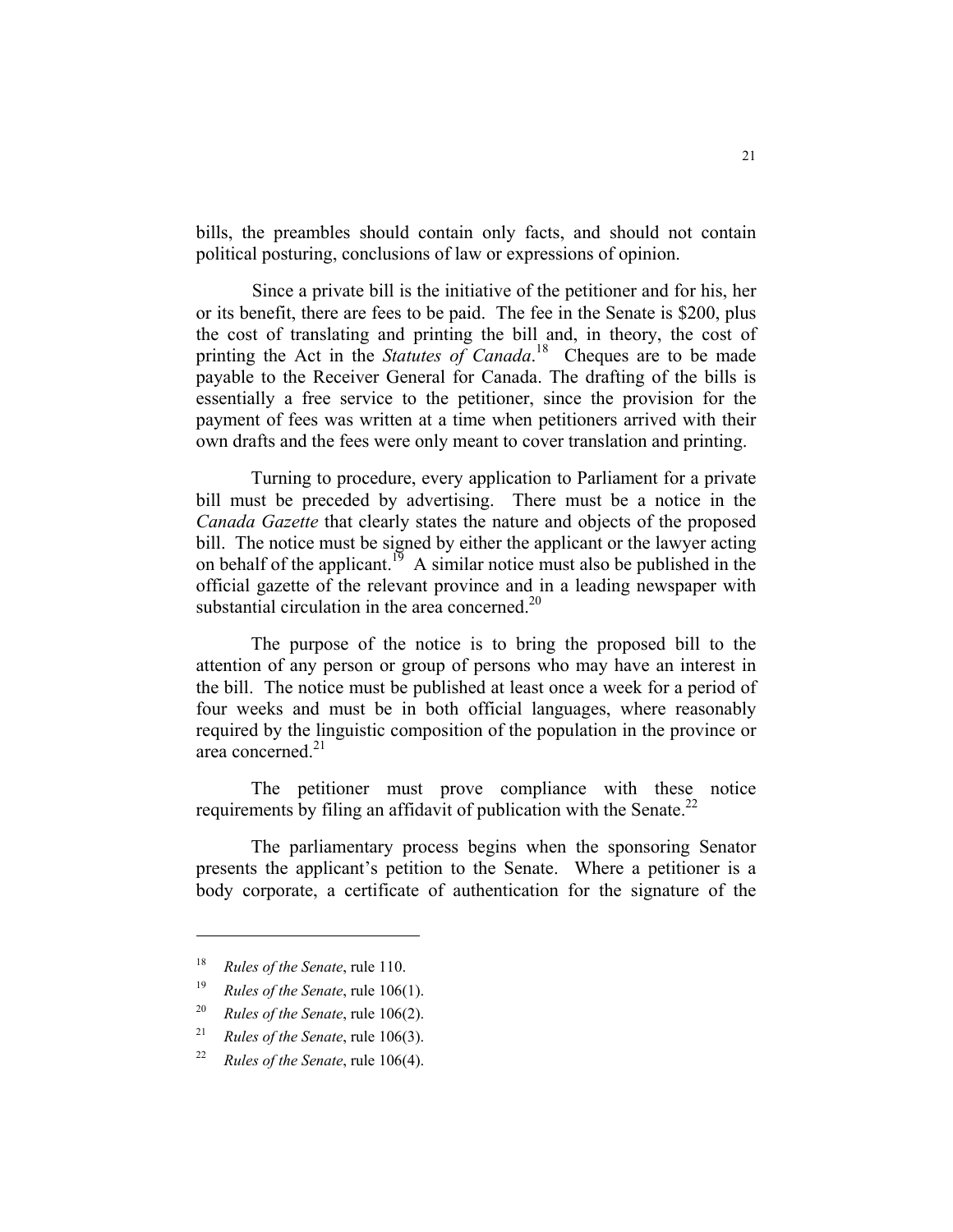petition is required. The petition must identify the petitioner, justify the need for the bill and pray for its enactment. Best practice is for the wording of the petition to be reflected in the preamble of the bill.

 The *Rules of the Senate* confer on the Senate's Director of Committees the role of Examiner of Petitions for Private Bills<sup>23</sup> and require the Director, in that capacity, to report on whether the petition is in order<sup>24</sup>. In the ordinary course of business, the petition will have been pre-cleared with the Examiner and the report that the petition is without defect will be made to the Senate the following day.

 Once the Examiner of Petitions has reported favourably on the applicant's petition, the bill may be introduced. The bill then follows the ordinary legislative process: it receives first and second reading, and is then referred to the appropriate committee. However, once referred to a committee, the *Rules of the Senate* require a one-week delay before consideration of the bill:

A private bill originating in the Senate, shall not be considered by a committee until after one week from the date of referral to such committee and, in the case of any such bill originating in the House of Commons, until twenty-four hours thereafter. $25$ 

Upon consideration by the committee, the bill resumes on the ordinary legislative course: it is reported back to the Senate, receives third reading, is sent to the House of Commons and, after being concurred in by that House, is presented for royal assent.

 The House of Commons has its own procedural requirements for private bills, notably a requirement that the petitioner be represented by a registered parliamentary agent. The registration fee to become a parliamentary agent is  $$25.00<sup>26</sup>$ 

<sup>23</sup> *Rules of the Senate,* rule 107(1).

<sup>24</sup> *Rules of the Senate,* rule 107(2).

<sup>25</sup> *Rules of the Senate*, rule 115.

<sup>&</sup>lt;sup>26</sup> Information and forms can be obtained from the Principal Clerk, Private Members' Business Office, House of Commons, Ottawa, ON, K1A 0A6.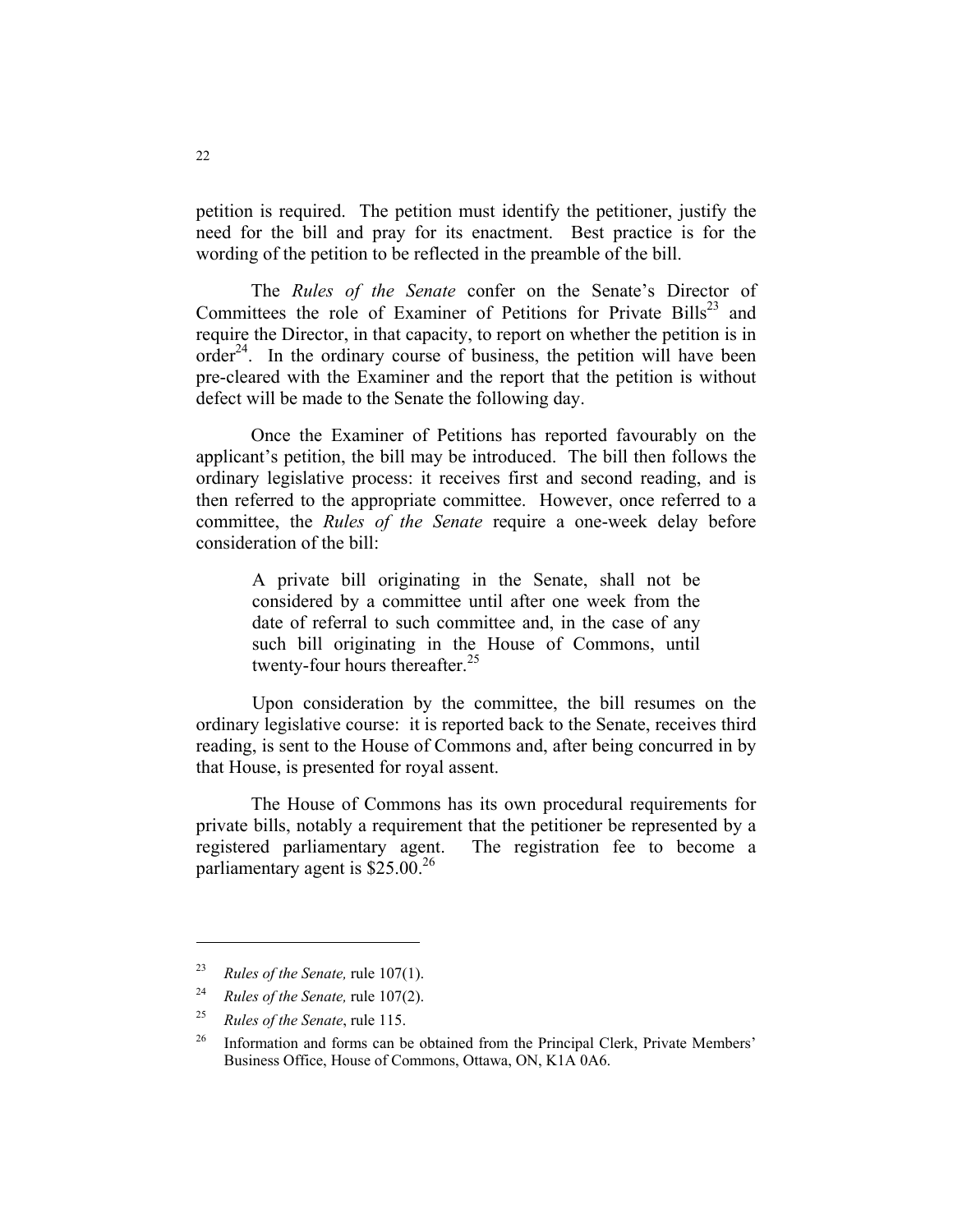Anyone who wishes to comment on a private bill may do so in writing to the Senate. Interested persons may also request to appear as witnesses in committee hearings if and when the petition is read and received by the Senate and the bill is introduced and referred to a committee after second reading.

 The litmus test for the speedy passage of private bills in the Senate today is that they be non-controversial. For obvious reasons, the Senate will show exceptional reluctance to pass a controversial bill.

I will conclude with the following examples of private bills, all of which proved to be controversial; two died on the order paper; one was enacted, and one is currently in the Senate.

#### **Opus Dei**

On April 1, 1987, the Honourable Senator Rhéal Bélisle presented to the Senate the petition of the Very Reverend Gregory V. Haddock, of the City of Montreal, in the Province of Quebec, praying for the passage of an *Act to incorporate the Regional Vicar for Canada of the Prelature of the Holy Cross and Opus Dei.* Bill S-7 (33<sup>rd</sup>, 2<sup>nd</sup>) was introduced and given first reading the following day. Second reading debate took place between April 7 and September 16, 1987.

 After the sponsoring Senator's speech on second reading, a few opponents of the Bill voiced strong opposition to it because of the nature of the activities of Opus Dei in Canada and elsewhere. Opus Dei had already been the subject of a not very flattering CBC report on the program *The Fifth Estate*, broadcast on January 22, 1985. Senator Jacques Hébert made reference to the program in a speech given on May 26, 1987. To quote from the concluding words of the Senator's speech: "Sure, Opus Dei is a very special organization and I think that I have proved it, but it is the kind that makes me sick..."<sup>27</sup> On June 2, 1987, Senator Jean LeMoyne commenced his speech with the following words: "Honourable Senators, I want to congratulate my colleague and friend, Senator Jacques Hébert, on

<sup>27</sup> *Senate Debates*, 1986-87-88, Vol. I (26 May 1987) at 1074.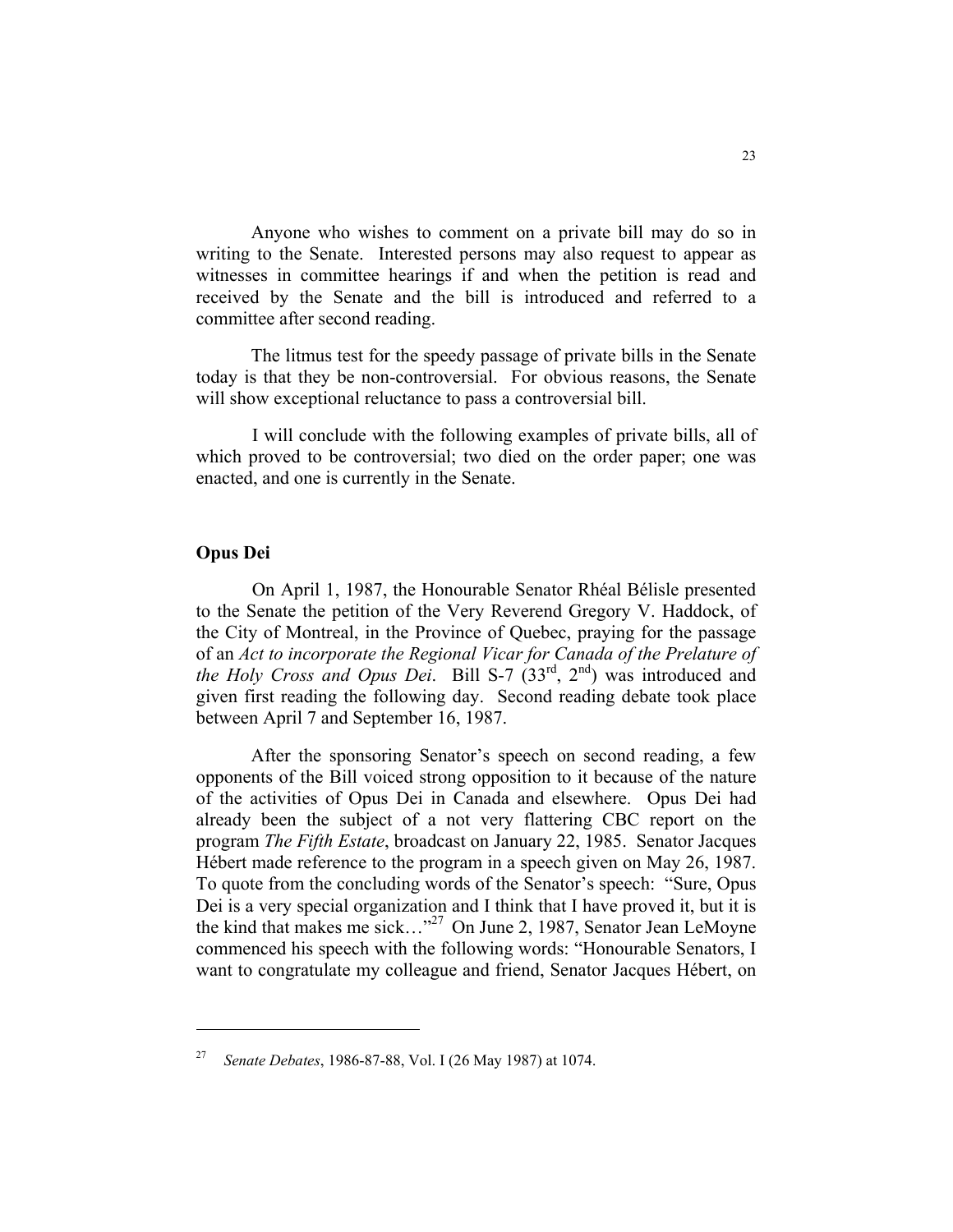his fair and ferocious comments on Opus Dei. His speech on May 26 was a masterful indictment of this evil agency."<sup>28</sup>

 In the end, the Bill was read a second time and referred to committee on October 27. It was reported with amendments on May 25, 1988, and debate on the report took place between May 31 and August 17, 1988. The last speech on Bill S-7 was given at report stage by the Honourable Daniel Lang. Opposed to the Bill, he began with the words:

Honourable Senators, I note that the sponsor of this bill and many of his colleagues are deploring the length of time that this bill is taking to pass through this chamber. However, I should like to remind them that at one time I sponsored a private member's public bill — not a private bill but a private member's public bill — which involved trying to remove an anomaly in the *Railway Act*, and it took me 12 years and the approbation of four ministers of transport to do so. I beg the indulgence of my colleagues. $^{29}$ 

On October 1, 1988 Parliament was dissolved and the Bill died on the order paper. It was never reintroduced.

 While the Chair of the committee to which the Bill was referred expressed her view that the Bill should be dealt with purely on the legal aspects of the application for incorporation, the legislative history of this bill is a reminder that Parliament is not an administrative, quasi-judicial or judicial agency, and is not subject to the rules of fairness and natural justice at play in those bodies. The Houses of Parliament are political bodies that make political decisions. No one has a right to a bill or is entitled to one; it is a political decision. The petitioner's application was turned into a trial of the petitioner. A final decision was avoided, apparently through the use of the parliamentary tactic of delay.

 A side effect of the Senators' consideration of the Opus Dei bill was to bring into question the legitimacy of private bills. Some Senators

<sup>28</sup> *Senate Debates,* 1986-87-88, Vol. I (2 June 1987) at 1150.

<sup>29</sup> *Senate Debates*, 1986-87-88, Vol. IV (17 August 1988) at 4190.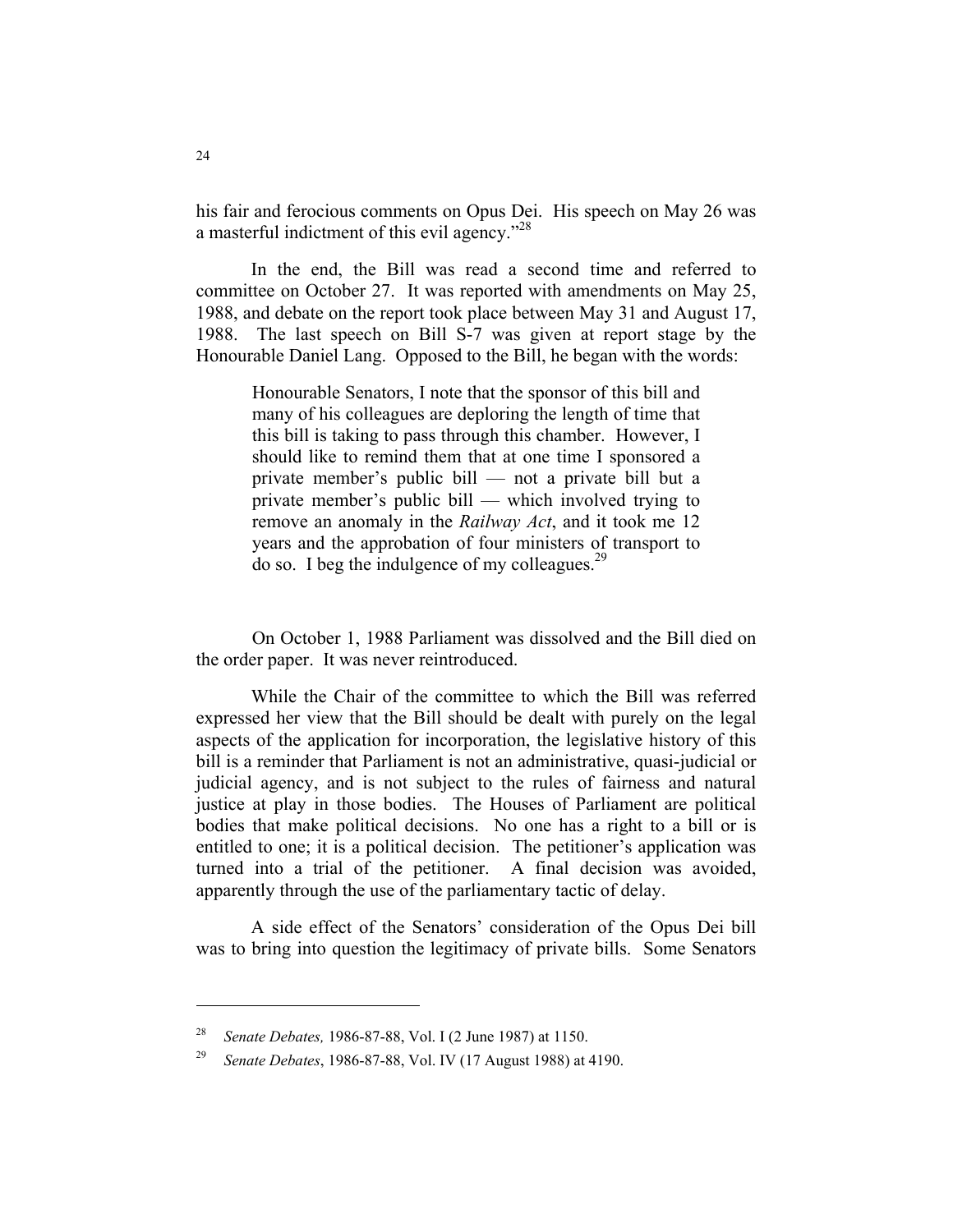concluded that no person should be entitled to special powers or privileges, and that all issues should be dealt with in the future by way of general legislation. While the views formed by those Senators continue to colour the institutional climate even today, they never gave rise to any decision for change.

#### **Detroit-Windsor Tunnel**

On June 10, 1987, the petition of the City of Windsor, praying for the passage of an *Act to authorize the City of Windsor to acquire, operate and dispose of the Windsor-Detroit Tunnel*, was presented to the Senate. The petition was received and Bill S-11  $(33^{rd}, 2^{nd})$  was read a first time on June 11. At second reading, the sponsor of the Bill, the Honourable Royce Frith, explained that his objective was that the Bill receive royal assent by June 30, an objective he achieved. Second reading of the Bill took place on June 16 and 17, at which time the Bill was sent to committee. The Bill was reported with amendments on June 26, the report was adopted and the Bill read a third time on that day. The House of Commons passed the Bill four days later on June 30, and received royal assent that same day.

Bill S-11 took place against a backdrop of litigation. The City of Windsor had commenced an action in the Supreme Court of Ontario to have the agreement under which they were to obtain the tunnel declared valid. The parties on the other side were resisting, not only in court but in Parliament. However, the sponsor explained that the purpose of the Bill was not to affect the rights of the parties under the option agreement, but to correct an omission in an earlier private Act.

The lesson to be drawn from the legislative history of this Bill is that where Parliament wishes to act quickly, it can. In this case, it took only three weeks.

#### **Dai al-Mutlaq**

 On September 16, 1992, the petition of Dr. Syedna Mohammed Burnhanuddin, of the City of Bombay in India, praying for the passage of an *Act to incorporate the Dai al-Mutlaq as a corporation sole in Canada*,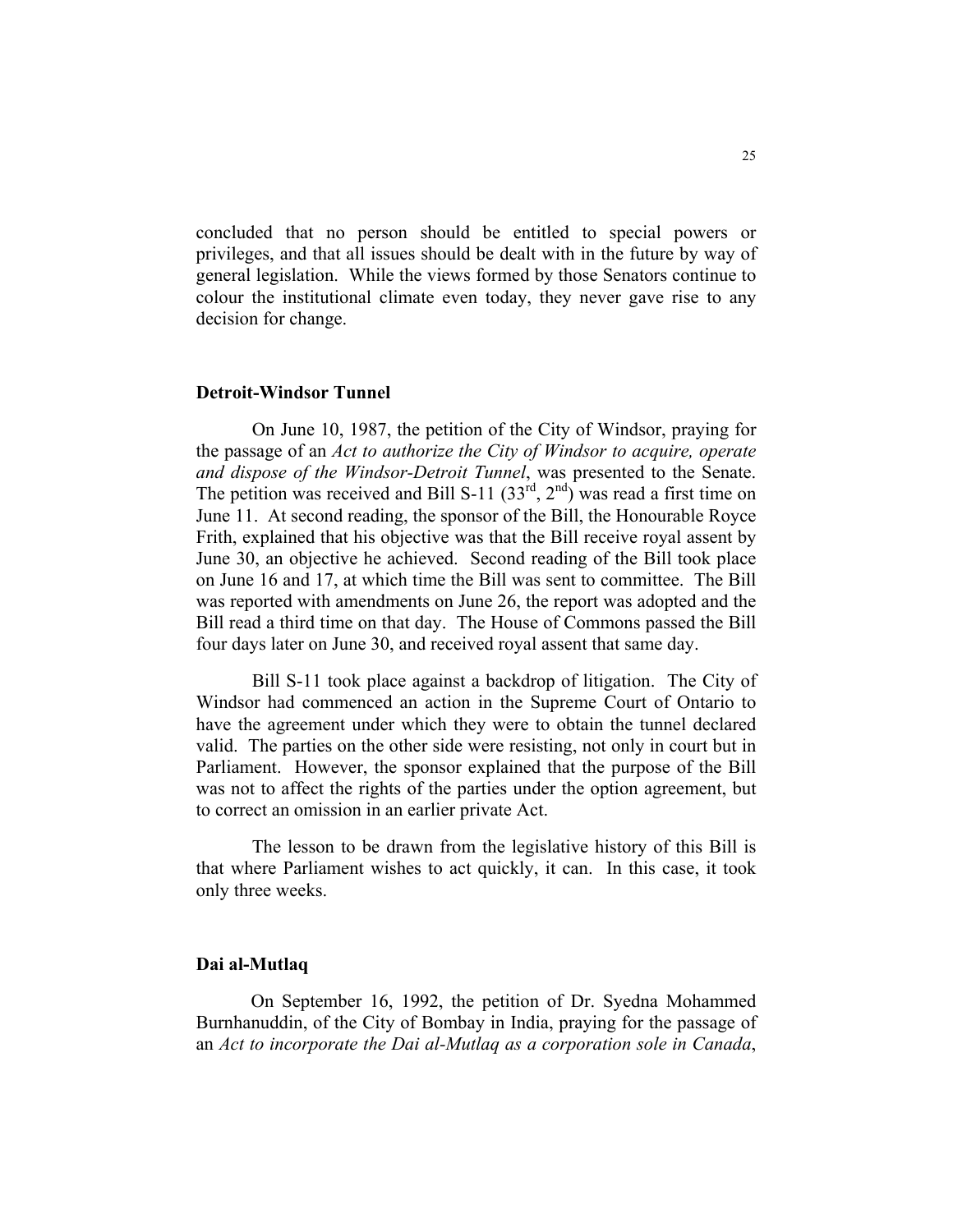was presented to the Senate. The petition was received and Bill S-13  $(34<sup>th</sup>, 3<sup>rd</sup>)$  was read a first time on September 17. Second reading debate began on September 22, and continued until March 3, 1993, when the Bill was not read a second time but was referred to committee.

 As was the case with the Opus Dei Bill, Bill S-3 became hotly controversial and opposition to it was ferocious. Once again, the applicant itself was put on trial. Reference was made to a judicial inquiry in India set up to look into allegations of criminal conduct by the applicant, and to the internal opposition within the sect to his allegedly undemocratic, tyrannical and arbitrary rule. On September 8, 1993 Parliament was dissolved and the Bill died on the order paper.

 The consideration of the Bill reinforced the views of some Senators that Parliament should no longer consider applications for private bills. Other Senators disagreed.

The sponsor of the Bill, the Honourable Norman Atkins, introduced a bill in a later session to amend the *Canada Corporations Act* to allow for the incorporation of corporations sole.

#### **Boy Scouts**

 On June 21, 2006, the petition of the Boy Scouts of Canada, was presented to the Senate, praying for the passage of *An Act Respecting Boy Scouts of Canada*. This is the third time that Senator Consiglio Di Nino has sponsored and introduced the Bill in the Senate. The Bill proposes to officially change the organization's name from "Boy Scouts of Canada" to "Scouts Canada" (a name by which it is already commonly known) and outlines the corporate structure of the organization. The petition was received and Bill S-1001 (39<sup>th</sup>, 1<sup>st</sup>) and was read a first time on June 27, where it currently sits.

Senator Di Nino has received opposition from dissident Scout leaders who believe that the changes to the Boy Scouts of Canada proposed by the Bill will bring a corporate structure to the organization that will eventually lead to its demise. In an *Ottawa Sun* article by Jorge Barrera appearing on August 31, 2006, Senator Di Nino was quoted as saying that he has no plans to back away from the Bill: "My folks that are advising me — and the Senate through me — are suggesting that the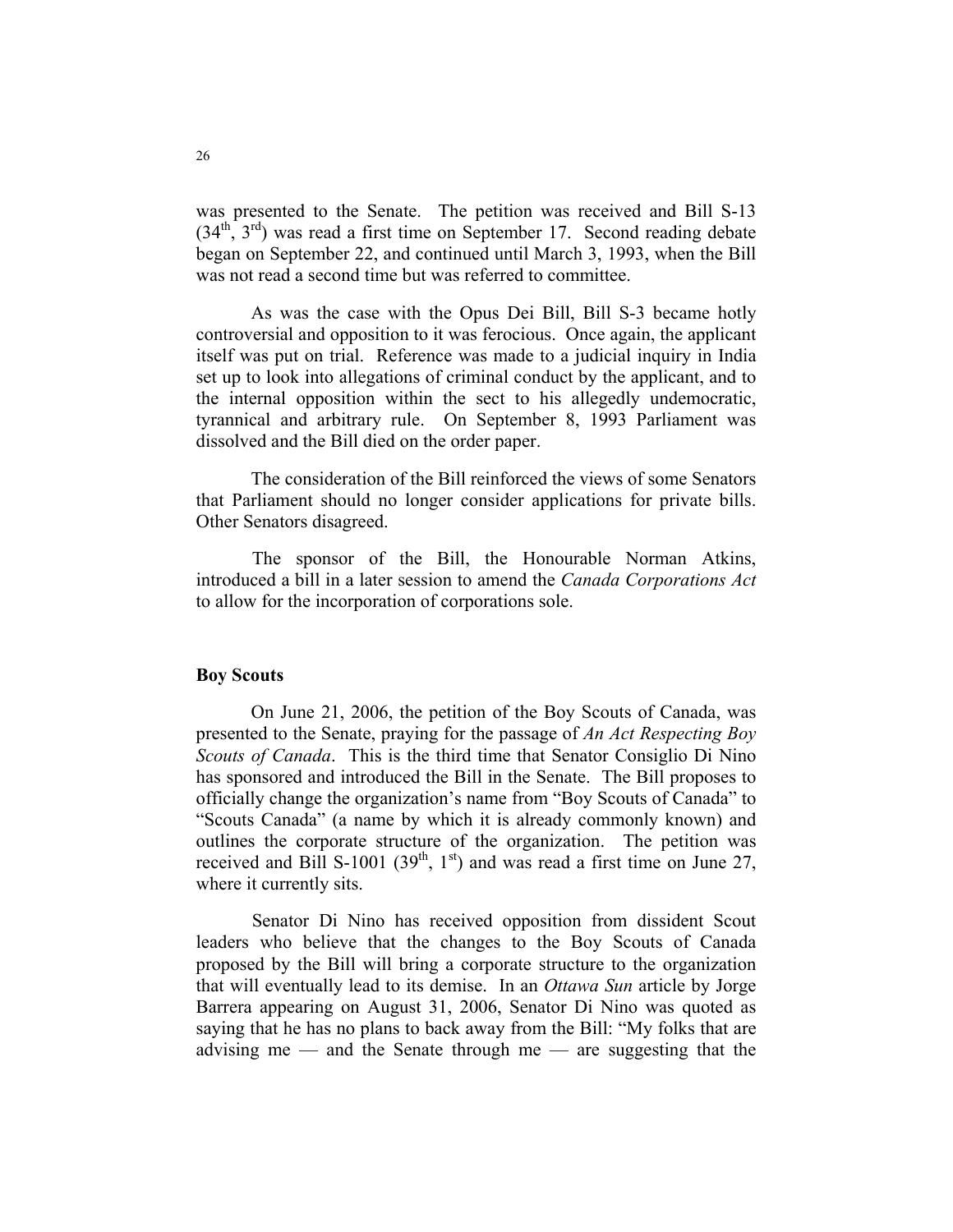complaint really has no merit…. If they have comments, let them come [to committee hearings]."<sup>30</sup>

#### **5. Conclusion**

 In this paper, I have sought to provide the reader with an overview of the legislative process in the Parliament of Canada from a Senate perspective. In doing so, I hope to have dispelled the common view that the law is set in stone, and replace it with the view that it is instead dynamic and alive; that it can be re-written or unwritten. The focus of this paper has been on private members' bills — one of the means of bringing about such change. Private members' bills serve a unique purpose as vehicles through which diverse and sometimes unpopular and controversial legislative objectives can be brought to the table, unfettered by the political agenda of the Government of the day and the policy objectives of the federal bureaucracy. As the tables that follow illustrate, the Senate's experience with Senators' private members' bills has been a rich and successful one.

<sup>30</sup> Jorge Barerra "Senator Won't Ditch Scout Bill" *Ottawa Citizen* (31 August 2006) News Section 18.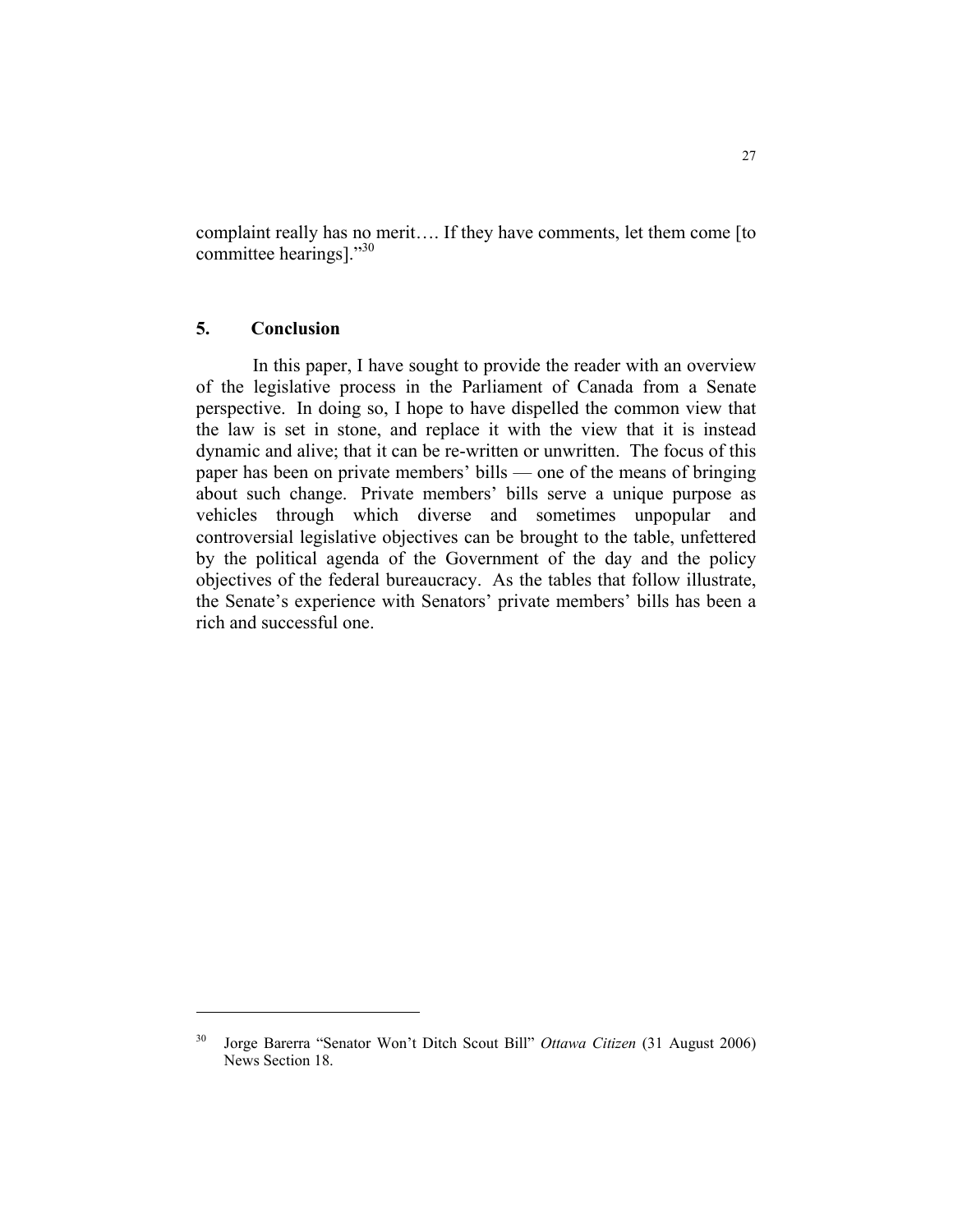| <b>Parliament of Canada</b><br><b>Senators' Private Members' Public Bills</b><br>April 14, 1980 – August 31, 2006 |                                             |                                                          |                                          |
|-------------------------------------------------------------------------------------------------------------------|---------------------------------------------|----------------------------------------------------------|------------------------------------------|
| Parliament, Session,<br><b>Dates and Government</b>                                                               | <b>Number of Bills</b><br><b>Introduced</b> | <b>Number of Bills</b><br>Passed by the<br><b>Senate</b> | <b>Number of Bills</b><br><b>Enacted</b> |
| 32 <sup>nd</sup> Parliament, 1 <sup>st</sup> session,                                                             |                                             |                                                          |                                          |
| April 14, 1980 to Nov. 30, 1983                                                                                   | 4                                           | 1                                                        | 1                                        |
| (Liberal: Trudeau)                                                                                                |                                             |                                                          |                                          |
| 32 <sup>nd</sup> Parliament, 2 <sup>nd</sup> session,                                                             |                                             |                                                          |                                          |
| Dec. 7, 1983 to July 9, 1984                                                                                      | $\mathbf{1}$                                | 0                                                        | $\bf{0}$                                 |
| (Liberal: Trudeau / Turner)                                                                                       |                                             |                                                          |                                          |
| 33 <sup>rd</sup> Parliament, 1 <sup>st</sup> session,                                                             |                                             |                                                          |                                          |
| Nov. 5, 1984 to August 28, 1986                                                                                   | $\boldsymbol{2}$                            | 1                                                        | $\bf{0}$                                 |
| (P.C.: Mulroney)                                                                                                  |                                             |                                                          |                                          |
| 33 <sup>rd</sup> Parliament, 2 <sup>nd</sup> session,                                                             |                                             |                                                          |                                          |
| Sept. 30, 1986 to October 1, 1988                                                                                 | 9                                           | 4                                                        | $\bf{0}$                                 |
| (P.C.: Mulroney)                                                                                                  |                                             |                                                          |                                          |
| 34 <sup>th</sup> Parliament, 1 <sup>st</sup> session,                                                             |                                             |                                                          |                                          |
| Dec. 12, 1988 to Feb. 28, 1989                                                                                    | $\bf{0}$                                    | 0                                                        | $\bf{0}$                                 |
| (P.C.: Mulroney)                                                                                                  |                                             |                                                          |                                          |
| 34 <sup>th</sup> Parliament, 2 <sup>nd</sup> session,                                                             |                                             |                                                          |                                          |
| April 3, 1989 to May 12, 1991                                                                                     | 10                                          | 4                                                        | 1                                        |
| (P.C.: Mulroney)                                                                                                  |                                             |                                                          |                                          |
| 34 <sup>th</sup> Parliament, 3 <sup>rd</sup> session,                                                             |                                             |                                                          |                                          |
| May 13, 1991 Sept. 8, 1993                                                                                        | 4                                           | 1                                                        | $\bf{0}$                                 |
| (P.C. Mulroney / Campbell)                                                                                        |                                             |                                                          |                                          |
| 35 <sup>th</sup> Parliament, 1 <sup>st</sup> session,                                                             |                                             |                                                          |                                          |
| Jan. 17, 1994 to Feb. 2, 1996                                                                                     | 8                                           | 1                                                        | 1                                        |
| (Liberal: Chrétien)                                                                                               |                                             |                                                          |                                          |
| 35 <sup>th</sup> Parliament, 2 <sup>nd</sup> session,                                                             |                                             |                                                          |                                          |
| Feb. 27, 1996 to April 27, 1997                                                                                   | 11                                          | 1                                                        | $\bf{0}$                                 |
| (Liberal: Chrétien)                                                                                               |                                             |                                                          |                                          |
| 36 <sup>th</sup> Parliament, 1 <sup>st</sup> session,                                                             |                                             |                                                          |                                          |
| Sept. 22, 1997 to Sept. 14, 1999                                                                                  | 17                                          | $\overline{2}$                                           | $\bf{0}$                                 |
| (Liberal: Chrétien)                                                                                               |                                             |                                                          |                                          |
| 36 <sup>th</sup> Parliament, 2 <sup>nd</sup> session,                                                             |                                             |                                                          |                                          |
| Oct. 12, 1999 to Oct. 22, 2000                                                                                    | 20                                          | 2                                                        | $\bf{0}$                                 |
| (Liberal: Chrétien)                                                                                               |                                             |                                                          |                                          |
| 37 <sup>th</sup> Parliament, 1 <sup>st</sup> session,                                                             |                                             |                                                          |                                          |
| Jan. 29, 2001 to Sept. 16, 2002                                                                                   | 26                                          | 5                                                        | 3                                        |
| (Liberal: Chrétien)                                                                                               |                                             |                                                          |                                          |
| 37 <sup>th</sup> Parliament, 2 <sup>nd</sup> session,                                                             |                                             |                                                          |                                          |
| Sept. 30, 2002 to Nov. 12, 2003                                                                                   | 19                                          | 3                                                        | $\mathbf{1}$                             |
| (Liberal: Chrétien)                                                                                               |                                             |                                                          |                                          |
| 37 <sup>th</sup> Parliament, 3 <sup>rd</sup> session,                                                             |                                             |                                                          |                                          |
| Feb. 2, 2004 to May 23, 2004                                                                                      | 16                                          | $\boldsymbol{2}$                                         | $\pmb{0}$                                |
| (Liberal: Martin)                                                                                                 |                                             |                                                          |                                          |
| 38 <sup>th</sup> Parliament, 1 <sup>st</sup> session,                                                             |                                             |                                                          |                                          |
| Oct. 4, 2004 to Nov. 29, 2005                                                                                     | 34                                          | 6                                                        | $\boldsymbol{2}$                         |
| (Liberal: Martin)                                                                                                 |                                             |                                                          |                                          |
| 39 <sup>th</sup> Parliament, 1 <sup>st</sup> session,                                                             |                                             |                                                          |                                          |
| April 3, 2006 to present                                                                                          | 19                                          | 1                                                        | $\bf{0}$                                 |
| (Conservative: Harper)                                                                                            |                                             |                                                          |                                          |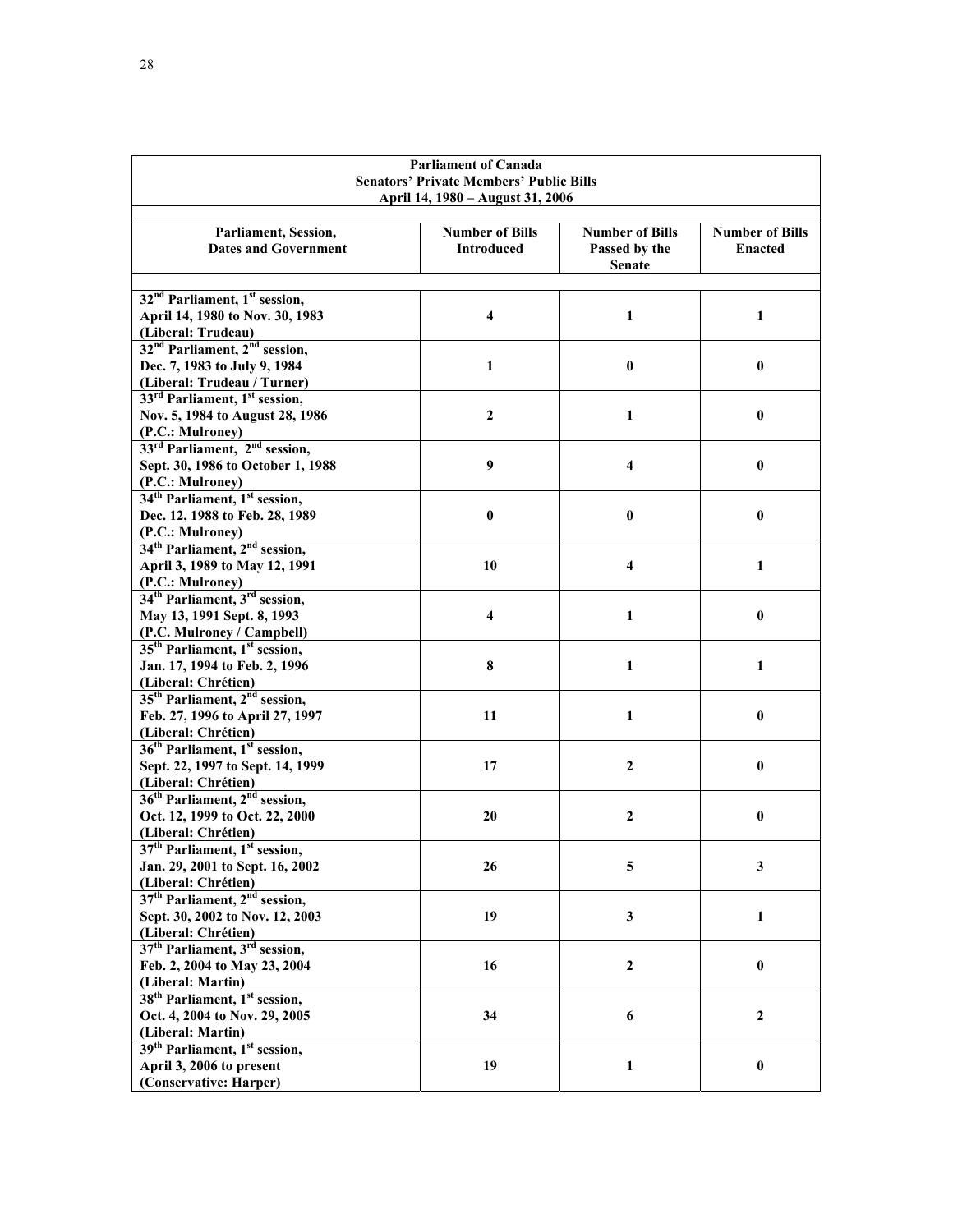#### **Table 2: Senators' Private Members' Public Bills Passed By The Senate**

## **32nd Parliament, 1st session, April 14, 1980 to Nov. 30, 1983 (Liberal: Trudeau)**

Bill S-29 An Act to amend the Railway Act - Sen. Frith

## **32nd Parliament, 2nd session, Dec. 7, 1983 to July 9, 1984 (Liberal: Trudeau / Turner)**

None

#### 33<sup>rd</sup> Parliament, 1<sup>st</sup> session, **Nov. 5, 1984 to August 28, 1986 (P.C.: Mulroney)**

Bill S-2 An Act to amend and consolidate the laws prohibiting Marriage between related persons - Sen. Flynn

| $33rd$ Parliament, $2nd$ session,<br>Sept. 30, 1986 to October 1, 1988 (P.C.: Mulroney) |                                                                                                            |  |  |
|-----------------------------------------------------------------------------------------|------------------------------------------------------------------------------------------------------------|--|--|
| Bill S-5                                                                                | An Act to amend and consolidate the laws prohibiting<br>Marriage between related persons<br>- Sen. Nurgitz |  |  |
| Bill S-8                                                                                | An Act to amend the Citizenship Act (foreign spouses)<br>- Sen. Bosa                                       |  |  |
| <b>Bill S-15</b>                                                                        | An Act to amend the Patent Act<br>- Sen. Bonnell                                                           |  |  |
| <b>Bill S-18</b>                                                                        | An Act to amend the Immigration Act, 1976<br>- Sen. Bosa                                                   |  |  |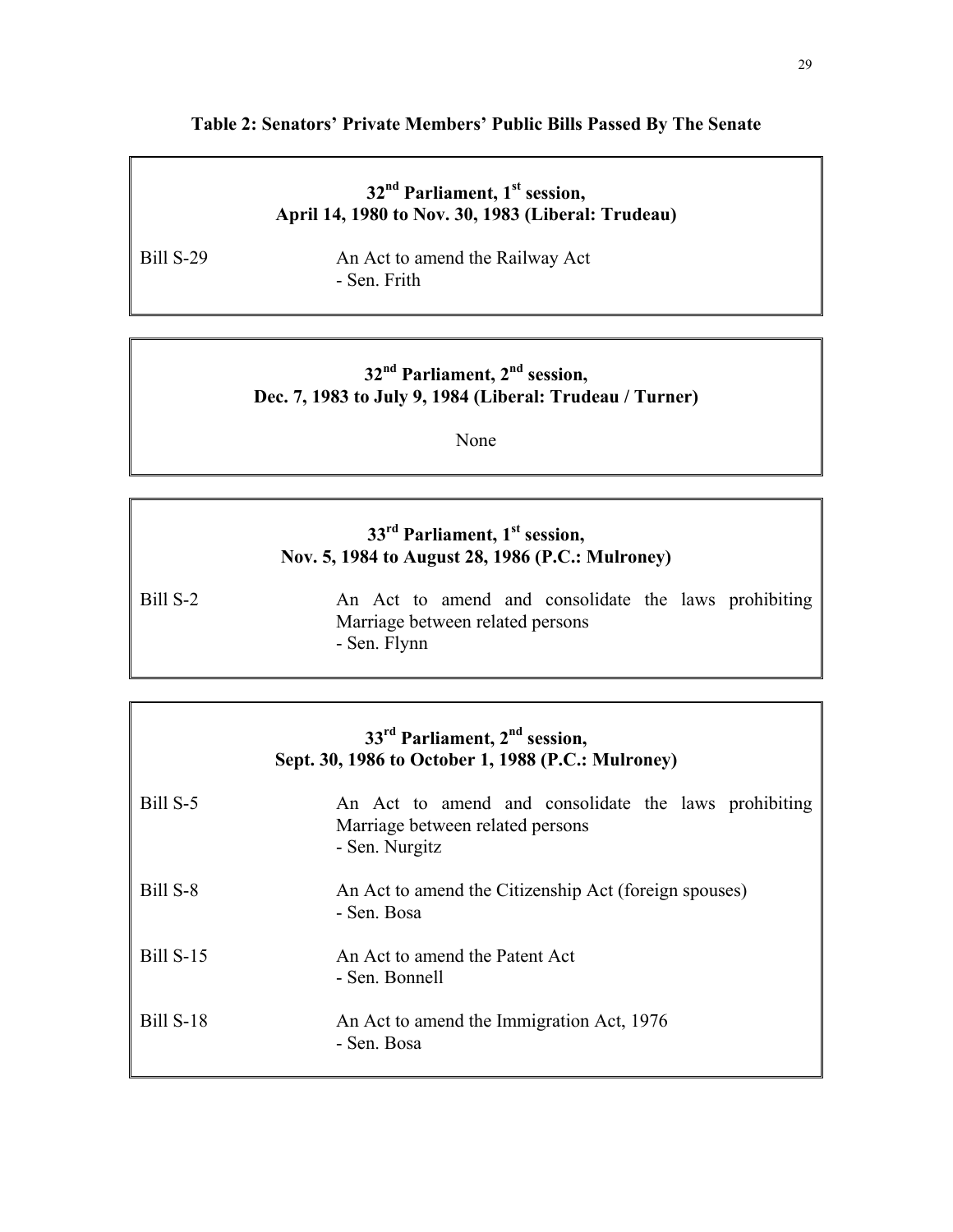## 34<sup>th</sup> Parliament, 1<sup>st</sup> session, **Dec. 12, 1988 to Feb. 28, 1989 (P.C.: Mulroney)**

None

## **34th Parliament, 2nd session, April 3, 1989 to May 12, 1991 (P.C.: Mulroney)**

| <b>Bill S-12</b> | An Act to amend the Unemployment Insurance Act<br>- Sen. MacEachen                                                                   |
|------------------|--------------------------------------------------------------------------------------------------------------------------------------|
| <b>Bill S-14</b> | An Act respecting the laws prohibiting Marriage between<br>related persons<br>- Sen. Nurgitz                                         |
| <b>Bill S-17</b> | An Act to amend the Unemployment Insurance Act<br>- Sen. Thériault                                                                   |
| <b>Bill S-19</b> | An Act to amend the Penitentiary Act to reinstate the statutory<br>visitation privileges of Members of Parliament<br>- Sen. Hastings |

## **34th Parliament, 3rd session, May 13, 1991 Sept. 8, 1993 (P.C. Mulroney / Campbell)**

| <b>Bill S-15</b> |                 |  | An Act to amend the Canada Human Rights Act (sexual |  |  |
|------------------|-----------------|--|-----------------------------------------------------|--|--|
|                  | orientation)    |  |                                                     |  |  |
|                  | - Sen. Kinsella |  |                                                     |  |  |

## 35<sup>th</sup> Parliament, 1<sup>st</sup> session, **Jan. 17, 1994 to Feb. 2, 1996 (Liberal: Chrétien)**

Bill S-7 An Act to accelerate the use of alternative fuels for internal combustion engines - Sen. Kenny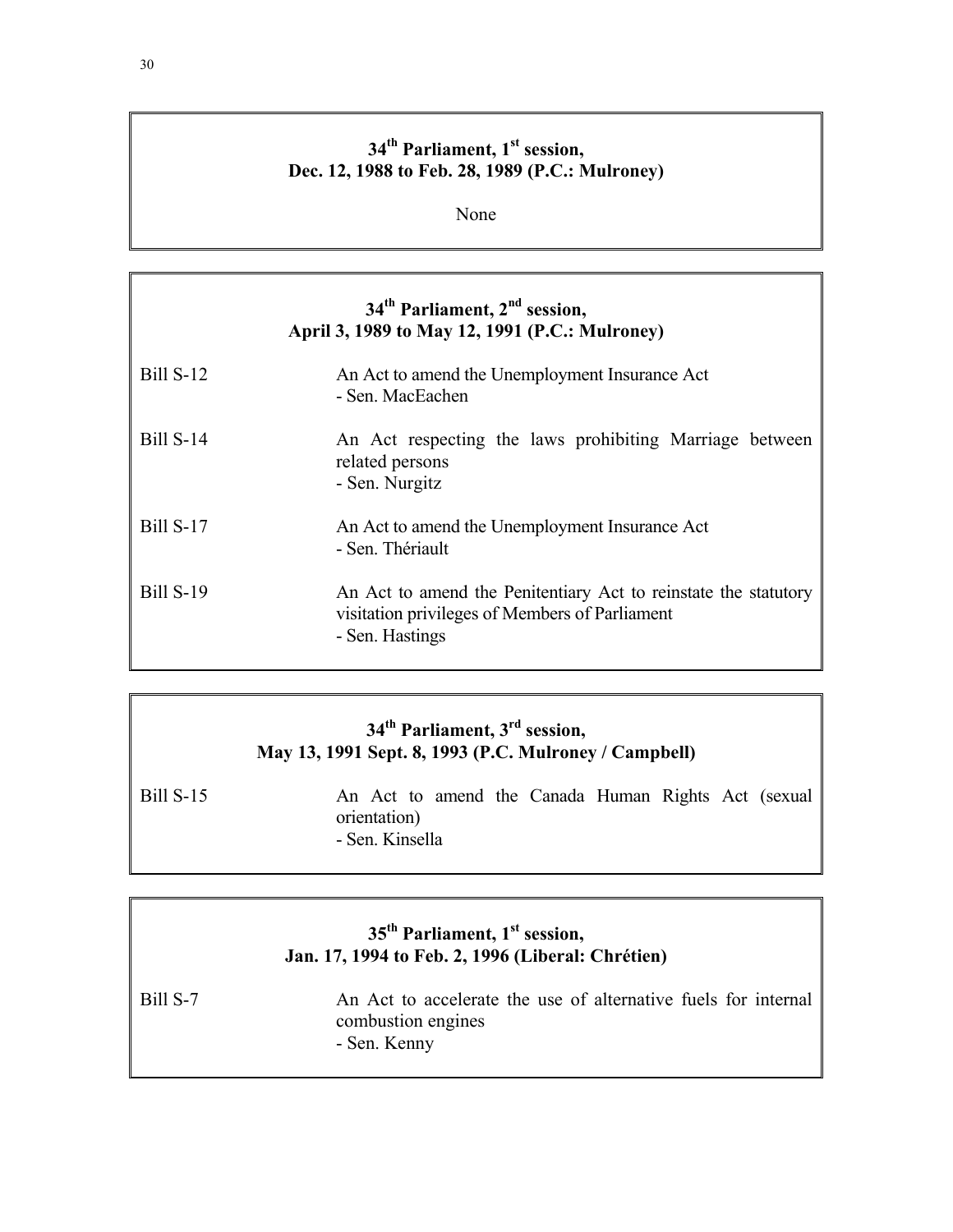## **35th Parliament, 2nd session, Feb. 27, 1996 to April 27, 1997 (Liberal: Chrétien)**

Bill S-2 An Act to amend the Canadian Human Rights (sexual orientation) - Sen. Kinsella

## **36th Parliament, 1st session, Sept. 22, 1997 to Sept. 14, 1999 (Liberal: Chrétien)**

| <b>Bill S-11</b> | An Act to amend the Canadian Human Rights Act in order to<br>add social condition as a prohibited ground of discrimination<br>- Sen. Kinsella |
|------------------|-----------------------------------------------------------------------------------------------------------------------------------------------|
| <b>Bill S-13</b> | An Act to incorporate and to establish an industry levy to                                                                                    |

provide for the Canadian Tobacco Industry Community Responsibility Foundation - Sen. Kenny

| 36 <sup>th</sup> Parliament, 2 <sup>nd</sup> session,<br>Oct. 12, 1999 to Oct. 22, 2000 (Liberal: Chrétien) |                                                                                                                                                                                 |  |
|-------------------------------------------------------------------------------------------------------------|---------------------------------------------------------------------------------------------------------------------------------------------------------------------------------|--|
| Bill S-5                                                                                                    | An Act to amend the Parliament of Canada Act (Parliamentary<br>Poet Laureate)<br>- Sen. Grafstein                                                                               |  |
| <b>Bill S-20</b>                                                                                            | An Act to enable and assist the Canadian tobacco industry in<br>attaining its objective of preventing the use of Tobacco<br>products by young persons in Canada<br>- Sen. Kenny |  |

|          | $37th$ Parliament, 1 <sup>st</sup> session,<br>Jan. 29, 2001 to Sept. 16, 2002 (Liberal: Chrétien) |
|----------|----------------------------------------------------------------------------------------------------|
| Bill S-7 | An Act to amend the Broadcasting Act<br>- Sen. Finestone                                           |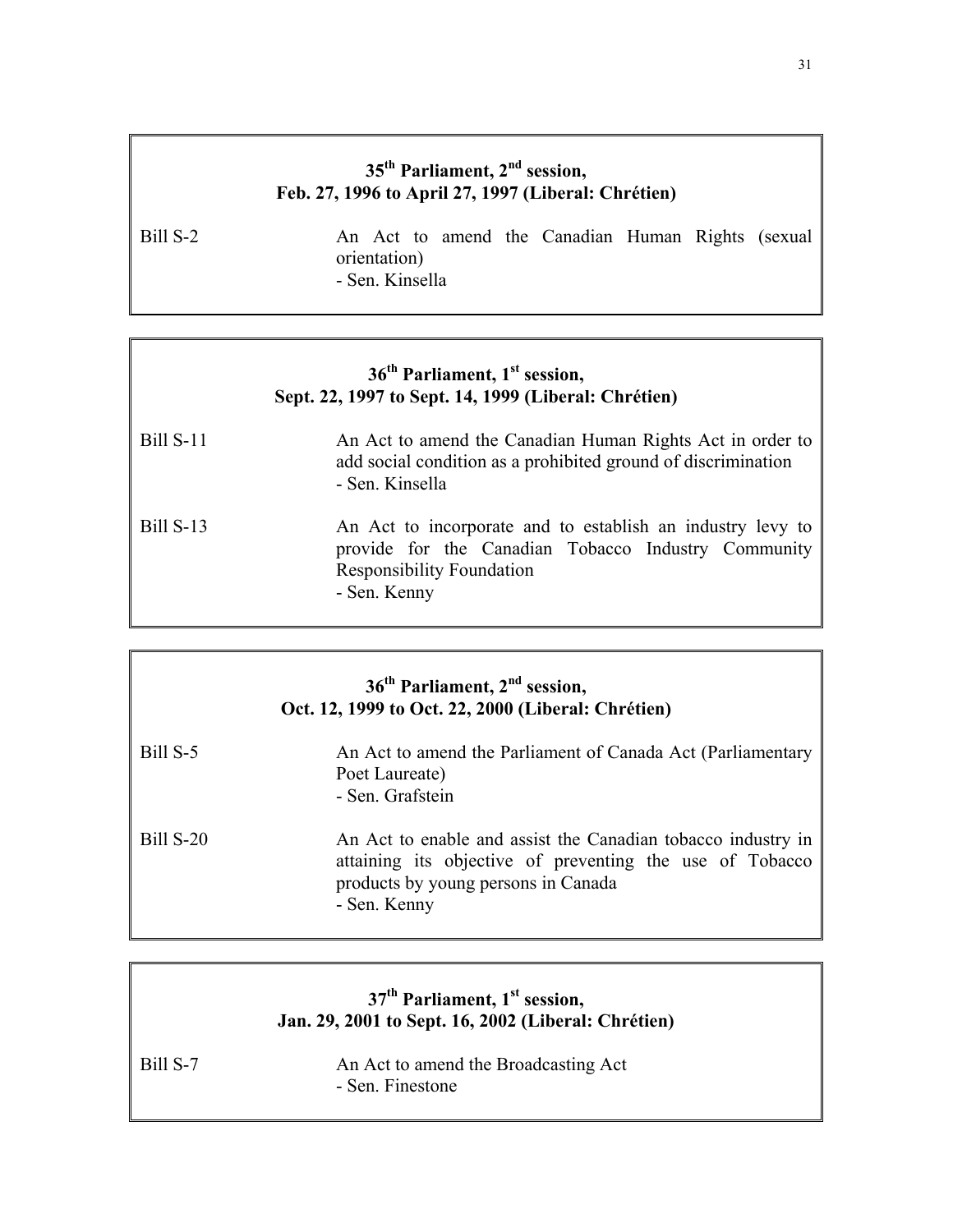| <b>Bill S-10</b> | An Act to amend the Parliament of Canada Act (Parliamentary<br>Poet Laureate)<br>- Sen. Grafstein                                                                               |
|------------------|---------------------------------------------------------------------------------------------------------------------------------------------------------------------------------|
| <b>Bill S-14</b> | An Act respecting Sir John A. Macdonald Day and Sir Wilfrid<br>Laurier Day<br>- Sen. Lynch-Staunton                                                                             |
| <b>Bill S-15</b> | An Act to enable and assist the Canadian tobacco industry in<br>attaining its objective of preventing the use of tobacco products<br>by young persons in Canada<br>- Sen. Kenny |
| Bill S-22        | An Act to provide for the recognition of the Canadian horse as<br>the national horse of Canada<br>- Sen. Murray                                                                 |

## **37th Parliament, 2nd session, Sept. 30, 2002 to Nov. 12, 2003 (Liberal: Chrétien)**

| Bill S-5 | An Act respecting a National Acadian Day |
|----------|------------------------------------------|
|          | - Sen. Comeau                            |

|          | $37th$ Parliament, $3rd$ session,<br>Feb. 2, 2004 to May 23, 2004 (Liberal: Martin)                      |
|----------|----------------------------------------------------------------------------------------------------------|
| Bill S-4 | An Act to amend the Official Languages Act, 1867 (promotion<br>of English and French)<br>- Sen. Gauthier |
| Bill S-8 | An Act concerning personal watercraft in navigable waters<br>- Sen. Spivak                               |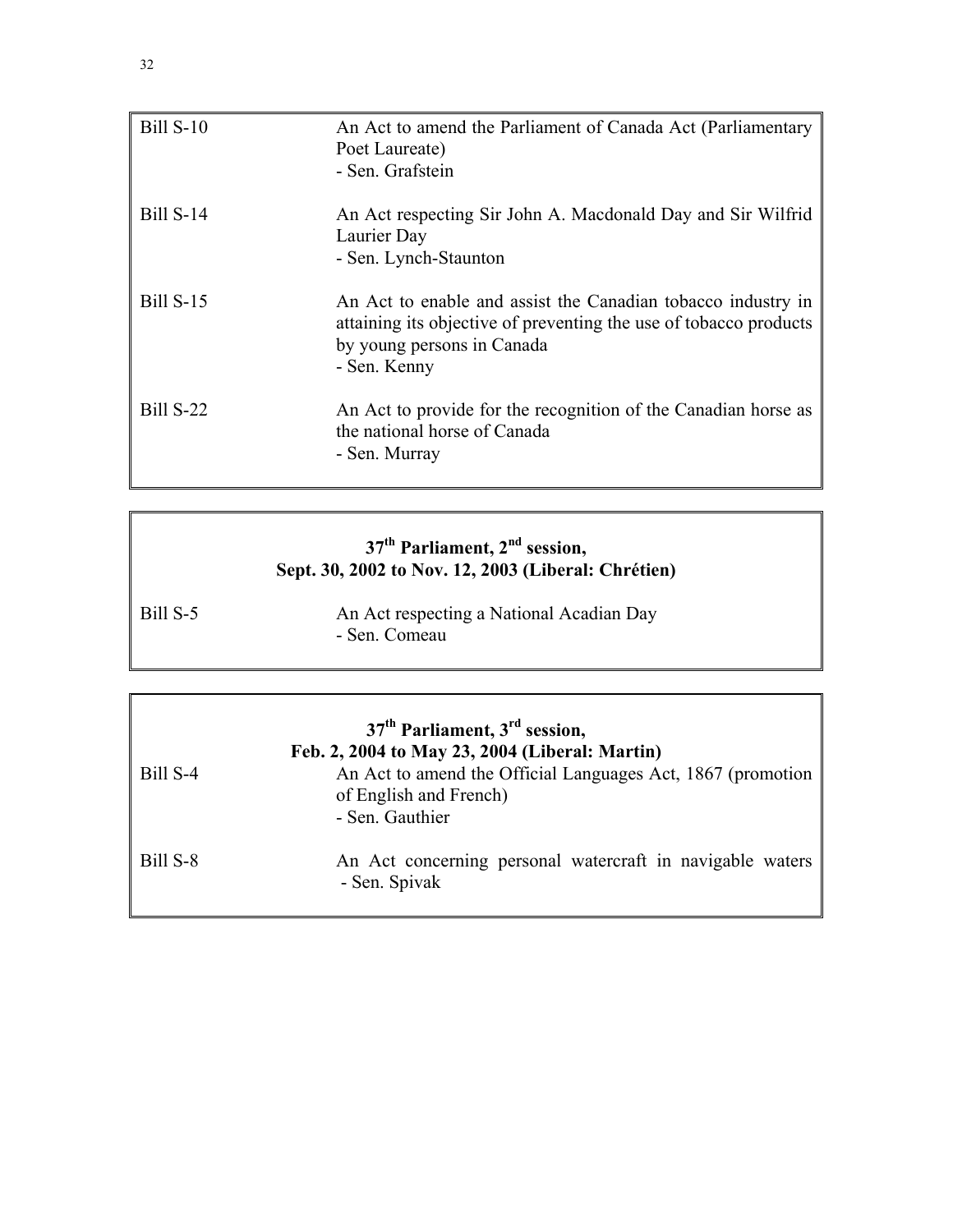|                  | 38 <sup>th</sup> Parliament, 1 <sup>st</sup> session,<br>Oct. 4, 2004 to Nov. 29, 2005 (Liberal: Martin) |
|------------------|----------------------------------------------------------------------------------------------------------|
| Bill S-2         | An Act to amend the Citizenship Act<br>- Sen. Kinsella                                                   |
| Bill S-3         | An Act to amend the Official Languages Act (promotion of<br>English and French)<br>- Sen. Gauthier       |
| <b>Bill S-11</b> | An Act to amend the Criminal Code (lottery schemes)<br>- Sen. Lapointe                                   |
| <b>Bill S-12</b> | An Act concerning personal watercraft in navigable waters<br>- Sen. Spivak                               |
| <b>Bill S-14</b> | An Act to protect heritage lighthouses<br>- Sen. Forrestall                                              |
| <b>Bill S-19</b> | An Act to amend the Criminal Code (criminal interest rate)<br>- Sen. Plamondon                           |

|                        | 39 <sup>th</sup> Parliament, 1 <sup>st</sup> session,<br>April 3, 2006 to present (Conservative: Harper)                |
|------------------------|-------------------------------------------------------------------------------------------------------------------------|
| $\parallel$ Bill S-202 | An Act to repeal legislation that has not come into force within<br>ten years of receiving royal assent<br>- Sen. Banks |

 $\Gamma$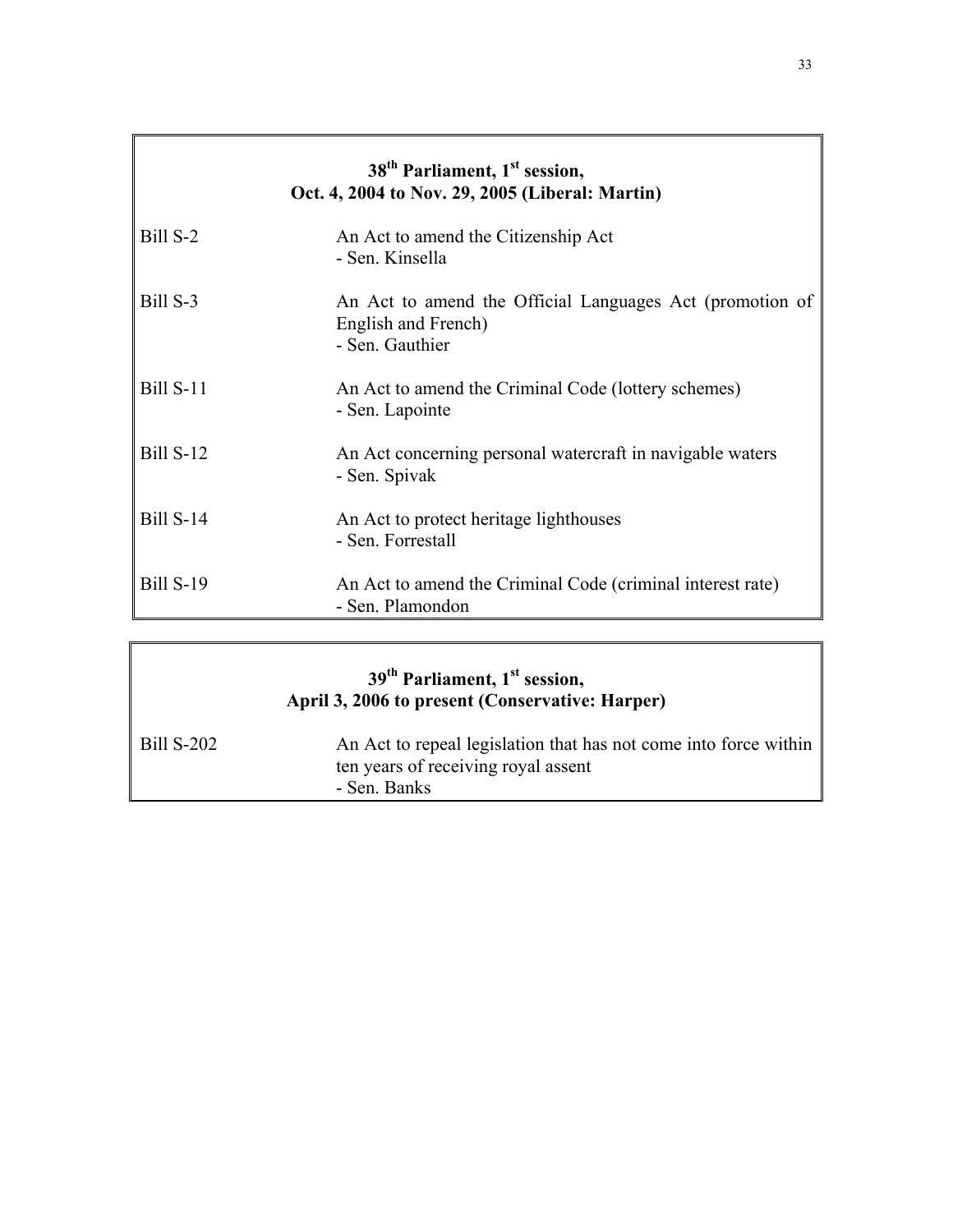#### **Table 3: Senators' Private Members' Public Bills Enacted By Parliament**

### **32nd Parliament, 1st session, April 14, 1980 to Nov. 30, 1983 (Liberal: Trudeau)**

Chap. 117, Vol. 3 (S-29) An Act to amend the Railway Act - Sen. Frith

## **32nd Parliament, 2nd session, Dec. 7, 1983 to July 9, 1984 (Liberal: Trudeau / Turner)**

None

### 33<sup>rd</sup> Parliament, 1<sup>st</sup> session, **Nov. 5, 1984 to August 28, 1986 (P.C.: Mulroney)**

None

## **33rd Parliament, 2nd session, Sept. 30, 1986 to October 1, 1988 (P.C.: Mulroney)**

None

## 34<sup>th</sup> Parliament, 1<sup>st</sup> session, **Dec. 12, 1988 to Feb. 28, 1989 (P.C.: Mulroney)**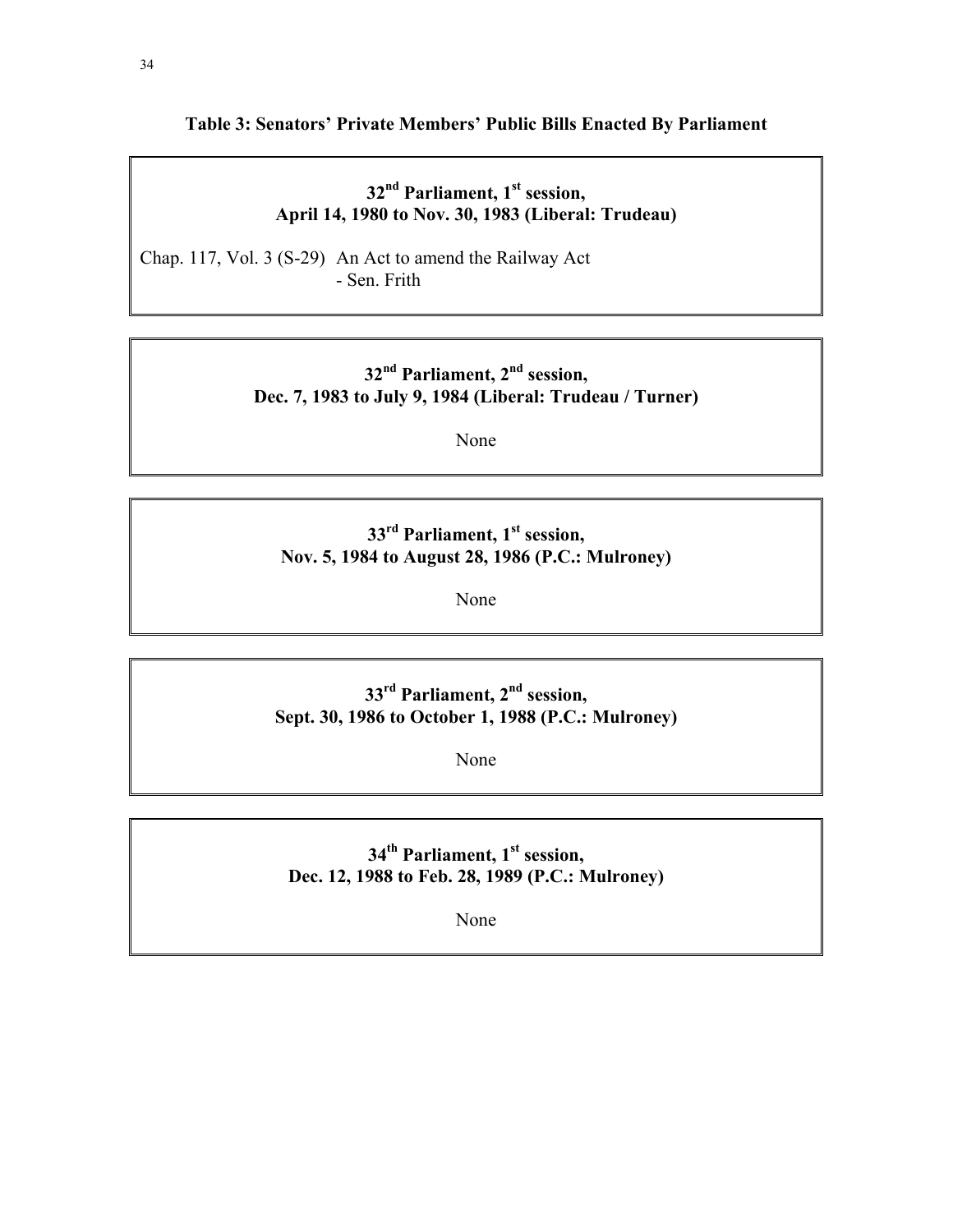## **34th Parliament, 2nd session, April 3, 1989 to May 12, 1991 (P.C.: Mulroney)**

Chap. 46, 1990 (S-14) An Act respecting the laws prohibiting marriage between related persons - Sen. Nurgitz

### **34th Parliament, 3rd session, May 13, 1991 Sept. 8, 1993 (P.C. Mulroney / Campbell)**

None

#### **35th Parliament, 1st session, Jan. 17, 1994 to Feb. 2, 1996 (Liberal: Chrétien)**

Chap. 20, 1995 (S-7) An Act to accelerate the use of alternative fuels for internal combustion engines - Sen. Kenny

## **35th Parliament, 2nd session, Feb. 27, 1996 to April 27, 1997 (Liberal: Chrétien)**

None

### **36th Parliament, 1st session, Sept. 22, 1997 to Sept. 14, 1999 (Liberal: Chrétien)**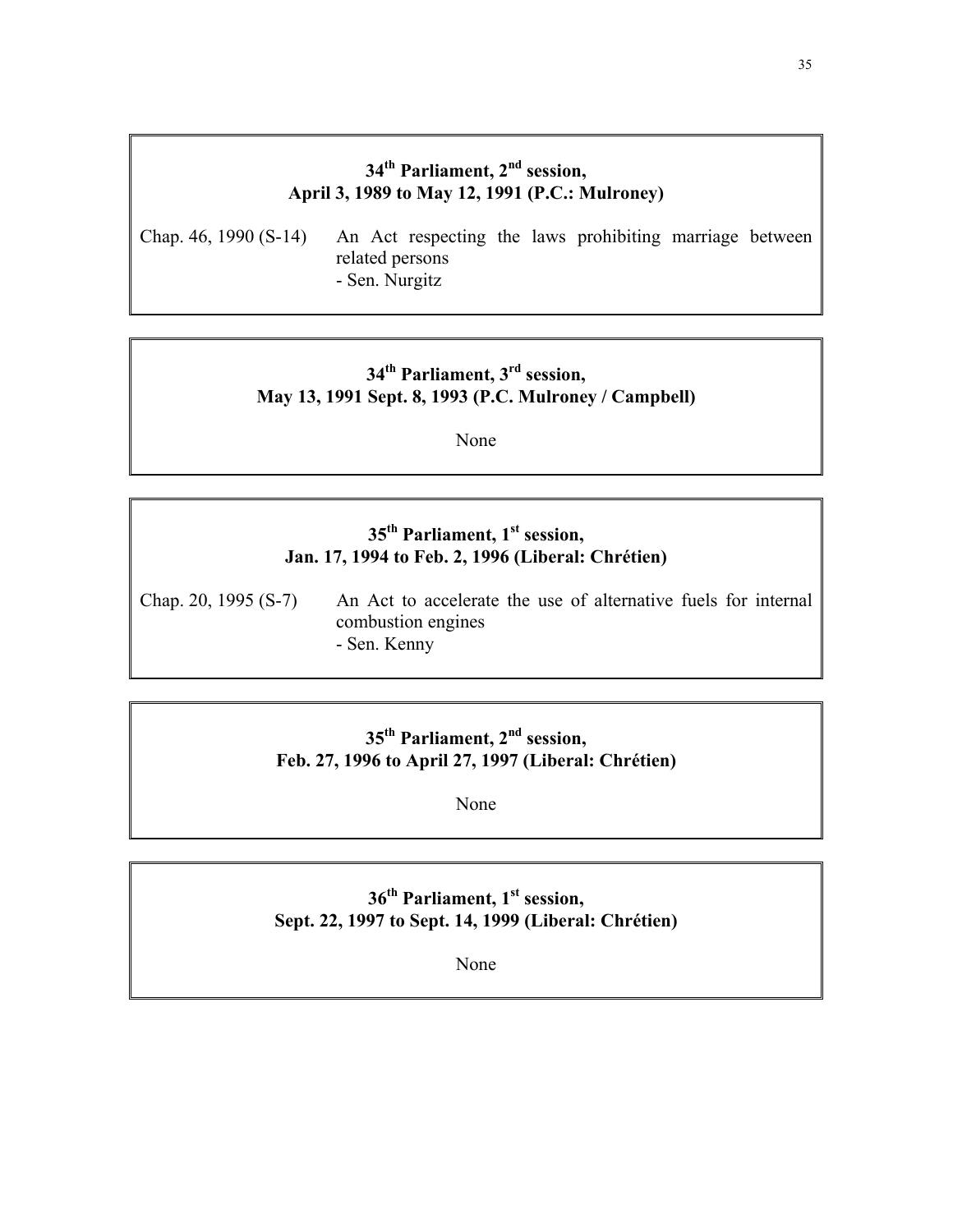## **36th Parliament, 2nd session, Oct. 12, 1999 to Oct. 22, 2000 (Liberal: Chrétien)**

None

## **37th Parliament, 1st session, Jan. 29, 2001 to Sept. 16, 2002 (Liberal: Chrétien)**

| Chap. 36, 2001 $(S-10)$ | An Act to amend the Parliament of Canada Act (Parliamentary<br>Poet Laureate)<br>- Sen. Grafstein               |
|-------------------------|-----------------------------------------------------------------------------------------------------------------|
| Chap. 2, 2002 $(S-14)$  | An Act respecting Sir John A. Macdonald Day and Sir Wilfrid<br>Laurier Day<br>- Sen. Lynch-Staunton             |
| Chap. 11, 2002 (S-22)   | An Act to provide for the recognition of the Canadian horse as<br>the national horse of Canada<br>- Sen. Murray |

## **37th Parliament, 2nd session, Sept. 30, 2002 to Nov. 12, 2003 (Liberal: Chrétien)**

Chap. 11, 2003 (S-5) An Act respecting a National Acadian Day - Sen. Comeau

## **37th Parliament, 3rd session, Feb. 2, 2004 to May 23, 2004 (Liberal: Martin)**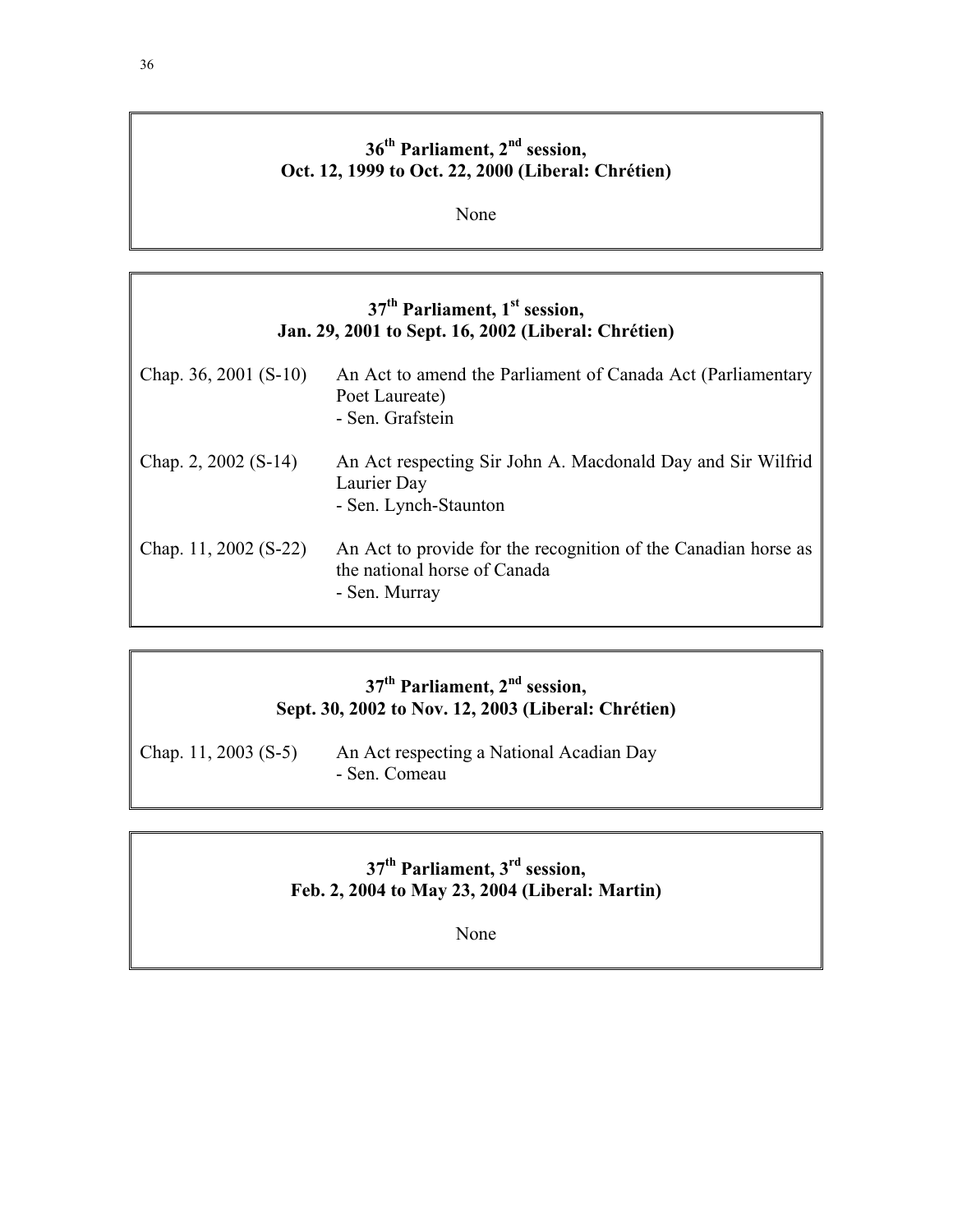#### **38th Parliament, 1st session, Oct. 4, 2004 to Nov. 29, 2005 (Liberal: Martin)**

| Chap. 17, 2005 $(S-2)$ | An Act to amend the Citizenship Act<br>- Sen. Kinsella                                             |
|------------------------|----------------------------------------------------------------------------------------------------|
| Chap. $41, 2005$ (S-3) | An Act to amend the Official Languages Act (promotion of<br>English and French)<br>- Sen. Gauthier |

#### **39th Parliament, 1st session, April 3, 2006 to present (Conservative: Harper)**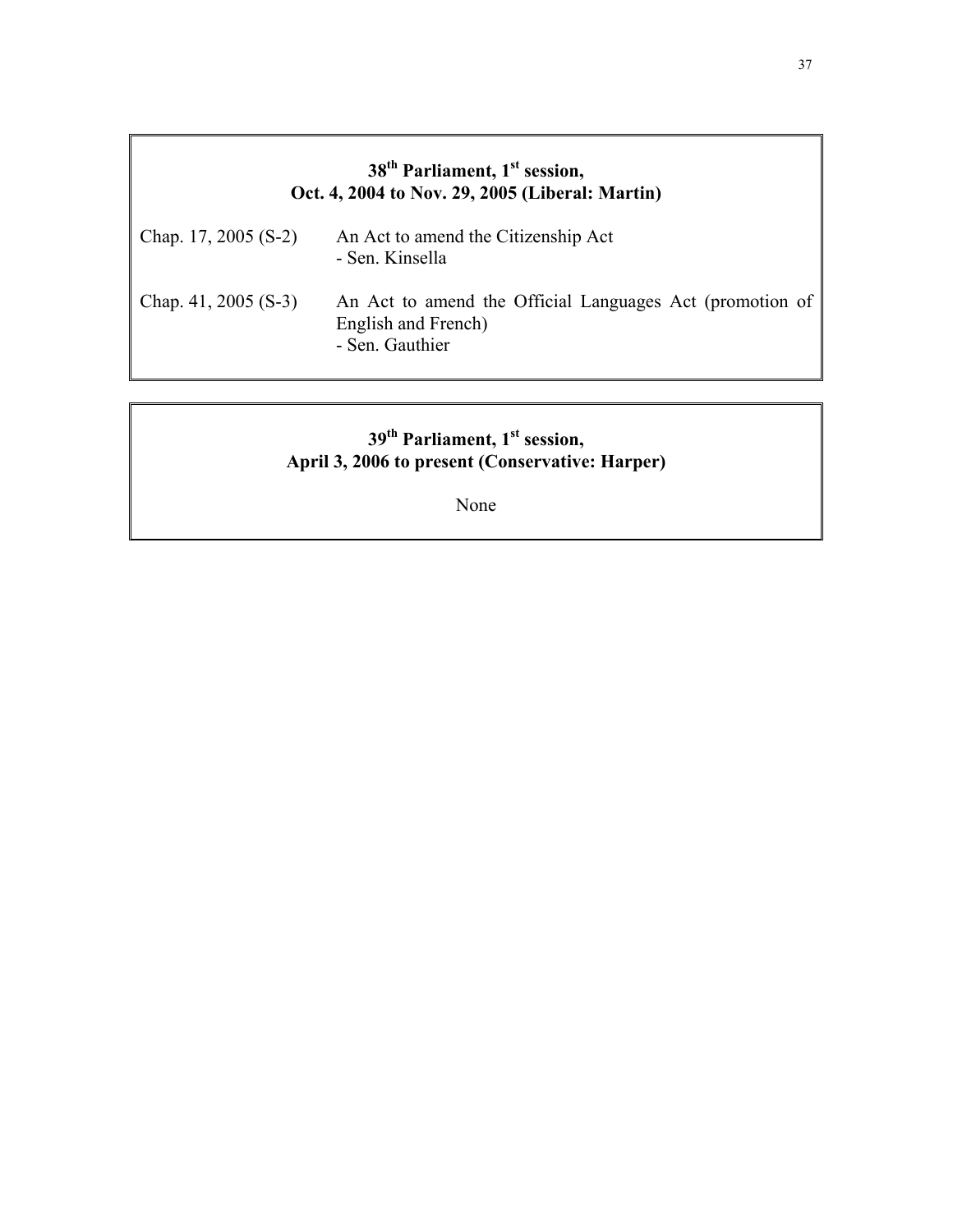# **Table 4: Senate Private Members' Private Bills Enacted By Parliament**

| 32 <sup>nd</sup> Parliament, 1 <sup>st</sup> session,<br>April 14, 1980 to Nov. 30, 1983 (Liberal: Trudeau) |                                                                                                                                                                            |  |
|-------------------------------------------------------------------------------------------------------------|----------------------------------------------------------------------------------------------------------------------------------------------------------------------------|--|
| Chap. 174, 1980 (S-8)                                                                                       | An Act to revive Pyramid Communications Limited<br>- Sen. McIlraith                                                                                                        |  |
| Chap. 175, 1980 (S-13)                                                                                      | An Act to revive Montilac Ltd. and Socam Ltd.<br>- Sen. Fernand Leblanc                                                                                                    |  |
| Chap. 176, 1980 (S-14)                                                                                      | An Act to revive Tremus Industries Limited<br>- Sen. Fernand Leblanc                                                                                                       |  |
| Chap. 177, 1980 (S-12)                                                                                      | An Act respecting the Canadian Merchant Service Guild<br>- Sen. McElman                                                                                                    |  |
| Chap. 178, 1980 (S-18)                                                                                      | An Act to amend and repeal An Act to incorporate General<br>Security Insurance Company of Canada<br>- Sen. Lamontagne                                                      |  |
| Chap. 179, 1981 (S-15)                                                                                      | An Act respecting the Royal Canadian Legion<br>- Sen. Godfrey                                                                                                              |  |
| Chap. 180, 1981 (S-16)                                                                                      | An Act respecting the President of the Lethbridge Stake of the<br>Church of Jesus Christ of Later-day Saints<br>- Sen. Manning                                             |  |
| Chap. 181, 1981 (S-20)                                                                                      | An Act to revive Ontario News Company, Limited and to<br>provide for its continuance under the Canada Business<br>Corporations Act<br>- Sen. McIlraith                     |  |
|                                                                                                             | Chap. 182, 1981 (S-21) An Act to revive G.A. Barber & Sons Limited and to provide<br>for its continuance under the Canada Business Corporations<br>Act<br>- Sen. McIlraith |  |
| Chap. 183, 1981 (S-22)                                                                                      | An Act to revive Easter Diversified Company Ltd. and to<br>provide for its continuance under the Canada Business<br>Corporations Act<br>- Sen. McIlraith                   |  |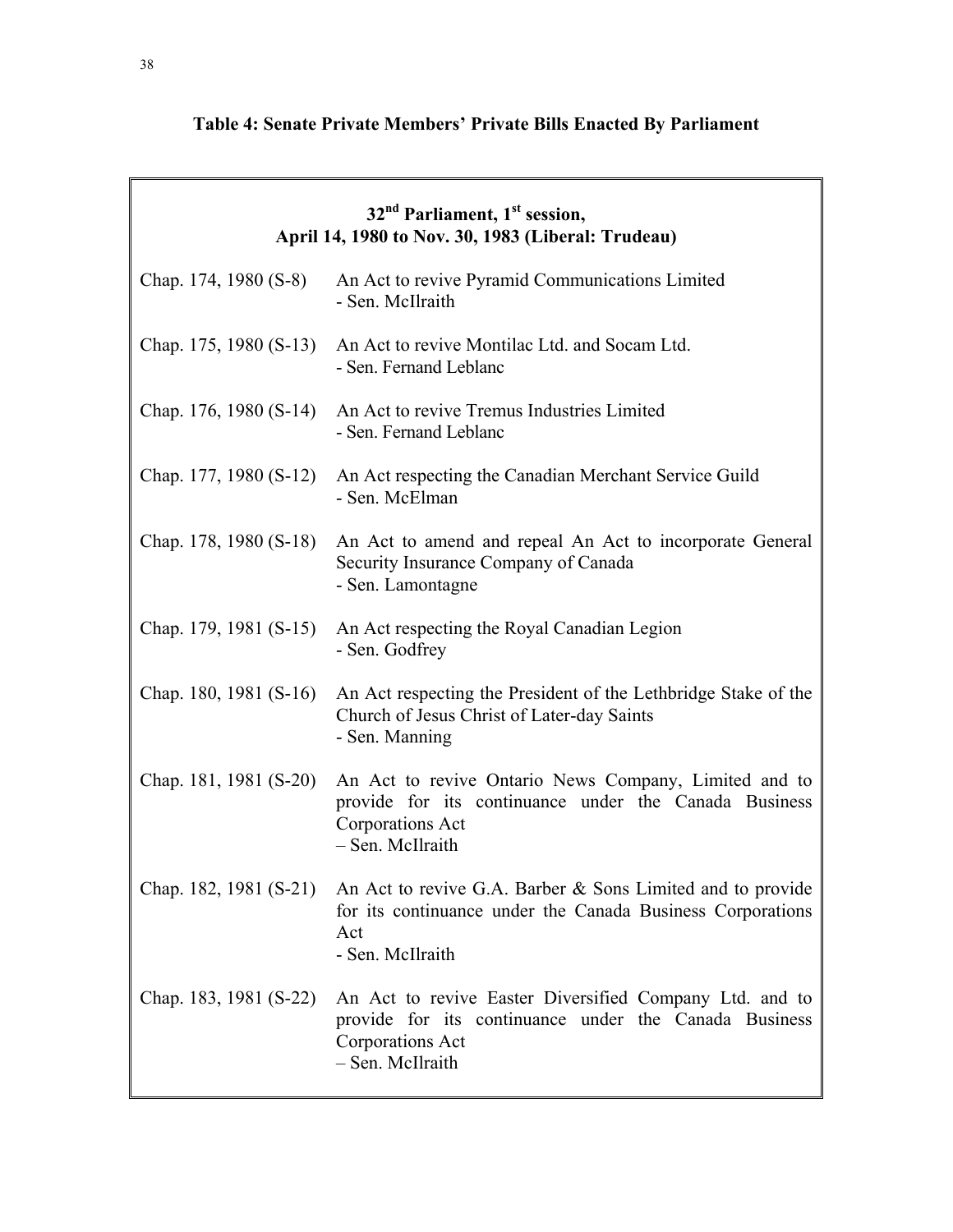| Chap. 184, 1982 (S-25)   | An Act to amend the Act of incorporation of the association<br>known as "The Army, Navy and Air Force Veterans in<br>Canada"<br>- Sen. Marshall               |
|--------------------------|---------------------------------------------------------------------------------------------------------------------------------------------------------------|
| Chap. 185, 1982 $(S-26)$ | An Act to revive E.G. Klein Limited and to provide for its<br>continuance under the Canada Business Corporations Act<br>- Sen. Fernand Leblanc                |
| Chap. 186, 1982 (S-27)   | An Act to amend the Act of incorporation of the Grand Lodge<br>of the Benevolent and Protective Order of Elks of the<br>Dominion of Canada<br>- Sen. Buckwold |
| Chap. 187, 1983 (S-34)   | An Act to revive the Polyventreprise Ltée and to provide for its<br>continuance under the Canada Business Corporations Act<br>- Sen. Asselin                  |
| Chap. 188, 1983 (S-35)   | An Act to incorporate the Eparch of Eparchy of Saints Cyril<br>and Methodius of Slovaks of the Byzantine Rite in Canada<br>- Sen. Bosa                        |

| $32nd$ Parliament, $2nd$ session,<br>Dec. 7, 1983 to July 9, 1984 (Liberal: Trudeau / Turner) |                                                                                                                                                                                     |  |
|-----------------------------------------------------------------------------------------------|-------------------------------------------------------------------------------------------------------------------------------------------------------------------------------------|--|
| Chap. 51, 1984 $(S-10)$                                                                       | An Act to amend the Act of incorporation of United Grain<br>Growers Limited<br>- Sen. Molgat                                                                                        |  |
| Chap. 52, 1984 (S-2)                                                                          | An Act to provide an exception from the public general law<br>relating to Marriage in the case of Gerald Harvey Fudge and<br><b>Audrey Marie Saunders</b><br>- Sen. Fernand Leblanc |  |
| Chap. 53, 1984 (S-3)                                                                          | An Act to provide an exception from the public general law<br>relating to Marriage in the case of Louis Philippe Nadeau and<br>Marie Thérèse Rita Brulé<br>- Sen. Fernand Leblanc   |  |
| Chap. 54, 1984 (S-4)                                                                          | An Act to provide an exception from the public general law<br>relating to Marriage in the case of Ernest Hodel and Norma Dora<br>Laurie                                             |  |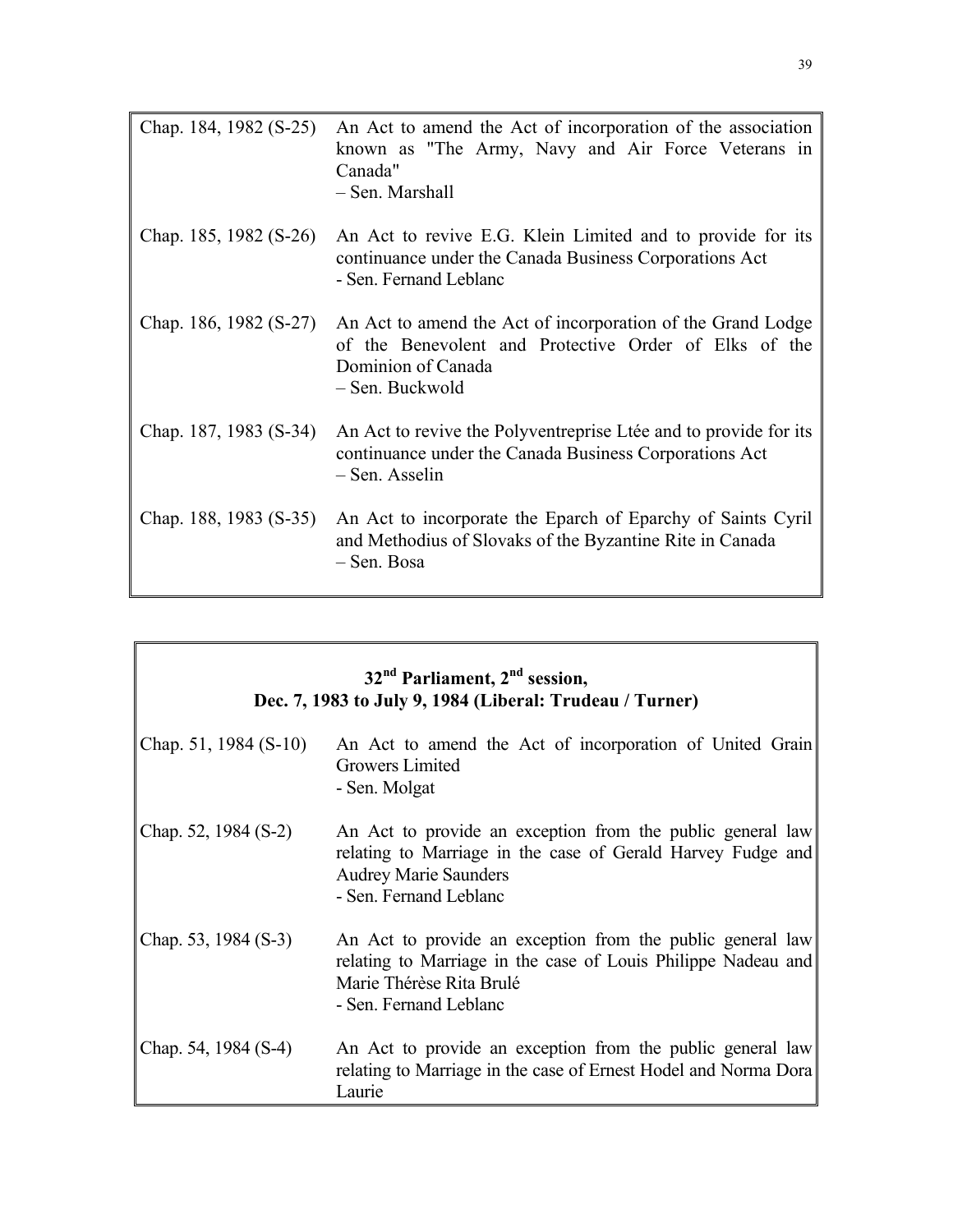| - Sen. Fernand Leblanc                                                                                                                                                                  |
|-----------------------------------------------------------------------------------------------------------------------------------------------------------------------------------------|
| An Act to provide an exception from the public general law<br>relating to Marriage in the case of Benjamin Josheph Andrade<br>and Heather Winnifred Andrade<br>- Sen. Fernand Leblanc   |
| An Act to provide an exception from the public general law<br>relating to Marriage in the case of Juan Andrade and Emilia<br>Rodriguez<br>- Sen. Fernand Leblanc                        |
| An Act to provide an exception from the public general law<br>relating to Marriage in the case of Henri Patry and Aldéa Bée Pitt<br>- Sen. Fernand Leblanc                              |
| An Act to provide an exception from the public general law<br>relating to Marriage in the case of Joseph Roland Réjean Daoust<br>and Marie Lise Sylvie Girard<br>- Sen. Fernand Leblanc |
| An Act to provide an exception from the public general law<br>relating to Marriage in the case of Pearl Kim Lee and Thomas<br>Siegfried Wieland<br>- Sen. Fernand Leblanc               |
| An Act to provide for the creation by amalgamation of the<br>Wesleyan Church of Canada<br>- Sen. Stanbury                                                                               |
| An Act to revive Stadacona Mines (1944) Limited and to provide<br>for its continuance under the Canada Business Corporations Act<br>- Sen. Asselin                                      |
|                                                                                                                                                                                         |

| $33rd$ Parliament, 1 <sup>st</sup> session,<br>Nov. 5, 1984 to August 28, 1986 (P.C.: Mulroney) |                                                                                                                    |
|-------------------------------------------------------------------------------------------------|--------------------------------------------------------------------------------------------------------------------|
| Chap. 55, 1985 $(S-5)$                                                                          | An Act to provide for the creation by amalgamation of the<br>Evangelical Lutheran Church in Canada<br>– Sen. Olson |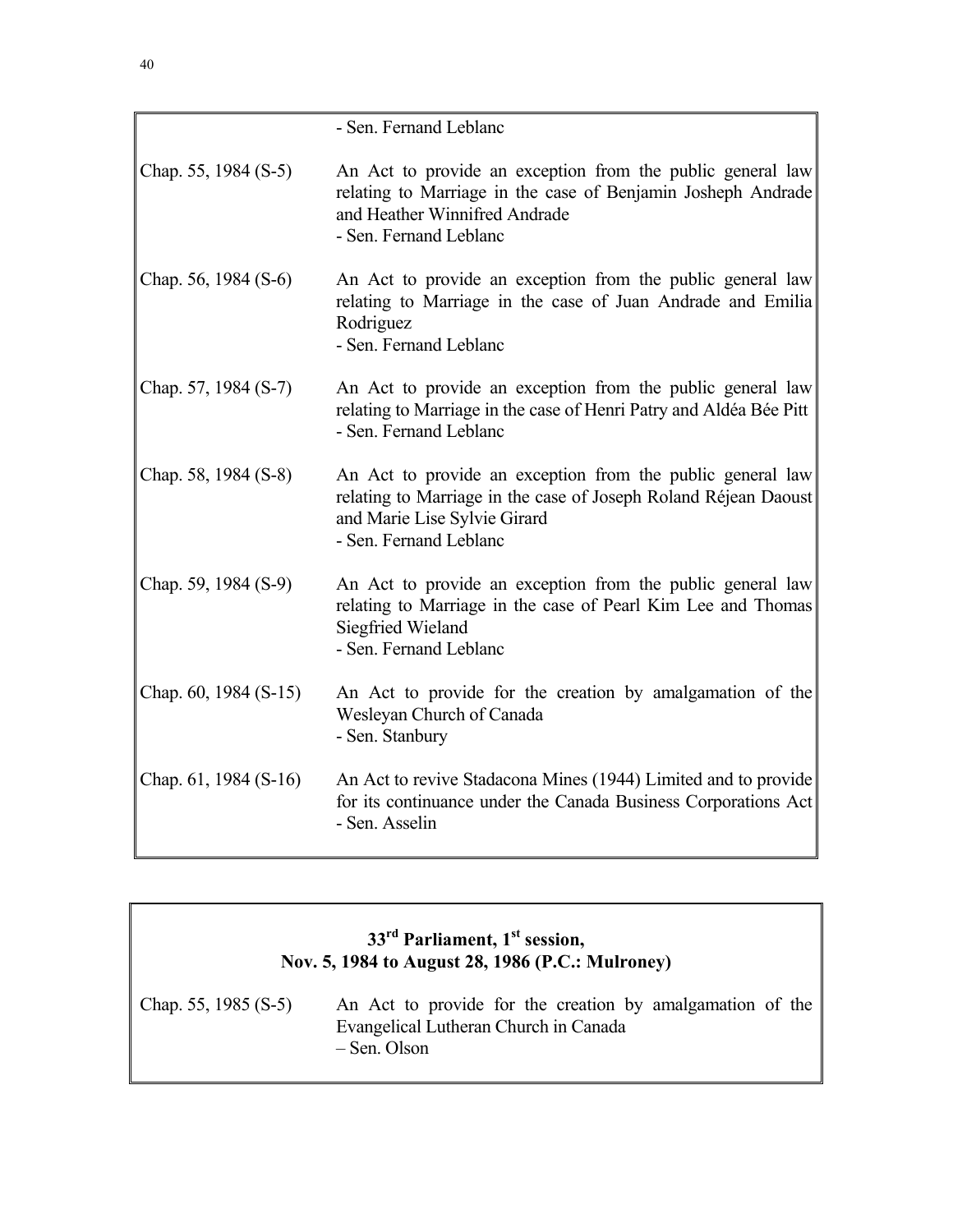| Chap. $63, 1986$ (S-7) | An Act to amend the Act of incorporation of Pine Hill Divinity |
|------------------------|----------------------------------------------------------------|
|                        | Hall                                                           |
|                        | - Sen. Hicks                                                   |

| $33rd$ Parliament, $2nd$ session,<br>Sept. 30, 1986 to October 1, 1988 (P.C.: Mulroney) |                                                                                                                                                                              |
|-----------------------------------------------------------------------------------------|------------------------------------------------------------------------------------------------------------------------------------------------------------------------------|
| Chap. 64, 1986 (S-3),                                                                   | An Act to amend and repeal The Alliance Nationale Consolidated<br>Act, 1945<br>- Sen. Cogger                                                                                 |
| Chap. 55, 1987 (S-11)                                                                   | An Act respecting the acquisition, operation and disposal of the<br>Windsor-Detroit<br>tunnel<br>by<br>the<br>city of<br>Windsor<br>- Sen. Frith                             |
| Chap. 56, 1987 (S-10)                                                                   | An Act to revive Yellowknife Electric Ltd. and to provide for<br>its continuance under the Canada Business Corporations Act,-<br>Sen. Nurgitz                                |
| Chap. 57, 1987 (S-14)                                                                   | An Act to authorize Cooperants Mutual Life Insurance Society<br>to be continued as a corporation under the laws of the Province<br>of Quebec<br>– Sen. Cogger                |
| Chap. 66, 1988 (S-17)                                                                   | An Act to authorize the Montreal Trust Company of Canada to<br>be continued as a corporation under the law of the Province of<br>Quebec<br>- Sen. Cogger                     |
| Chap. 67, 1988 (S-21)                                                                   | An Act to revive Grenville Aggregate Specialities Limited and<br>to provide for its continuance under the Canada Business<br><b>Corporations Act</b><br>- Sen. Roméo LeBlanc |

## **34th Parliament, 1st session, Dec. 12, 1988 to Feb. 28, 1989 (P.C.: Mulroney)**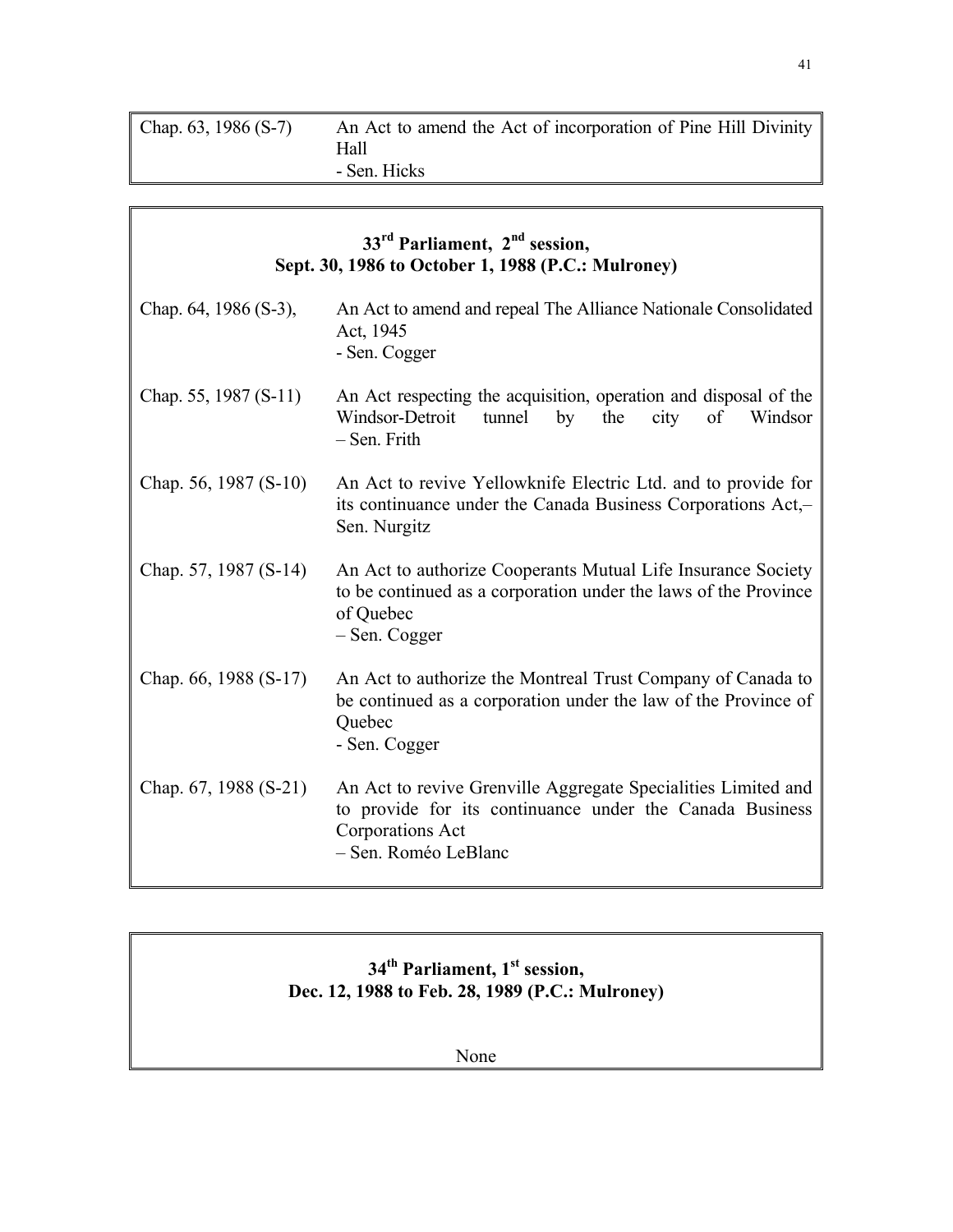| 34 <sup>th</sup> Parliament, 2 <sup>nd</sup> session, |
|-------------------------------------------------------|
| April 3, 1989 to May 12, 1991 (P.C.: Mulroney)        |

- Chap. 29, 1989 (S-5) An Act to authorize The Safeguard Life Assurance Company to be continued as a corporation under the laws of the Province of Quebec - Sen. Cogger
- Chap. 49, 1990 (S-9) An Act to amalgamate the two corporations known, respectively, as "The Governing Council of The Salvation Army, Canada East" and "The Governing Council of The Salvation Army, Canada West", and to make necessary provisions regarding the charter of the amalgamated corporation, – Sen. Balfour
- Chap. 50, 1990 (S-11) An Act to restructure the Eastern Canada Synod of the Lutheran Church in America under the name of the Eastern Synod of the Evangelical Lutheran Church in Canada – Sen. Macquarrie
- Chap. 51, 1990 (S-13) An Act to amend An Act to incorporate the Ukrainian Greek Orthodox church of Canada – Sen. Hastings
- Chap. 52, 1990 (S-10) An Act respecting the Canadian Institute of Chartered **Accountants** - Sen. Fernand Leblanc
- Chap. 53, 1990 (S-15) An Act to amend the Act of incorporation of Desjardins Mutual Life Assurance Company – Sen. Bolduc
- Chap. 54, 1990 (S-16), An Act to amend the Act of incorporation of The Canadian Institute of Mining and Metallurgy – Sen. Finlay MacDonald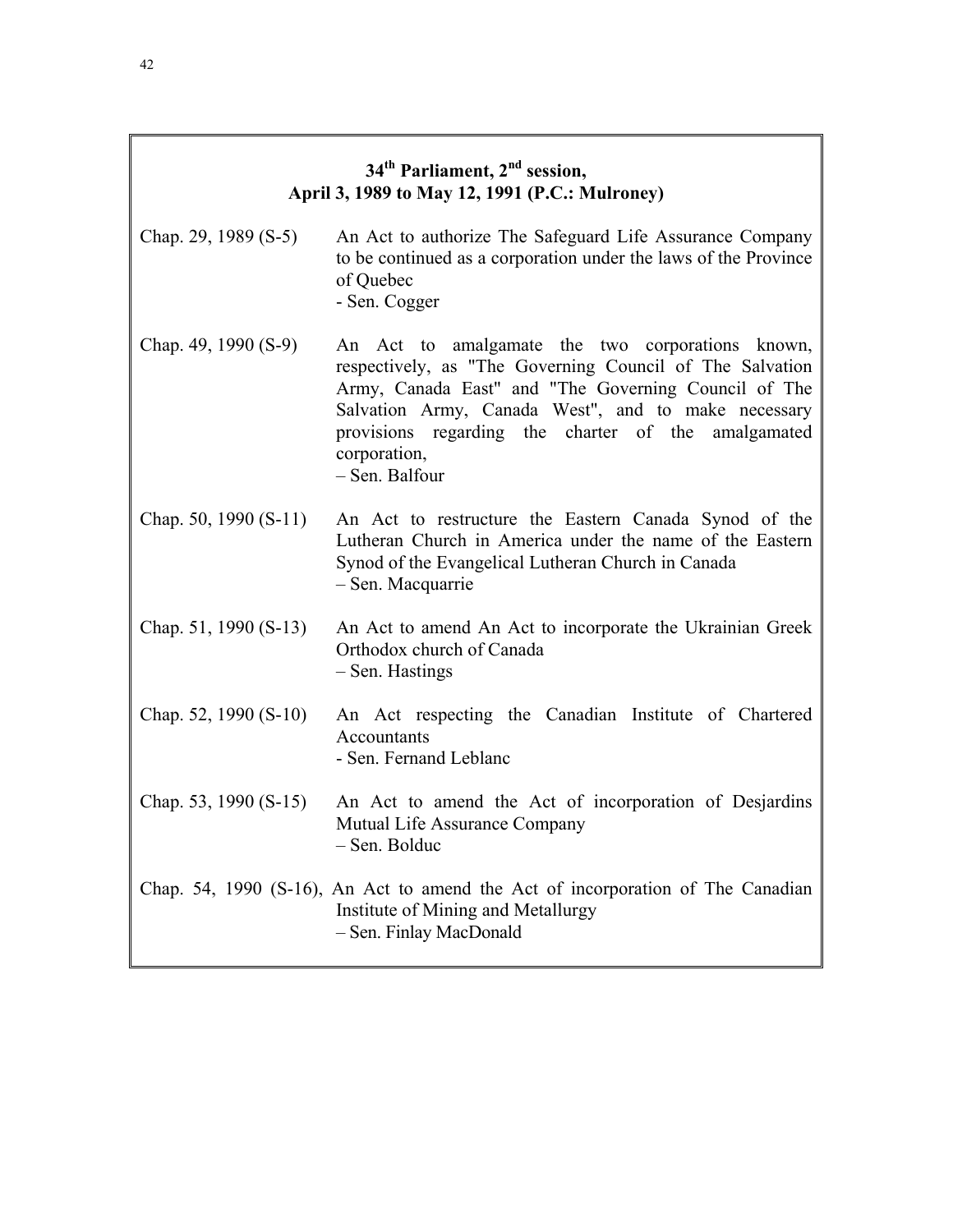# **34th Parliament, 3rd session, May 13, 1991 Sept. 8, 1993 (P.C. Mulroney / Campbell)**  Chap. 54, 1991 (S-4) An Act to amend the Act of incorporation of the University of Emmanuel College – Sen. Buckwold Chap. 55, 1991 (S-3) An Act to amend the Act of incorporation of the Seventh-day Adventist Church in Canada – Sen. Frith Chap. 56, 1991 (S-6) An Act to amend the Act of incorporation of Metropolitan General Insurance Company in order to authorize its continuance under the laws of the Province of Quebec, – Sen. Sylvain Chap. 55, 1992 (S-9) An Act to amend An Act to incorporate the Northwest Canada Conference Evangelical Church – Sen. Olson Chap. 56, 1992 (S-10) An Act to incorporate the Green Shield Canada Prepaid Services Association, – Sen. Doyle Chap. 57, 1992 (S-12) An Act to amalgamate The Montreal Board of Trade and The Chamber of Commerce of Metropolitan Montreal – Sen. Lynch-Staunton Chap. 58, 1992 (S-7) An Act to amend An Act to incorporate the Royal Society of Canada – Sen. Tremblay Chap. 59, 1992 (S-16) An Act to restructure United Grain Growers Limited – Sen. Barootes Chap. 48, 1993 (S-20) An Act to change the name of The Canadian Medical Association – Sen. Beaudoin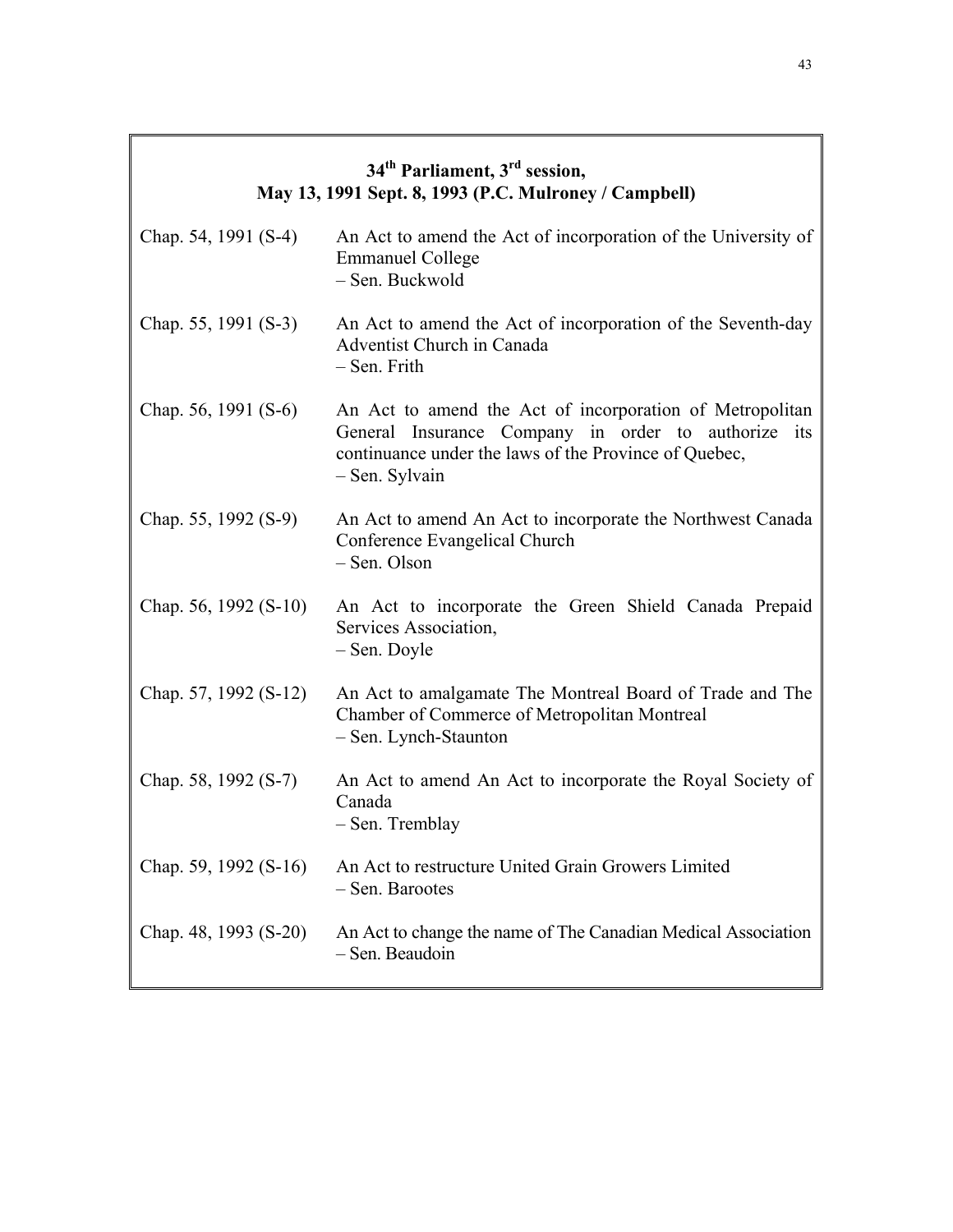| 35 <sup>th</sup> Parliament, 1 <sup>st</sup> session,<br>Jan. 17, 1994 to Feb. 2, 1996 (Liberal: Chrétien) |                                                                                                                                                                                                    |  |
|------------------------------------------------------------------------------------------------------------|----------------------------------------------------------------------------------------------------------------------------------------------------------------------------------------------------|--|
| Chap. 49, 1994 $(S-5)$                                                                                     | An Act to incorporate the Canadian Association of Lutheran<br>Congregations<br>– Sen. Olson                                                                                                        |  |
| Chap. 50, 1994 $(S-3)$                                                                                     | An Act to authorize General Security Insurance Company of<br>Canada to be continued as a corporation under the laws of the<br>Province of Quebec<br>- Sen. Grimard                                 |  |
| Chap. 50, 1995 (S-12)                                                                                      | An Act to amalgamate the Alberta corporation known as the<br>Missionary Church with the Canada corporation known as the<br>Evangelical Missionary Church, Canada West District<br>– Sen. Gustafson |  |

| 35 <sup>th</sup> Parliament, 2 <sup>nd</sup> session,<br>Feb. 27, 1996 to April 27, 1997 (Liberal: Chrétien) |                                                                                                                        |  |
|--------------------------------------------------------------------------------------------------------------|------------------------------------------------------------------------------------------------------------------------|--|
| Chap. $37, 1996$ (S-8)                                                                                       | An Act respecting Queen's University at Kingston<br>- Sen. Murray                                                      |  |
| Chap. 38, 1996 $(S-7)$                                                                                       | An Act to dissolve the Nipissing and James Bay Railway<br>Company<br>- Sen. Kelleher                                   |  |
| Chap. 41, 1997 $(S-15)$                                                                                      | An Act to amend An Act to incorporate the Bishop of the<br>Arctic of the Church of England in Canada<br>- Sen. Meighen |  |

| $36th$ Parliament, $1st$ session,<br>Sept. 22, 1997 to Sept. 14, 1999 (Liberal: Chrétien) |                                                                                                                   |  |  |  |
|-------------------------------------------------------------------------------------------|-------------------------------------------------------------------------------------------------------------------|--|--|--|
| Chap. 37, 1999 (S-20)                                                                     | An Act to amend the Act of incorporation of Roman Catholic<br>Episcopal Corporation of Mackenzie<br>- Sen. Taylor |  |  |  |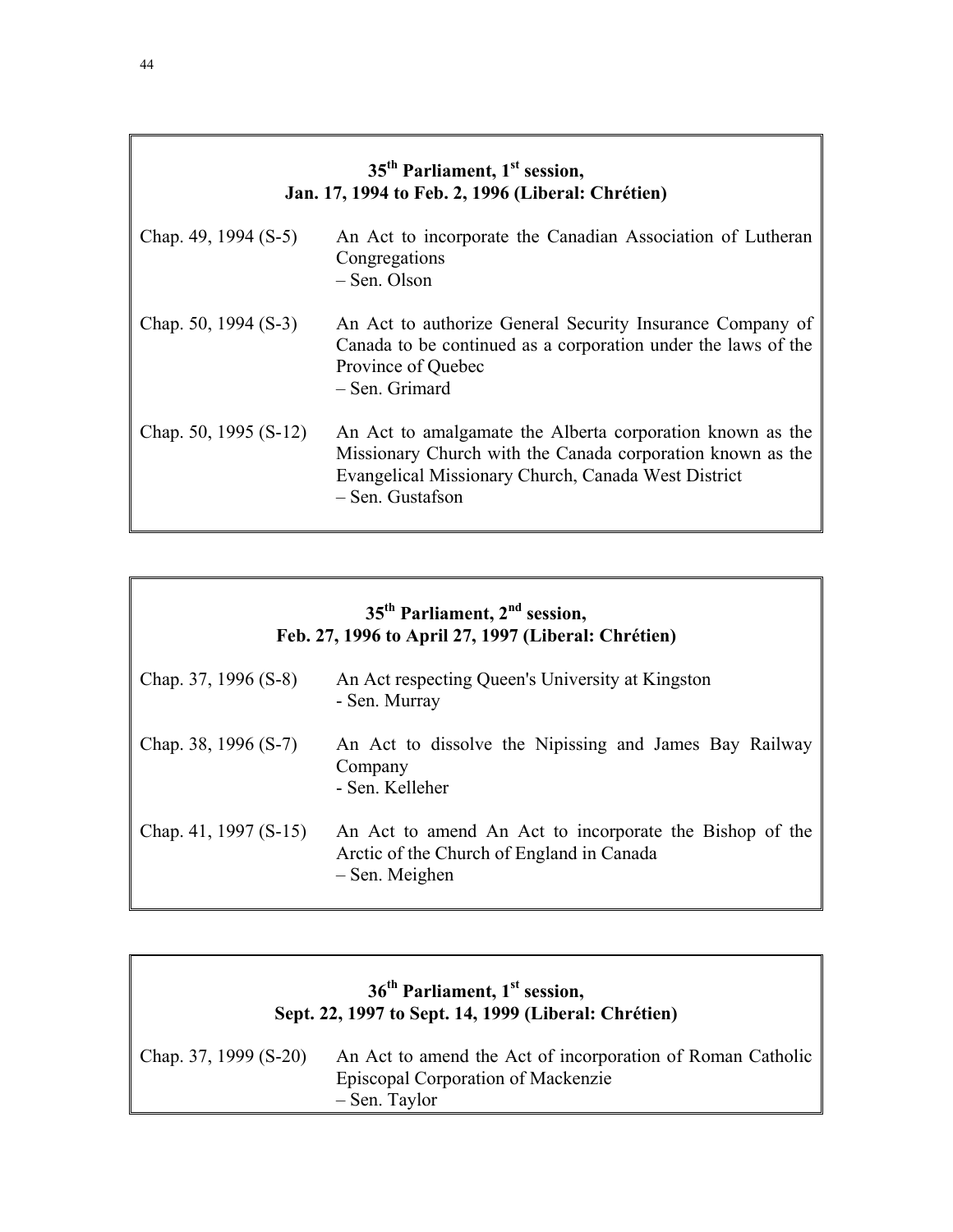| Chap. 38, 1999 $(S-25)$ | $-$ Sen. Kirby            | Association of Canada |  | An Act respecting the Certified General Accountants            |
|-------------------------|---------------------------|-----------------------|--|----------------------------------------------------------------|
| Chap. 39, 1999 $(S-18)$ | Canada<br>– Sen. Kelleher |                       |  | An Act respecting the Alliance of Manufacturers $\&$ Exporters |

#### **36th Parliament, 2nd session, Oct. 12, 1999 to Oct. 22, 2000 (Liberal: Chrétien)**

Chap. 36, 2000 (S-14) An Act to amend the Act of incorporation of the Board of Elders of the Canadian District of the Moravian Church in America – Sen. Taylor

| 37 <sup>th</sup> Parliament, 1 <sup>st</sup> session,<br>Jan. 29, 2001 to Sept. 16, 2002 (Liberal: Chrétien) |                                                                                                                                                                        |  |  |  |
|--------------------------------------------------------------------------------------------------------------|------------------------------------------------------------------------------------------------------------------------------------------------------------------------|--|--|--|
| Chap. $42, 2001$ (S-25)                                                                                      | An Act to amend the Act of incorporation of the Conference of<br>Mennonites in Canada<br>- Sen. Kroft                                                                  |  |  |  |
| Chapt. 43, 2001 (S-27)                                                                                       | An Act to authorize The Imperial Life Assurance Company of<br>Canada to apply to be continued as a company under the laws<br>of the Province of Quebec<br>- Sen. Joyal |  |  |  |
| Chap. 44, 2001 (S-28)                                                                                        | An Act to authorize Certas Direct Insurance Company to apply<br>to be continued as a company under the laws of the Province of<br>Quebec<br>- Sen. Joyal               |  |  |  |